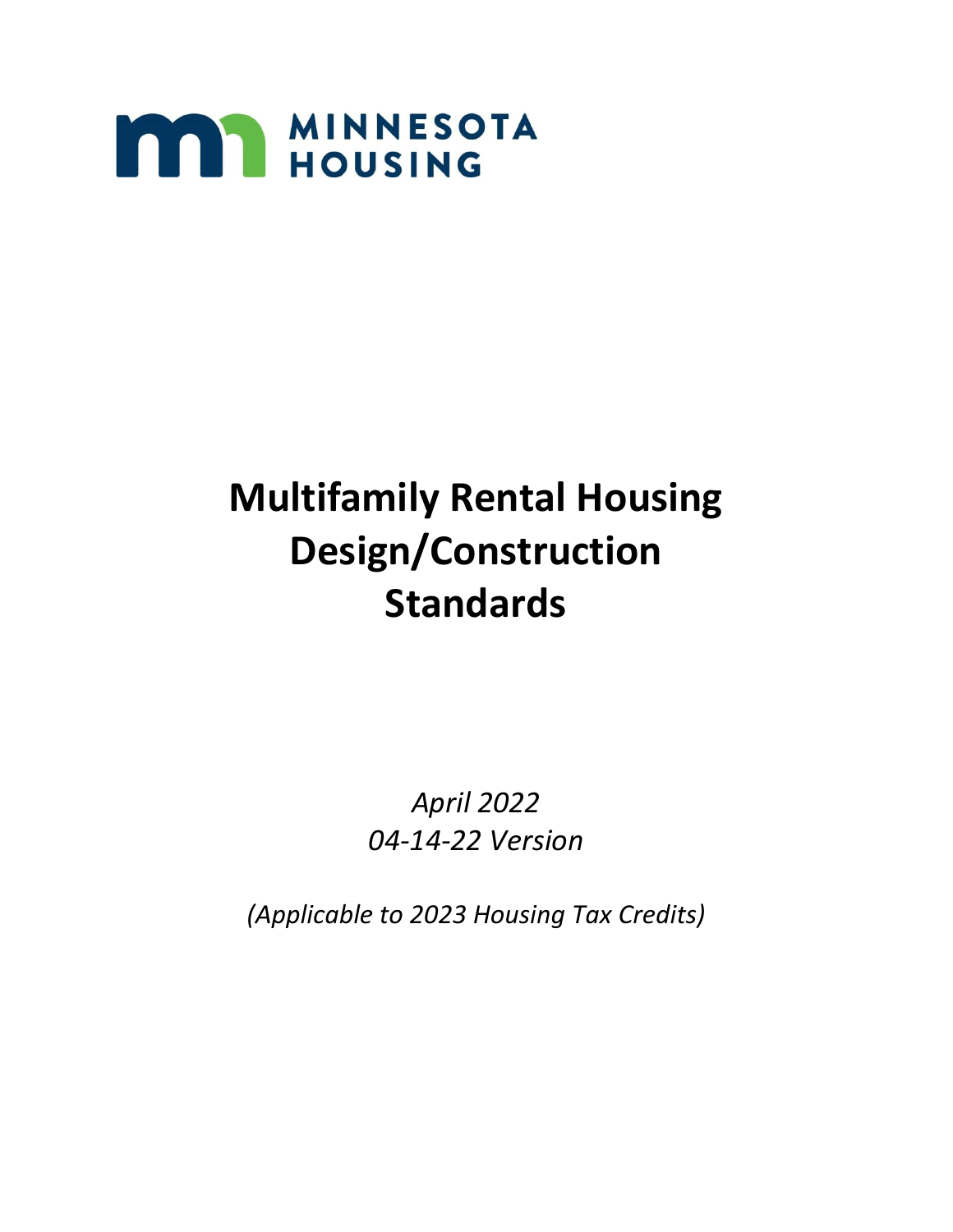

*The Minnesota Housing Finance Agency does not discriminate on the basis of race, color, creed, national origin, sex, religion, marital status, status with regard to public assistance, disability, familial status, gender identity, or sexual orientation in the provision of services.*

*An equal opportunity employer.*

*This information will be made available in alternative format upon request.*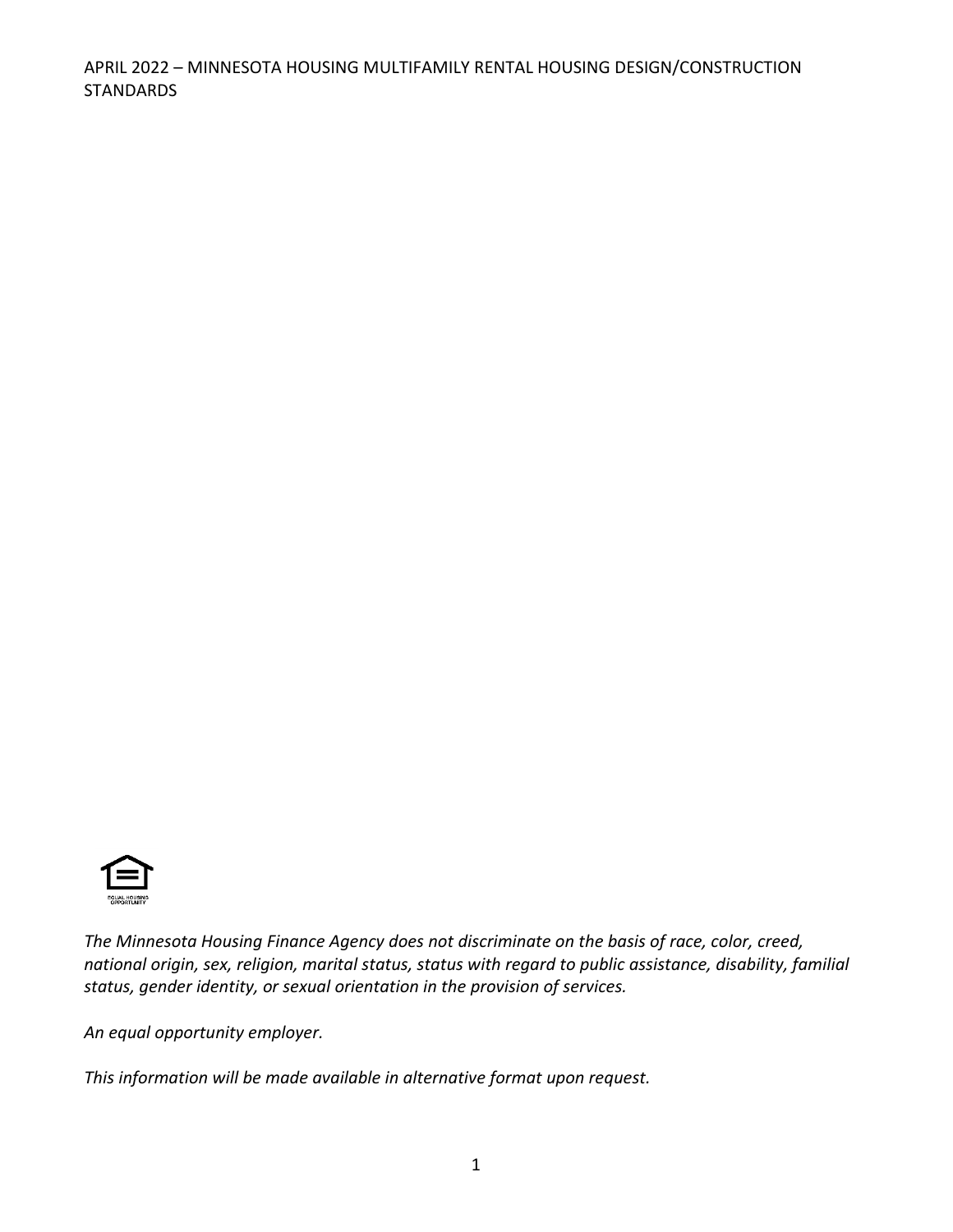# **Table of Contents**

|       | Chapter 2 - General Occupancy New Construction Minimum Standards  6                   |  |
|-------|---------------------------------------------------------------------------------------|--|
| 2.01  |                                                                                       |  |
| 2.02  |                                                                                       |  |
| 2.03  |                                                                                       |  |
|       | Chapter 3 - General Occupancy Rehabilitation Minimum Standards 16                     |  |
| 3.01  |                                                                                       |  |
| 3.02  |                                                                                       |  |
| 3.03  |                                                                                       |  |
| 3.04  |                                                                                       |  |
| 3.05  |                                                                                       |  |
|       |                                                                                       |  |
|       | Chapter 5 - Housing Tax Credit Only Design and Construction Standards 24              |  |
| 5.01  |                                                                                       |  |
| 5.02  |                                                                                       |  |
| 5.03  |                                                                                       |  |
|       |                                                                                       |  |
|       |                                                                                       |  |
| 6.01  |                                                                                       |  |
| 6.02  |                                                                                       |  |
|       |                                                                                       |  |
|       |                                                                                       |  |
| 8.01  |                                                                                       |  |
| 8.02  |                                                                                       |  |
| 8.03  |                                                                                       |  |
|       | Chapter 9 - Design, Construction, and Property Standards for Federally Funded         |  |
|       |                                                                                       |  |
| 9.01  |                                                                                       |  |
| 9.02  |                                                                                       |  |
| 9.03  |                                                                                       |  |
| 9.04  |                                                                                       |  |
| 9.05  |                                                                                       |  |
|       | Chapter 10 - Critical Needs and Preservation Housing Projects 40                      |  |
| 10.01 |                                                                                       |  |
| 10.02 |                                                                                       |  |
| 10.03 |                                                                                       |  |
|       |                                                                                       |  |
|       | Chapter 12 - Fraud, Misuse of Funds, Conflict of Interest, Suspension, and Disclosure |  |
|       |                                                                                       |  |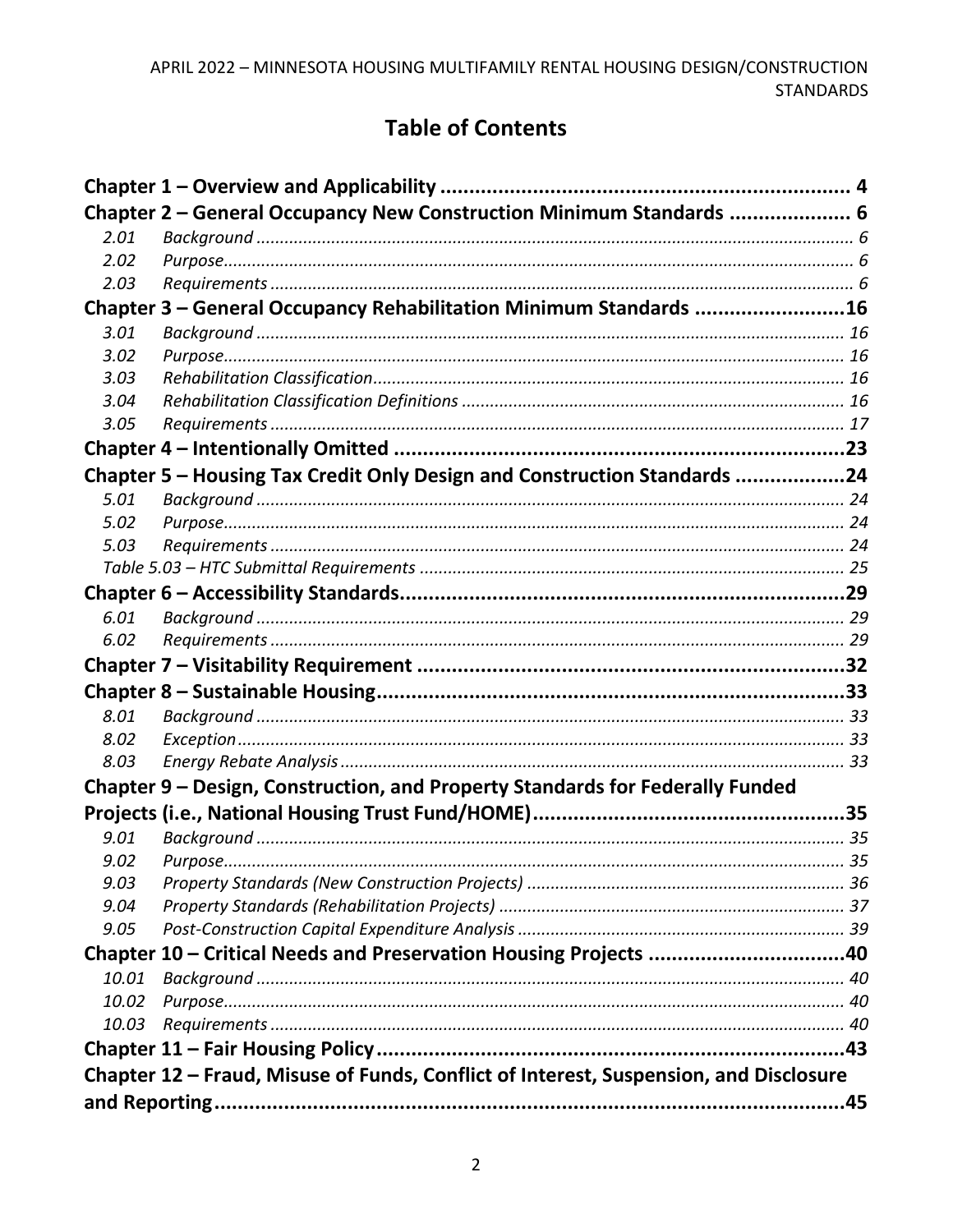| Appendix A – Uniform Physical Conditions Standards for Multifamily Housing |  |
|----------------------------------------------------------------------------|--|
|                                                                            |  |
|                                                                            |  |
|                                                                            |  |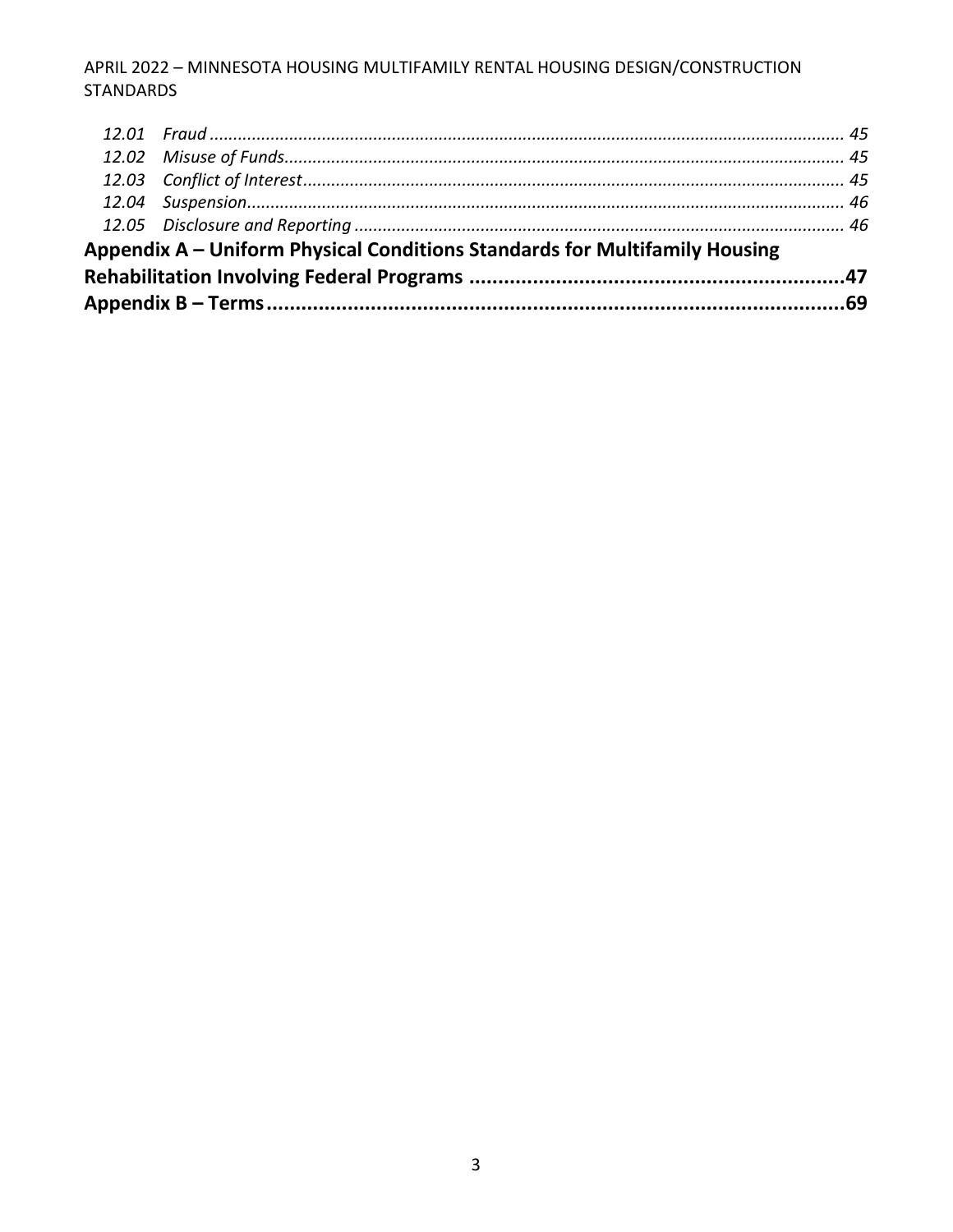# <span id="page-4-0"></span>**Chapter 1 – Overview and Applicability**

The Minnesota Housing Finance Agency (Minnesota Housing) is committed to meeting Minnesotans' needs for decent, safe, and sustainable housing that is affordable. Since building codes, local regulations and ordinances primarily focus on health, safety, and/or protecting property values, they cannot be relied on to meet all expectations. Therefore, in an effort to better meet customer needs and communicate expectations, Minnesota Housing has developed design/construction standards for multifamily rental housing.

Minnesota Housing encourages sustainable, healthy housing that optimizes the use of cost-effective durable building materials and systems that minimize the consumption of natural resources during construction and in long-term maintenance and operation. In addition, Minnesota Housing welcomes new ideas and looks forward to implementing ideas that will provide long-lasting benefits to its customers.

While developing these design/construction standards, Minnesota Housing sought input from funding partners; development partners, including owners, developers, attorneys, architects and contractors; along with input from its production and asset management staff.

The version of the Rental Housing Design/Construction Standards (RHDCS) that is applicable to multifamily rental housing developments selected by Minnesota Housing is generally based upon the year of the initial housing tax credit (HTC) award/allocation or initial funding award. The year is indicated in the corresponding funding round in the Multifamily Customer Portal. This allows for consistent application of standards and minimizes the impact if the project has multiple awards from various years or experiences delays post-selection. If a project receives a partial allocation from Minnesota Housing and a supplemental request from a subsequent year, the RHDCS in effect at time of initial selection will generally be applicable. Additional design requirements will be applicable if points are awarded (regardless of award or allocation), which require the project to include specific enhanced design elements (i.e.: Universal Design and/or higher threshold of Enhanced Sustainability points) from a subsequent year or allocation year. Please consult Minnesota Housing staff before applying for additional funding or HTCs.

Refer to the beginning summary section of each standard to learn whether the standard is applicable to the project. The project activity or funding source generally dictates when and how a standard applies. Projects involving Adaptive Reuse or "gut" rehabilitation of rental housing must comply, to the maximum extent feasible, with standards for rehabilitation and new construction. When strict compliance to these standards is not feasible, contact the Minnesota Housing staff architect assigned to the project to discuss whether a waiver or variance is warranted.

All dwelling units and common space in mixed-use projects must comply with all the applicable requirements outlined in these standards. Exception: If the affordable and market rate dwelling units/ spaces are condominiumized as separate properties and funded separately, only the affordable units and spaces funded by Minnesota Housing must comply.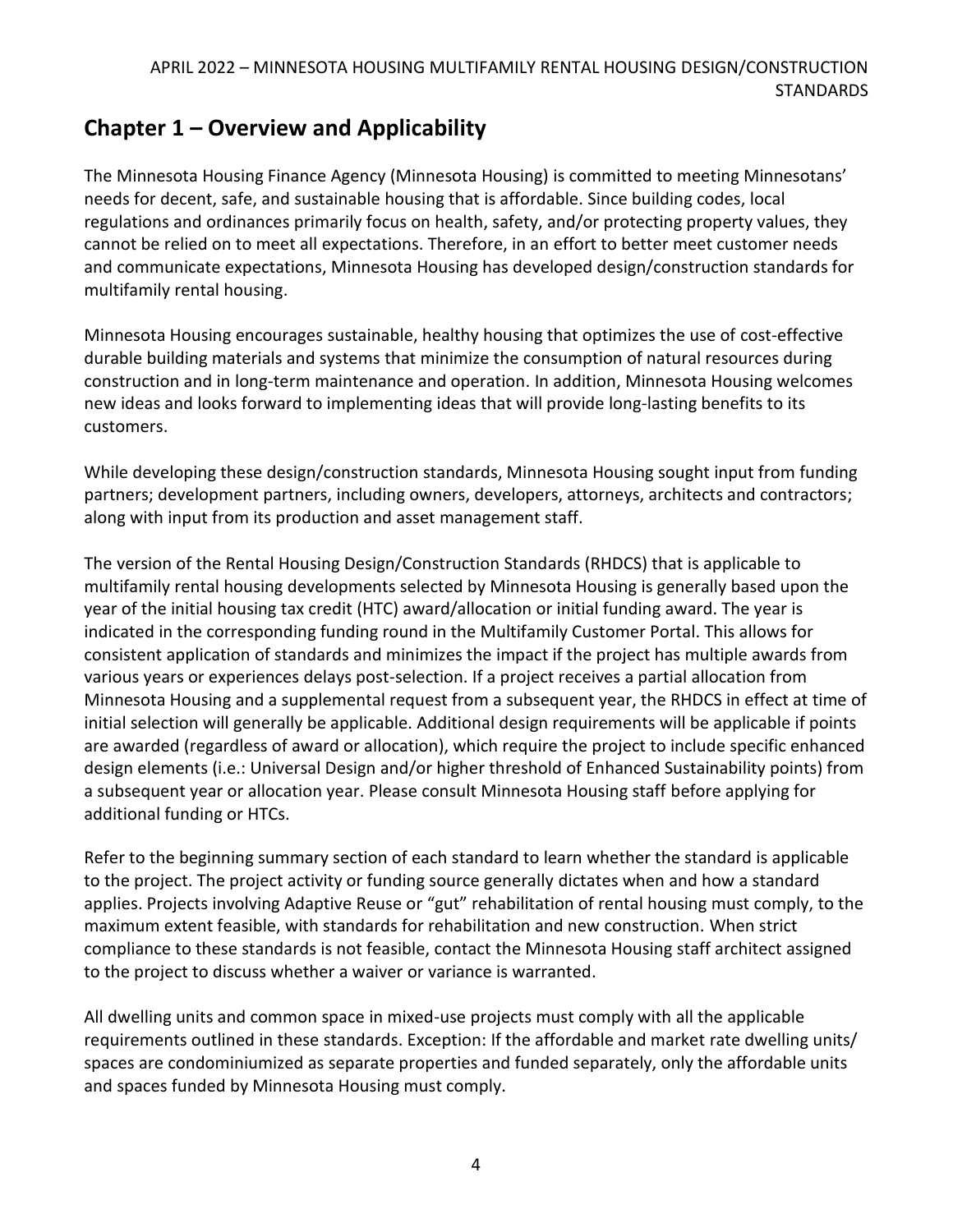Unless specifically excluded elsewhere, projects receiving funding from Minnesota Housing must comply with Minnesota Housing's typical process for design, construction, and submittals noted in the Minnesota Housing **[Architect's Guide](https://www.mnhousing.gov/sites/multifamily/buildingstandards)** and the Minnesota Housing [Contractor's Guide](https://www.mnhousing.gov/sites/multifamily/buildingstandards), as applicable.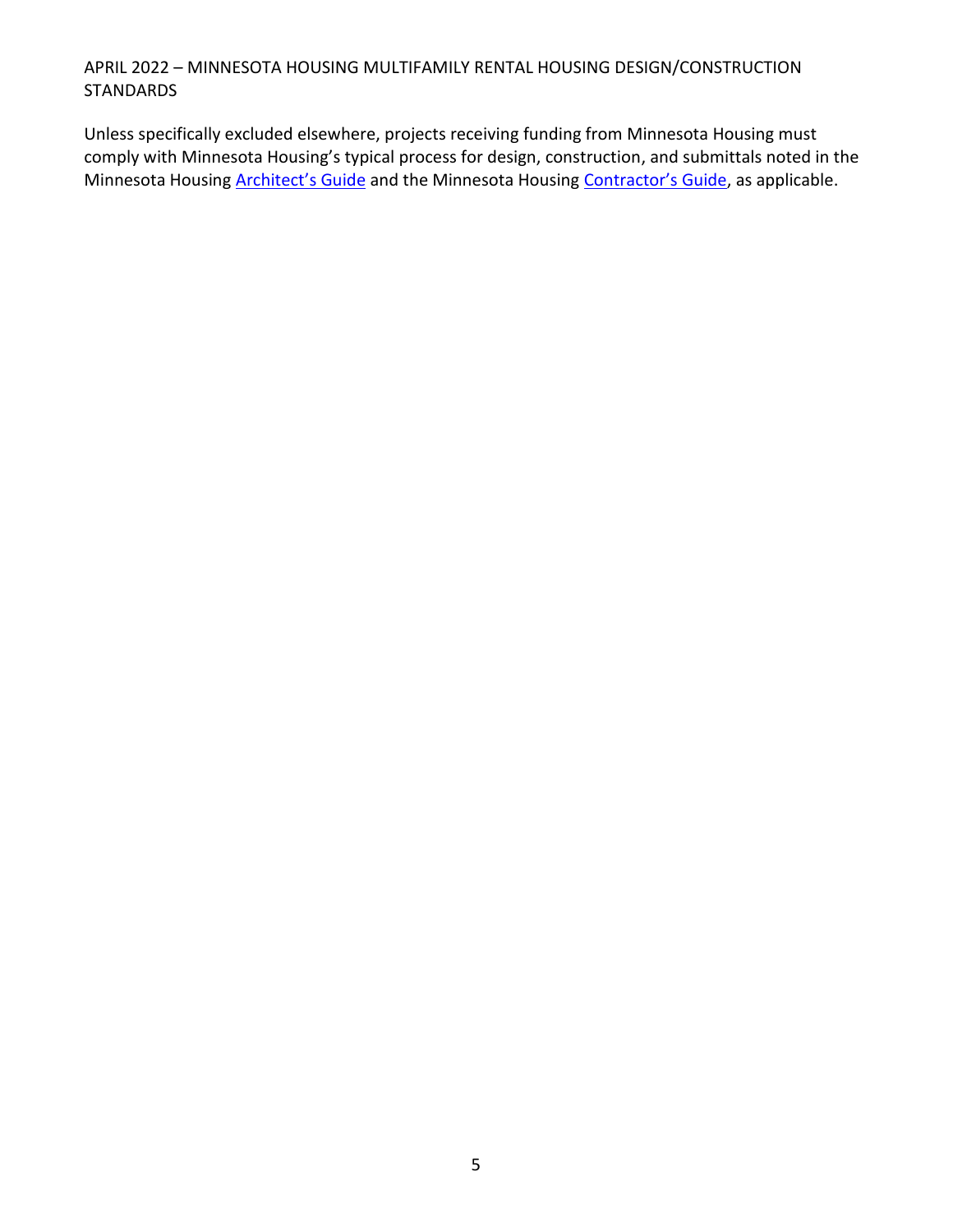# <span id="page-6-0"></span>**Chapter 2 – General Occupancy New Construction Minimum Standards**

# <span id="page-6-1"></span>**2.01 Background**

Once a decision is made to construct a new multifamily housing project to serve a particular housing need, selecting an appropriate site location is important. If Minnesota Housing funding is requested to construct a new housing project, the decision to build on a particular site must include determining whether the site can be developed and if it complies with Minnesota Housing standards.

The following standards are supplemental to basic standards established by applicable building codes, local zoning, and other applicable regulations. Where two standards govern the same condition, conformance to the most restrictive standard is required. Regardless of whether the local jurisdiction has adopted or not adopted the Minnesota State Building Code, all improvements receiving Minnesota Housing funding must be in compliance with the most current Minnesota State Building Code in effect at the time of the application for funding.

### <span id="page-6-2"></span>**2.02 Purpose**

The purpose is to make sure multifamily rental housing financed by Minnesota Housing is of decent quality, energy efficient, functional, sustainable, and effective in reducing long-term maintenance costs.

### <span id="page-6-3"></span>**2.03 Requirements**

The following new construction minimum standards involving site design, building design, mechanical and electrical systems, and building components must be adhered to if receiving Minnesota Housing funding for new construction.

- A. **Site Design**: Site improvements must comply with the following standards associated with grading, drainage, parking, garages, sidewalks, play equipment/area and signage as follows:
	- 1. **Grading/Drainage**: The site must be well drained. Surface water must be directed away from the structure. Snow removal/storage must be addressed.
	- 2. **Parking** must comply with the following requirements:
		- (a) Number of parking spaces must be in accordance with the local zoning requirements. For sites with no local zoning requirements, provide:
			- i. At least one parking space (off street/onsite) for each one-bedroom Dwelling Unit.
			- ii. At least two parking spaces (off street/onsite) for each two-bedroom or larger Dwelling Unit.
		- iii. Adaptive Reuse type projects or Efficiency Units may have less than one parking space for each Dwelling Unit.
		- iv. For special occupant population types (senior housing, supportive housing, congregate Sleeping Units, high density projects, and mixed-use projects), the exact number of parking spaces must be reviewed by Minnesota Housing on a case-by-case basis.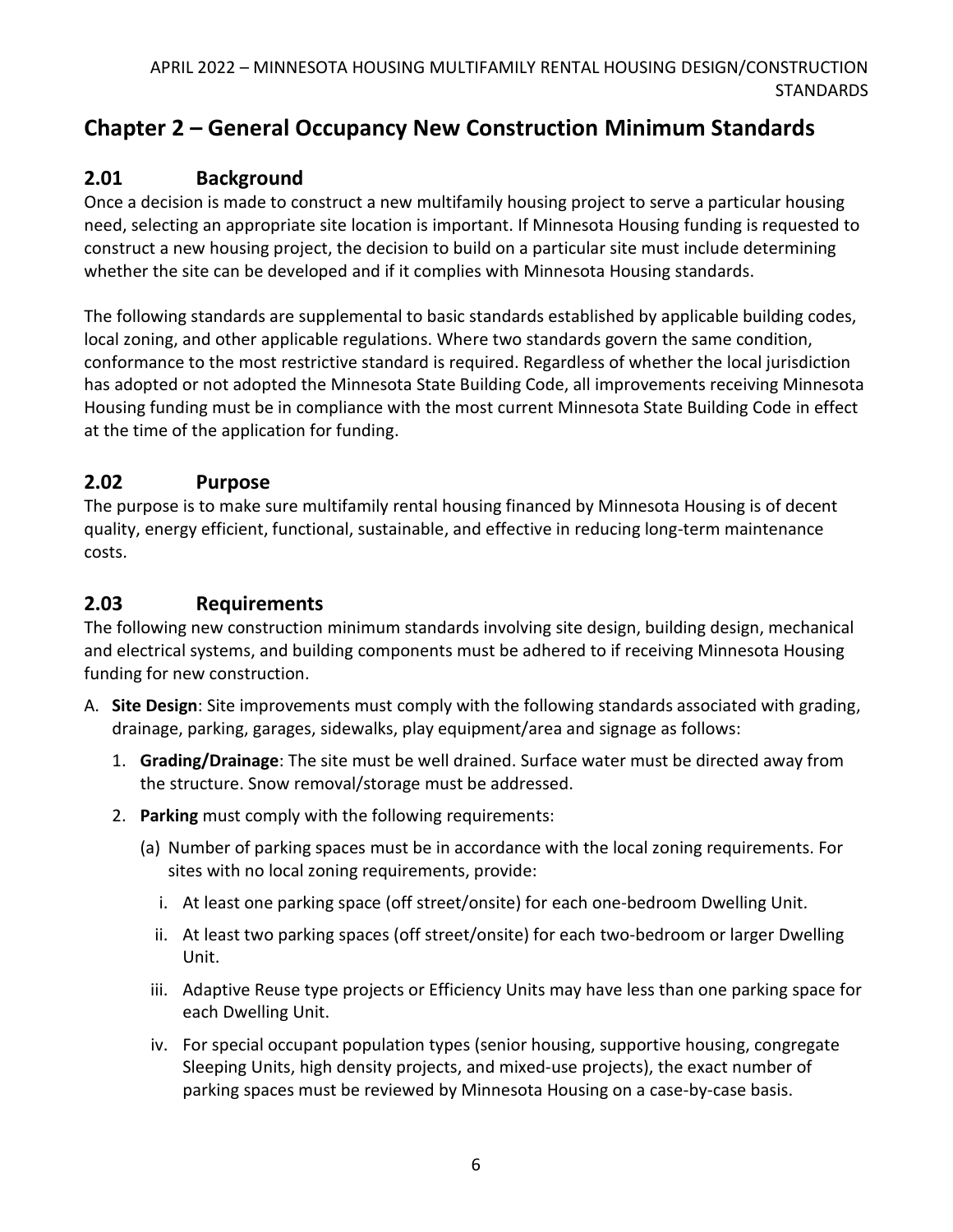- (b) Parking spaces must be at least 8'-6" wide except at designated handicapped parking space(s) and must be in compliance with applicable codes.
- (c) Parking spaces, drive lanes, vehicle access aisles, and pedestrian accessibility access aisles must be paved (concrete, bituminous, pavers, or other Minnesota Housing approved material).
- (d) Provide a poured concrete curb and gutter at outer perimeter of drive lanes and parking.
	- i. Exceptions: Not required for semi-private driveways leading up to an attached garage or if omission of a curb and gutter is part of a planned surface storm water management system.

#### 3. **Garages**:

- (a) If private garages are provided, they must meet the following:
	- i. A full partition extending from floor to ceiling made of solid material must separate each garage stall within any bank of garages.
	- ii. Continuous foundations and frost footings are required at all attached garages and detached garages larger than two stalls.
- iii. Minimum size requirements:
	- a. Clear Width: 11'-0" (single stall), 20'-0" (double stall)
	- b. Net Area: 231 sq. ft. (single stall), 420 sq. ft. (double stall)
	- c. Overhead Door: 9'-0" wide (single stall), 16'-0" wide (double stall)
- iv. Garages required to be accessible must comply with minimum quantity, dimensions, and clearances as required by applicable accessibility codes.
- (b) If an underground parking garage is provided, the exterior entrance drive slope must not exceed 7%, unless heated. We encourage site designs that do not require heated entrance drives.
- 4. **Exterior Sidewalks**: Sidewalks must be a minimum of four feet wide and made of concrete reinforced with continuous wire mesh.
- 5. **Play Area/Play Equipment**: A play area for children, along with appropriate play equipment, must be provided for children, unless exempt.
	- (a) The entire play area must be filled with natural or synthetic protective materials and equipped with reasonable play equipment for the size of the lot. The perimeter must be designed to keep play area material from spilling, such as curb or sidewalk.
	- (b) The size of the play area must be provided in proportion to the child population of the project.
	- (c) The play area and equipment must be in compliance with equipment manufacturer requirements.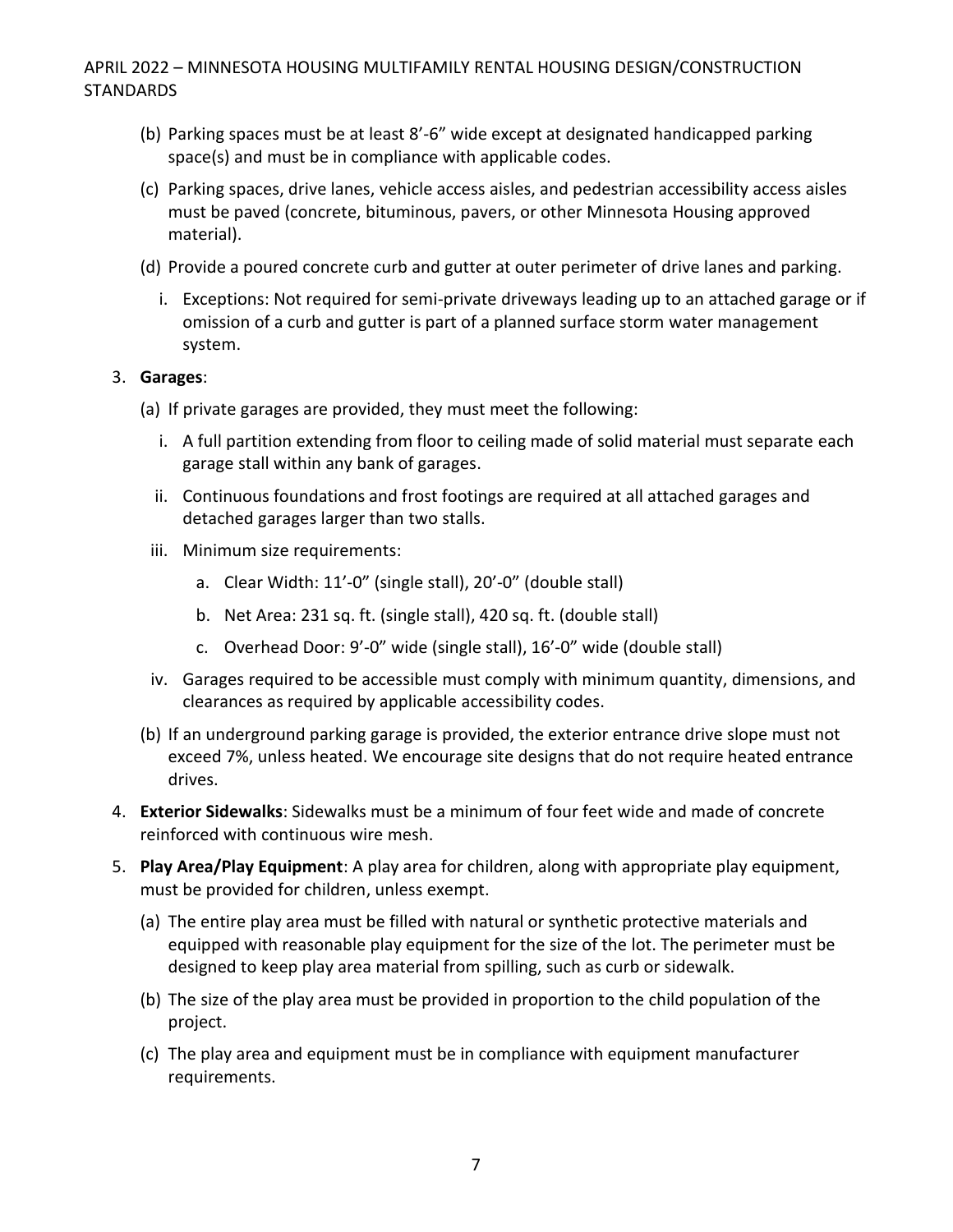- (d) Avoid locating any play area(s) where children are required to cross roadways.
- (e) Provide drain tile beneath all permeable play area surface materials with outlet to nearest storm sewer or drainage ditch.
- (f) Provide shade, seating and trash receptacle near all play areas.
- (g) Play areas must be on an accessible route with accessible entrance onto the play area surface.
- (h) Play area equipment is not required if any of the following conditions apply: The project contains only one-bedroom or smaller units; the project is on a zero lot line site; there is a public park within a ¼ of a mile of the project (measured from the closest property line in a straight-line to the park) unless separated by a busy street; the project is restricted to 100% senior only residents or if Minnesota Housing agrees it is not economically viable.
- 6. **Signage**: Signage to be provided as follows:
	- (a) If a temporary construction sign is provided, it must be at least 4'x 8' in size and erected onsite at time of construction start. It must contain the project name[, Minnesota Housing](https://www.mnhousing.gov/sites/multifamily/buildingstandards)  [Logo,](https://www.mnhousing.gov/sites/multifamily/buildingstandards) names of other funders (or their logos – please confirm with other funders), Equal Housing Opportunity logo, owner's name, general contractor's name, architect's name, and leasing information and phone number.
	- (b) Every project must have a permanent project sign that is visible from the nearest street. It must provide the name of the project, an Equal Housing Opportunity logo, and leasing information and phone number. Nighttime lighting is recommended.
- B. **Building Design:** The building design must be reasonably appropriate for the intended site, resident population and anticipated market, and must be in compliance with the following minimum standards:
	- 1. **Laundry**: Housing must have access to laundry facilities and must comply with the following requirements:
		- (a) Common laundry is required unless laundry equipment is provided in each Dwelling/Efficiency Unit.
		- (b) If common laundry, one washer and one dryer must be provided for every 12 Dwelling Units. Provide folding table and seating area. For senior housing, one-bedroom Dwelling Units or Efficiency Units, provide one washer and one dryer for every 16 units.
		- (c) If laundry equipment is provided in each Dwelling/Efficiency Unit, stackable equipment is acceptable in non-accessible units.
		- (d) Clothes Washers
			- i. Every in-unit clothes washer must have at least one of the following:
				- a. A disaster pan with or without drain; or
				- b. A floor drain near the clothes washer in the room the clothes washer is located; or
				- c. A hose-fed appliance leak detection alarm/ automatic shut-off system.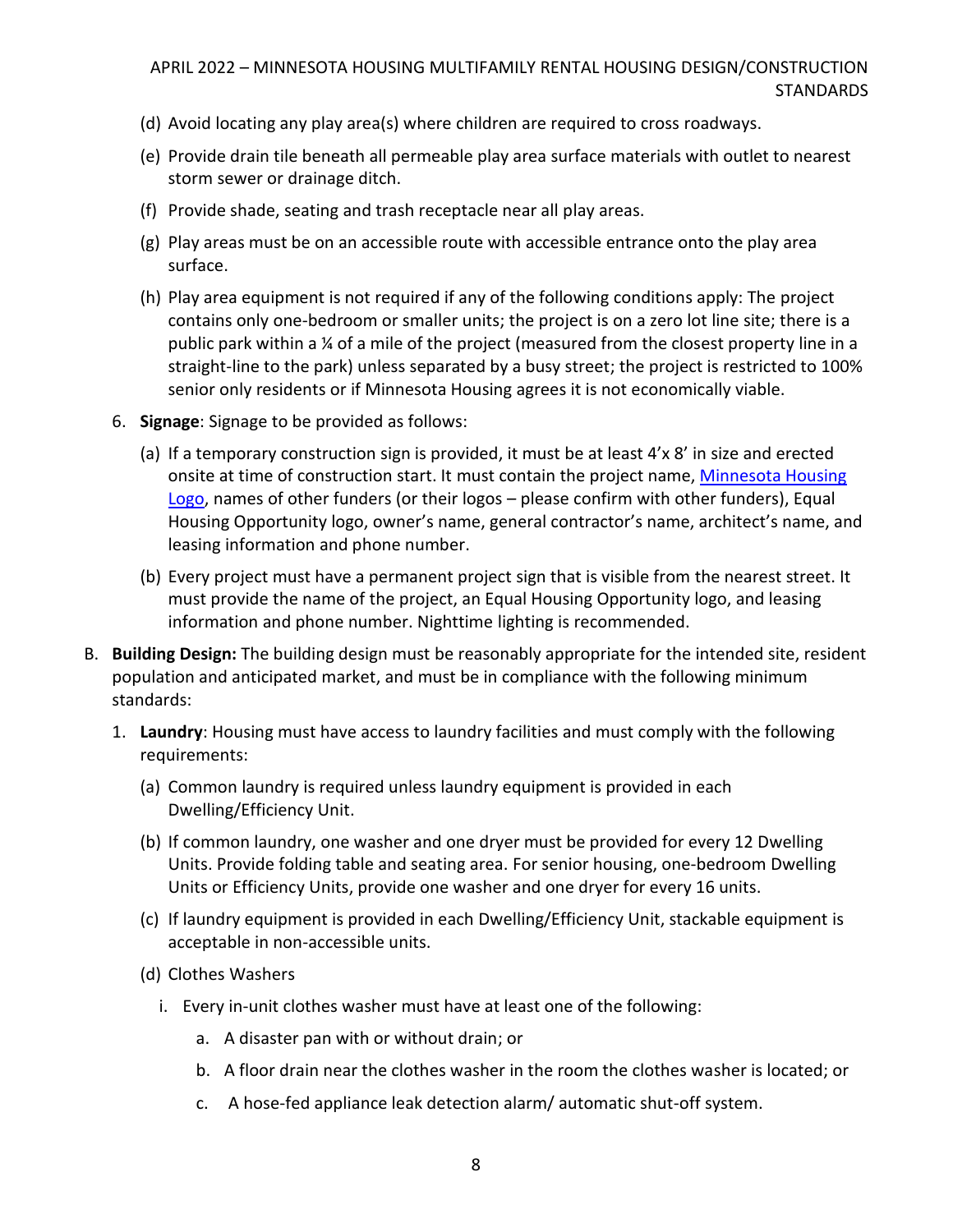- ii. Common laundry rooms must have a floor drain with flooring that slopes to the floor drain.
- iii. All clothes washers must be equipped with braided, metallic sheathed water supply hoses.
- iv. Avoid locating clothes washers near areas with carpeting.
- (e) Clothes dryers must be exhausted directly to the outdoors using rigid-type ductwork (except for condensing dryers, which must be plumbed to a drain).
- 2. **Elevator**: Housing required to have an elevator must meet the following requirements associated with an elevator:
	- (a) The maximum length of travel from any housing unit to an elevator must not exceed 250 lineal feet.
	- (b) The number of required elevators in each building must be dictated by the number of Stories above grade as follows:
		- i. Three to five Stories above grade: one elevator required
		- ii. Six to nine Stories above grade: two elevators required
	- jij. Ten or more Stories above grade: consult with Minnesota Housing
- 3. **Dwelling, Efficiency, and Sleeping Unit**: Housing must meet the following requirements associated with decent living space:
	- (a) Living room: Minimum dimension must be 11'- 6" and appropriately sized for anticipated household size. The room must have a window (or glass patio door) to exterior for natural lighting.
		- i. Exception. A Minimum dimension of at least 10'-0" is allowed in the living area of Efficiency Units, sleeping units, and one-bedroom Dwelling Units where the occupancy is limited to one adult resident.
	- (b) Primary bedroom
		- i. Required at all one-bedroom Dwelling Units and at one of the bedrooms within Dwelling Units 2BR or larger.
			- a. Exception. One-bedroom Dwelling Units where the occupancy is limited to one adult resident may include "Secondary bedroom" requirements.
		- ii. Minimum dimension must be 10'-0"
	- iii. Minimum square footage must be 115 sq. ft.
	- iv. A window for natural light must be provided.
		- a. Exceptions. Windowless bedrooms designed to meet applicable building codes may be allowed: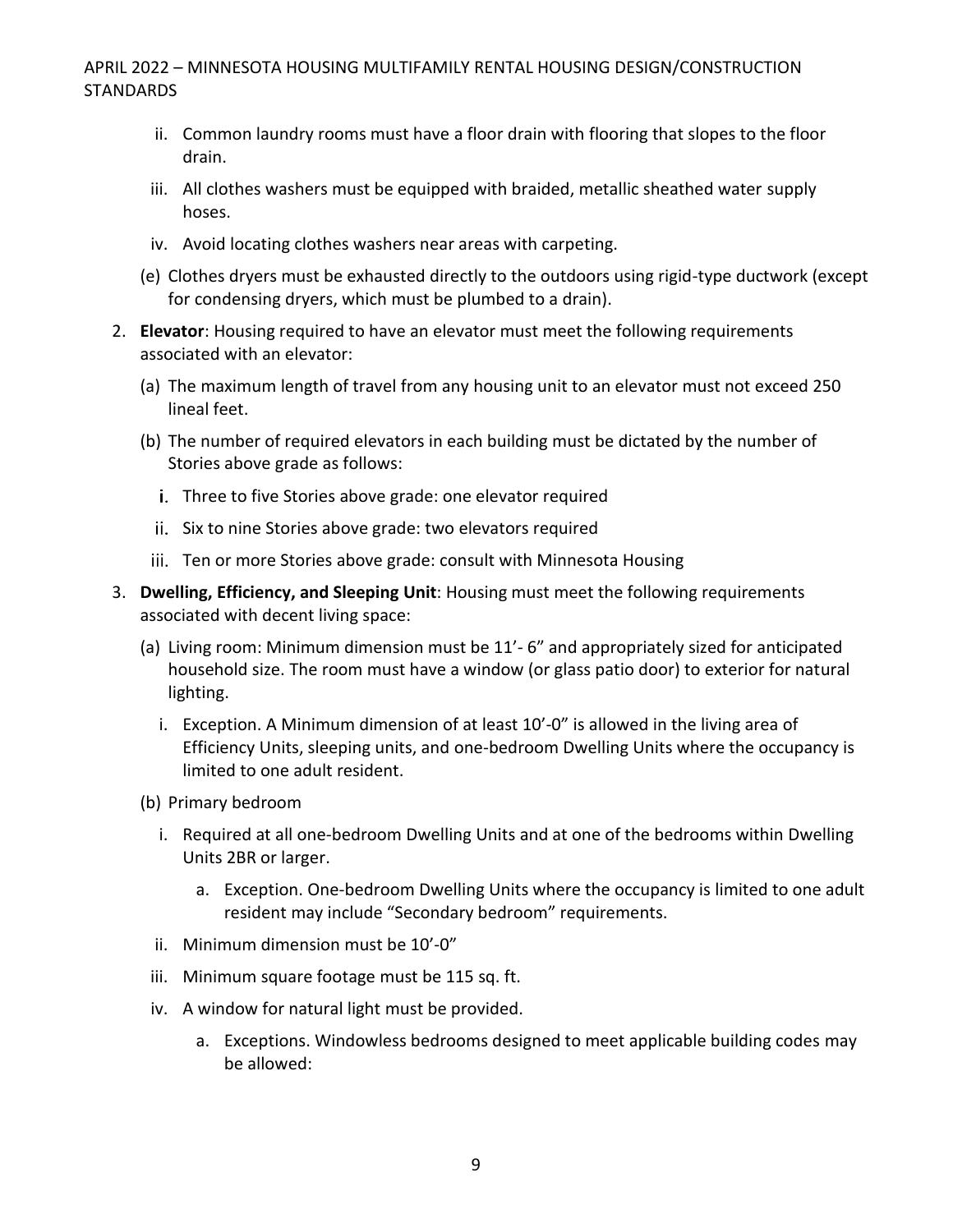- If the local Tenant-based Rental Assistance (TBRA) voucher administrator receives approval for an acceptability criteria variation from their HUD field office that allows TBRA to be used in units with windowless bedrooms; Or
- Without an acceptability criteria variation if 100% of the units receive Projectbased Rental Assistance (PBRA).
- v. Closet (five lineal ft. of net rod/shelf length)
- vi. Door and walls to ceiling for privacy
- (c) Secondary bedroom(s)
	- i. Minimum dimension be 9'-6"
	- ii. Minimum square footage must be 100 sq. ft.
- iii. A window for natural light must be provided.
	- a. Exceptions. Windowless bedrooms designed to meet applicable building codes may be allowed:
		- If the local Tenant-based Rental Assistance (TBRA) voucher administrator receives approval for an acceptability criteria variation from their HUD field office that allows TBRA to be used in units with windowless bedrooms, Or
		- Without an acceptability criteria variation if 100% of the units receive Projectbased Rental Assistance (PBRA).
- iv. Closet (4 lineal ft. of net rod/shelf length)
- v. Door and walls to ceiling for privacy
- (d) Efficiency Units
	- i Minimum Open Area. Efficiency Units without a partially or fully enclosed sleeping area must include a minimum of 220 open sq. ft.
	- ii Sleeping Area. A partially or fully enclosed sleeping area within an Efficiency Unit must meet the minimum dimension and minimum sq. ft. required for a "Secondary Bedroom"
- (e) Kitchen
	- i. Kitchen counter work minimum area must be 6'-0" for one-bedroom Dwelling Units, 7'-0" for two- and three-bedroom Dwelling Units and 8'-0" for larger Dwelling Units. This distance is measured in lineal footage along the front, excluding sink, refrigerator and range.
	- ii. In addition to the minimum work area noted above, Dwelling Units with three or more bedrooms must include a peninsula or island with counter-height stool seating for at least two people or the Dwelling Units must accommodate an eat-in kitchen.
- iii. A range/oven is required in all Dwelling Units and Efficiency Units. All two-bedroom or larger Dwelling Units must have a 30" wide self-cleaning oven. All one-bedroom Dwelling Units and Efficiency Units can use a 24" minimum self-cleaning oven. Avoid locating the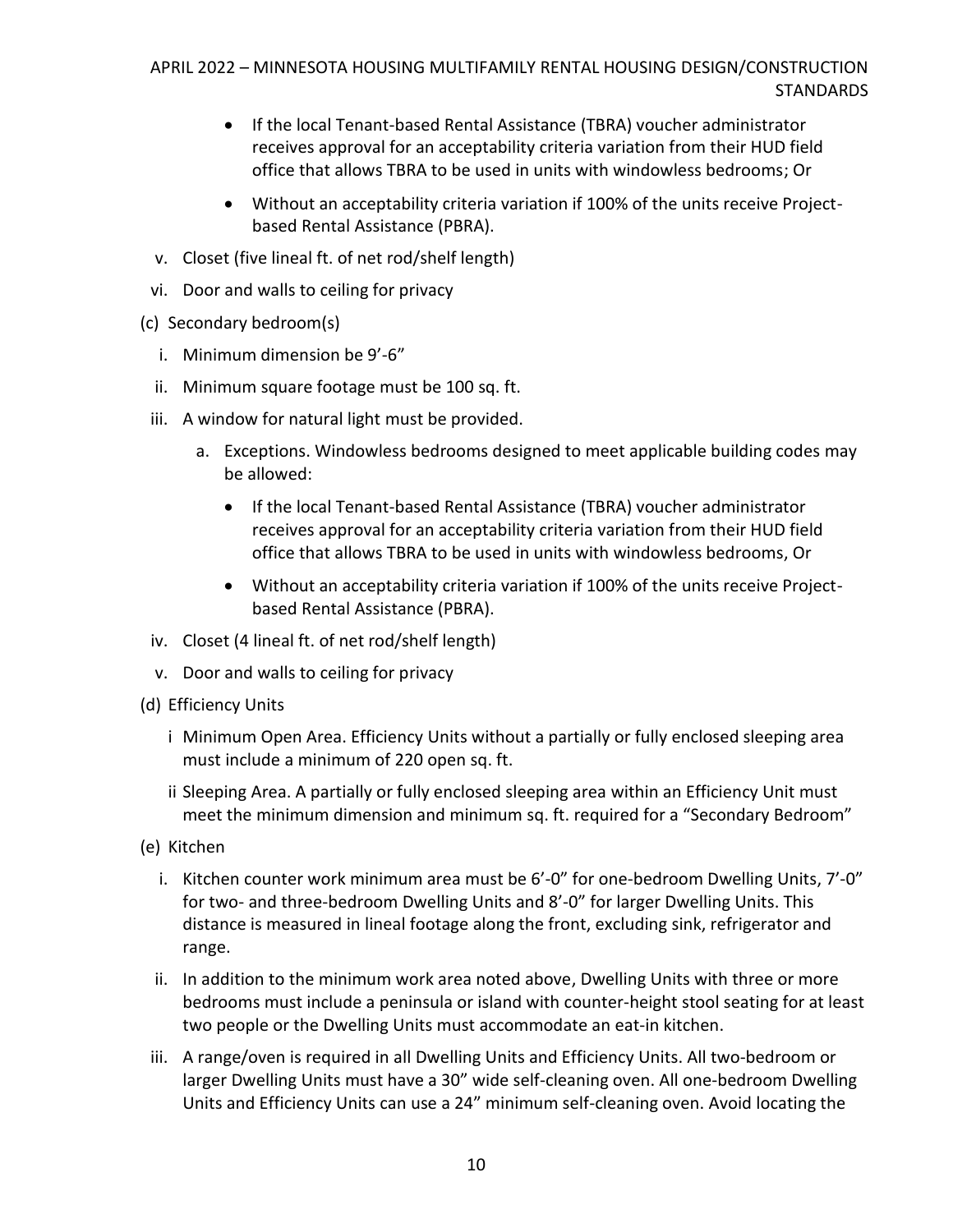oven at the end of a counter. Provide a grease shield behind all ovens or ranges and on abutting partitions. The shields must be high-pressure plastic laminate, enameled or stainless steel.

- iv. Provide a "frost-free" refrigerator with 15" minimum wide counter on the latch side. The refrigerator must be a minimum of 14 cu. Ft. for one-bedroom Dwelling Units and Efficiency Units. Larger Dwelling Units must have a larger refrigerator appropriately sized.
- v. Provide hard surface flooring in kitchen.

#### (f) Dining

- i. Dining area must:
	- a. Have hard-surface flooring
	- b. Be distinct from the living area
	- c. Be provided in two-bedroom and larger Dwelling Units
	- d. Have a window to the exterior or be open to the living room
- ii. The dining area must be appropriately sized for the intended household size and accommodate the following:
	- a. Two-bedroom Dwelling Units: Table with four chairs
	- b. Three-bedroom Dwelling Units: Table with six chairs
	- c. Four-bedroom or larger Dwelling Units: Table with seven chairs
- iii. Dining area exceptions:
	- a. An eat-in kitchen may be substituted for a dining area provided the kitchen can accommodate an appropriately sized table with chairs for the intended household size, plus two guests.
	- b. A 4'-0" long snack bar located on rear side of kitchen countertop may be used in lieu of designated dining room/area in one-bedroom Dwelling Units and Efficiency Units.
- (g) Bathroom. Defined as follows:
	- i. Defined as follows:
		- a. Full bathroom includes a lavatory sink, water closet, and tub with showerhead.
		- b. Three-quarter (3/4) bathroom includes a lavatory sink, water closet, and shower
		- c. Half bathroom/powder room (1/2) includes a lavatory sink and water closet
		- d. Compartmentalized full bathroom includes all items of a full bathroom; however, the tub with showerhead and water closet can be in a private room with a door. At least one vanity (lavatory) is in the separate alcove. Minnesota Housing encourages this design in three-bedroom and larger Dwelling Units.
	- ii. Minimum bathroom requirements based upon unit type: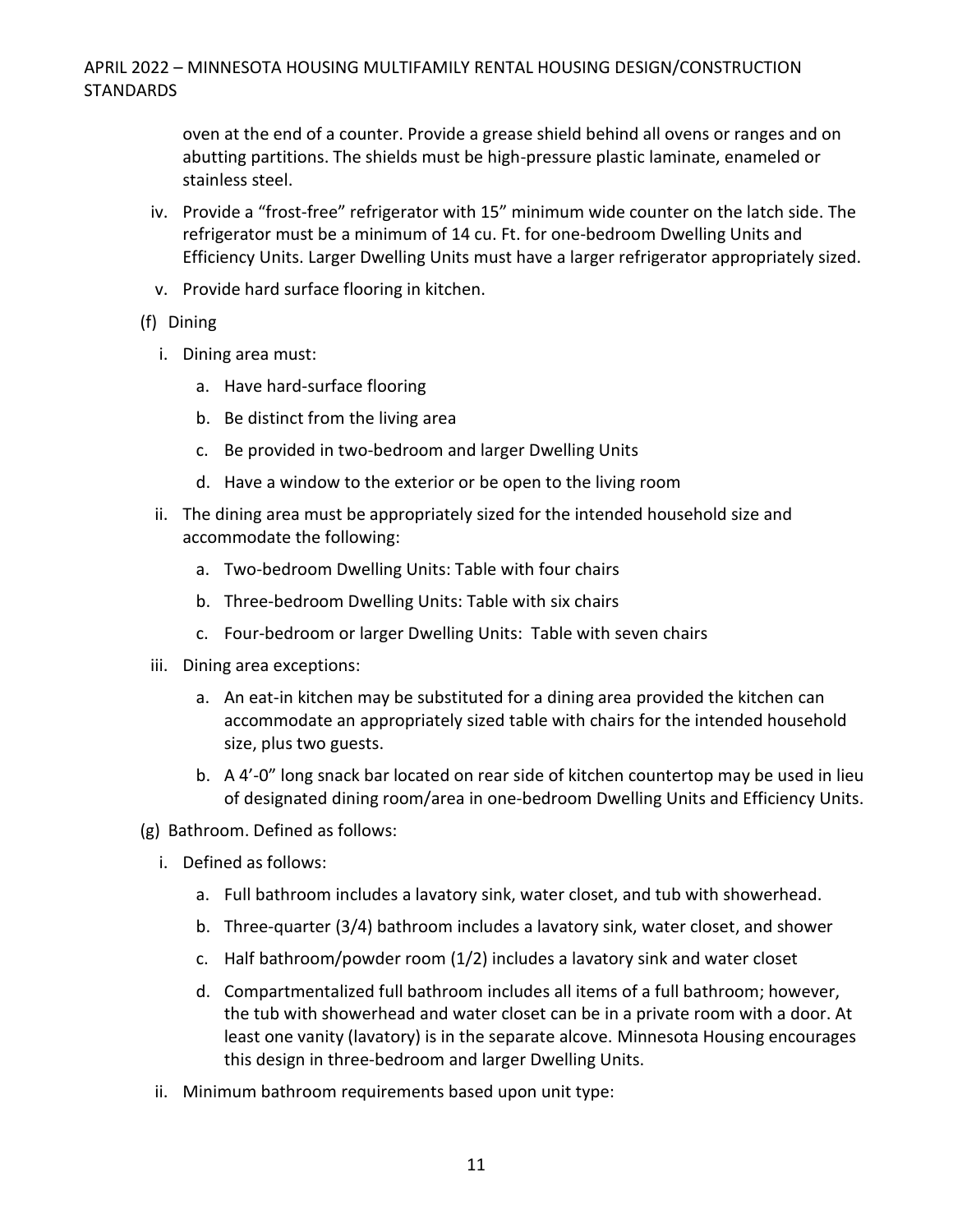| <b>Unit Type</b>                | <b>Minimum # of Bathrooms required</b> |
|---------------------------------|----------------------------------------|
| <b>Sleeping Units</b>           | ¾ Bath                                 |
| <b>Efficiency Units</b>         | ¾ Bath                                 |
| 1 BR Dwelling Units             | ¾ Bath                                 |
| 2 BR Dwelling Units             | 1 Full Bath                            |
| 3 BR Dwelling Units             | 1 Full Bath + $\frac{1}{2}$ Bath       |
| >3 BR Dwelling Units            | 1 Full Bath $+$ $\%$ Bath              |
| 2-story Townhouse with no       | 1/2 Bath Ground Level and 1 Full Bath  |
| Bedrooms on Ground Level        | Upper Level                            |
| 2-story Townhouse with at least | % Bath Ground Level and 1 Full Bath    |
| one Ground Level Bedroom        | Upper Level                            |
| Senior Units                    | ¾ Bath                                 |

- iii. Minimum accessories:
	- a. Towel bar(s) within reach of lavatory and tub/shower
	- b. Toilet paper holder
	- c. Shower curtain rod (if applicable)
	- d. Mirror
	- e. A dedicated drawer, cabinet, or shelf space for safe medicine storage is required in at least one bathroom of each Dwelling Unit.
- (h) Storage space/closets
	- i. Entry coat closet is required for one-bedroom and larger Dwelling Units near the main entry.
	- ii. Designated linen/towel storage space is required in a cabinet design or a closet.
- iii. General storage space for household cleaning supplies, vacuum, etc. is required.
- (i) Multi-story Dwelling Unit living areas
	- i. Individual Dwelling Units with multi-stories must have a kitchen/kitchenette, living area, dining (or eat-in kitchen) on the same or main level.
	- ii. Refer to Chapter 7, *Visitability Standards*, for additional multi-story Dwelling Unit requirements.
- C. **Mechanical, Electrical and Plumbing (MEP) Systems**: Housing must have plumbing, mechanical, and electrical systems that comply with the following standards:
	- 1. **Independent Technical Analysis**: Minnesota Housing reserves the right to require an independent technical analysis of any or all building components to determine life expectancy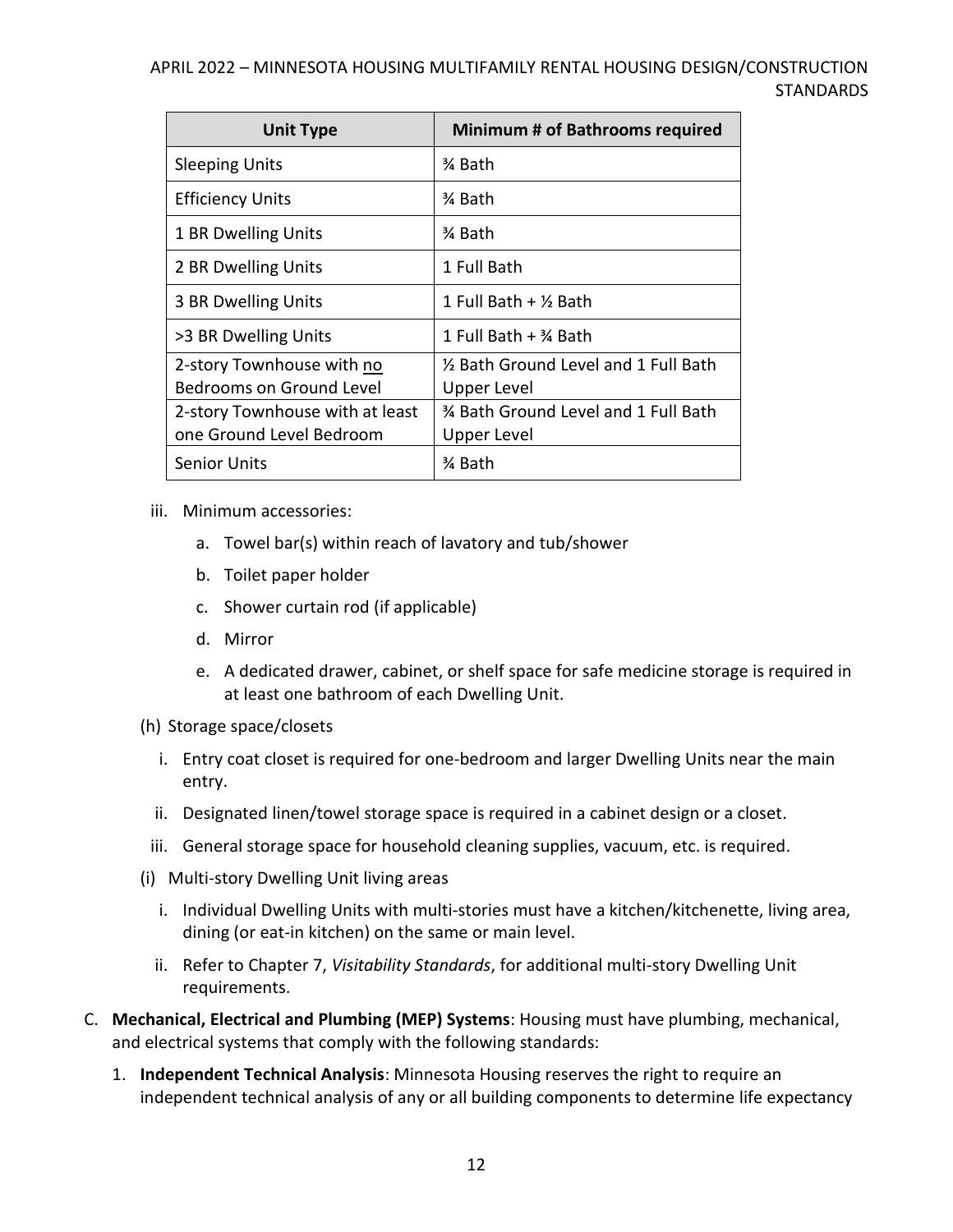and anticipated ongoing lifecycle costs, as well as a maximum 10-year payback on energyefficient investment premiums.

- 2. **Plumbing Systems**: Plumbing systems must meet the following requirements:
	- (a) All kitchen sinks must be double compartment (33"x 22" min.), 7" deep minimum except for one-bedroom Dwelling Units and Efficiency Units, which may have a single compartment sink.
	- (b) Refer to laundry requirements above for clothes washer leak control/ detection and dryer venting.
	- (c) Water softening is required where the hardness exceeds 14 grains, except where special circumstances exist.
	- (d) Plumbing chases and plumbing walls must not be located within building exterior walls.
- 3. **Private Well and Septic:** Sites not served by municipal water and/or sewer may be approved to have private wells and/or sewers if they are code compliant and drinking water is tested and meets safe drinking water standards prescribed by the Minnesota Department of Health.
- 4. **Heating, Ventilating and Air Conditioning (HVAC) System**: Air conditioning (AC) or the ability for tenant supplied through-wall AC units must be provided at all units. AC sleeves must be provided with a tight-fitting, insulated cover. Owner supplied though-wall AC units must be ENERGY STAR.
- 5. **Electrical Systems**: The following requirements must be met:
	- (a) Ceiling or wall mounted light fixture in all bedrooms
	- (b) Task lighting above kitchen range and kitchen sink
	- (c) Exterior light fixtures and lamps must be rated for -20 degree Fahrenheit weather
	- (d) Separately Metered Commercial Space: All applicable utilities serving commercial space such as water service, gas service, electrical service, etc. must be metered separately from all housing space (Dwelling Units, common space, etc.)
	- (e) At least one phone jack must be provided at each dwelling unit.
	- (f) Broadband Infrastructure: To provide a platform for all residents to participate in the digital economy, all multifamily new construction projects must include unit-based, Broadband (aka High-speed Internet) Infrastructure. Broadband Infrastructure is defined as cables, fiber optics, wiring, or other permanent (integral to the structure) infrastructure – including wireless infrastructure with a minimum broadband speed of 25 Megabits per second (Mbps) download and 3 Mbps upload. If receiving federal assistance, speed will be mandated by the U.S. Department of Housing and Urban Development (HUD). The cost for this infrastructure is an approved construction cost.
		- i. Exceptions:
			- a. Internet service (and its ongoing service fee) is not required and not allowed to be paid for with acquisition or construction funds.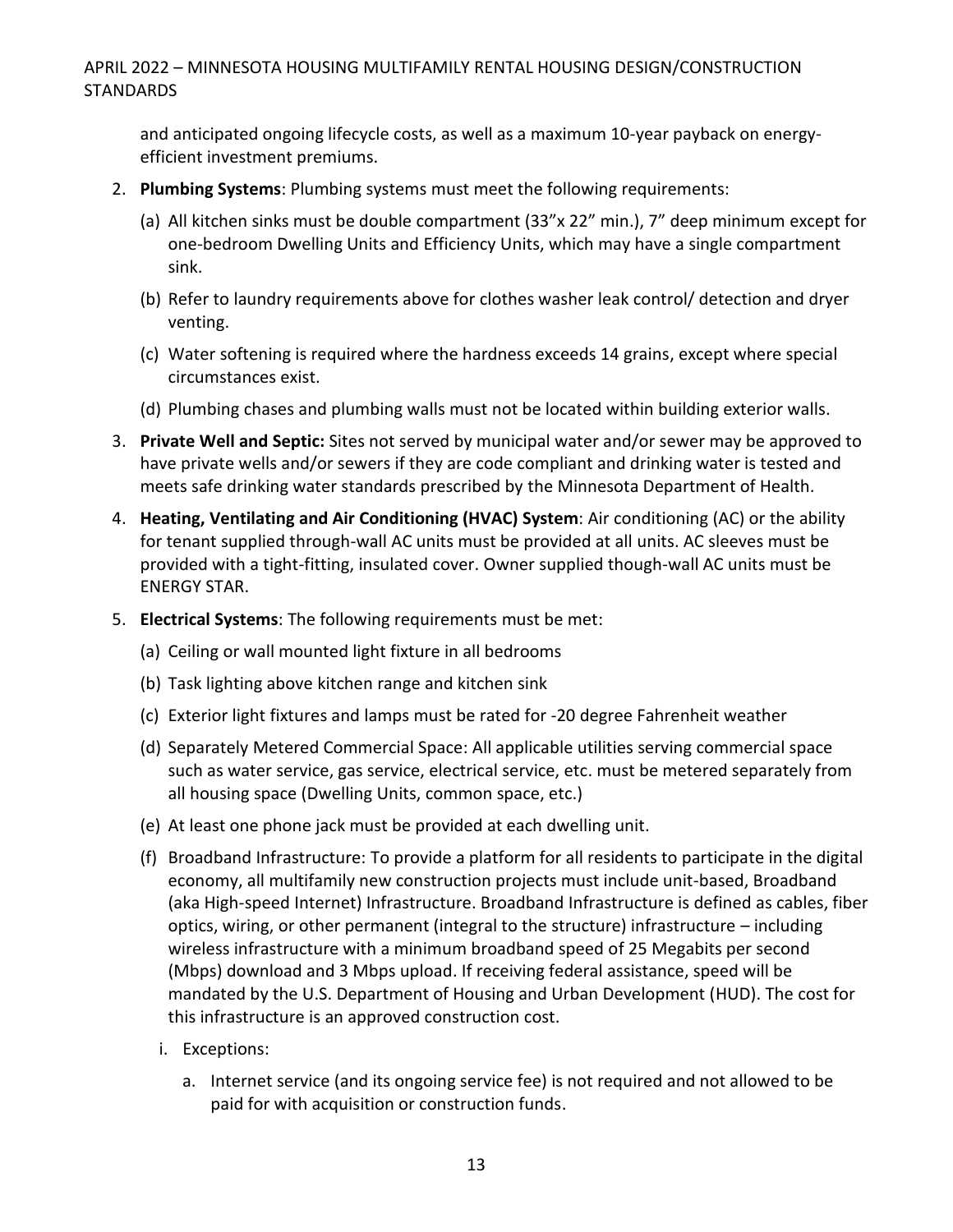- b. Broadband Infrastructure is not required if:
	- The location of the property makes installation infeasible due to lack of Internet service
	- The cost of installing the infrastructure would result in a fundamental alteration in the nature of its program or activity or create an undue financial burden
- c. The applicability of any of the above exceptions will be at the sole discretion of Minnesota Housing
- D. **Building Components**: Minnesota Housing encourages the advancement of sustainable building strategies. Refer to Chapter 8, *Sustainable Housing*, for requirements and guidance in meeting Mandatory and Optional Criteria. The following building components must also meet the following minimum standards:

#### 1. **Millwork**

- (a) All new kitchen cabinets and new bathroom cabinets must have solid wood face-frames, solid wood doors and solid wood drawer fronts. Cabinet box construction may be particle board with melamine surface finish. Exposed end panels must be surfaced with a laminate veneer, veneer plywood, or solid wood. For increased durability, exposed end panels in supportive housing units/ projects must be either plywood or solid wood.
- (b) Drawer-box construction must have dovetail or other Minnesota Housing approved reinforced joint construction.
- (c) All millwork must meet the Kitchen Cabinet Manufacturers Association (KCMA) ANSI/KCMA A161.1 standards. KCMA Certification is suggested, but not required*.*

#### 2. **Exterior Windows and Doors**

- (a) All new windows and doors must be ENERGY STAR-qualified. Confirm that the most updated ENERGY STAR requirements are met at the time of purchase. Confirm that the applicable Minnesota region is designated for ENERGY STAR requirements.
- (b) Special windows, such as those required for high-rise buildings, that are unable to meet ENERGY STAR qualifications are acceptable if they include double pane, low-e glass and thermally broken frames.
- (c) All windows and windows within doors must be furnished with window coverings for privacy and control of heat/solar shading.
- (d) All operable windows and operable windows within doors must have insect screens.
- (e) The sill of all windows must be solid wood, stone, man-made solid surface material, or other material approved by Minnesota Housing.
- (f) When possible, design the building garage overhead openings with two doors in lieu of one large door. This allows less energy to escape and provides an alternative opening in case of maintenance and repair.
- (g) Door viewers or sidelight must be provided at Dwelling Unit main entrances.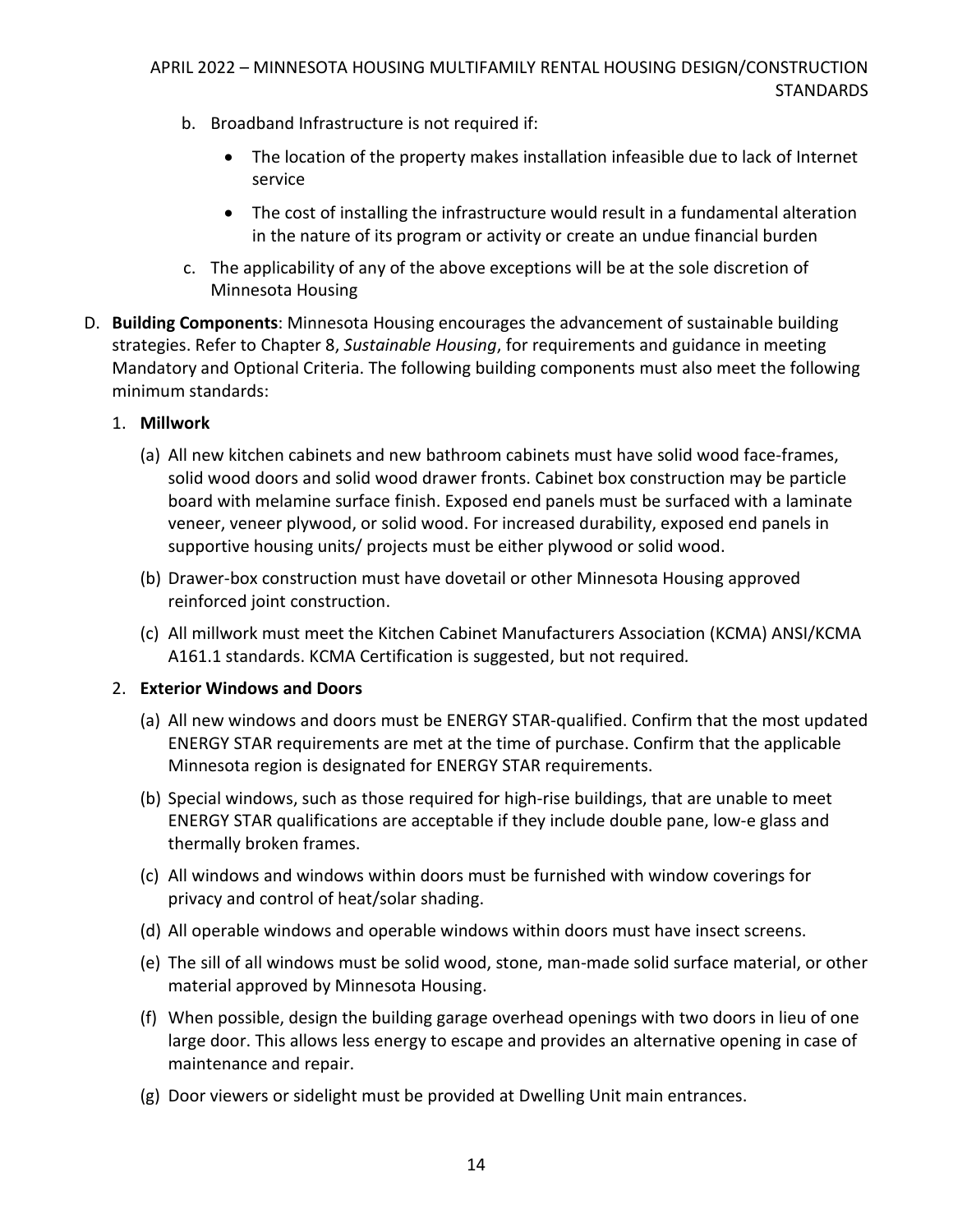(h) Window fall protection must be provided at all new and replacement window locations whenever lowest part of window opening is within 36-inches of floor.

#### 3. **Roofing**

- (a) Low-slope roofing
	- i. Must have a minimum of  $\frac{1}{4}$ " per foot (finished) slope unless otherwise approved by Minnesota Housing staff architect and building official.
	- ii. Approved systems must be either:
		- a. A 60 mil PVC membrane fully adhered or induction welded
		- b. A 60 mil TPO membrane fully adhered, induction welded, or ballasted
		- c. A 60 mil EPDM membrane fully adhered
		- d. A four-ply asphalt/gravel built-up assembly
- iii. Warranty: Full system warranty, 20 years from substantial completion, is required.
- (b) Sloped roofing: A minimum 30-year shingle.
- 4. **Patio and Entrance Slabs** must comply with the following requirements:
	- (a) Stoop/footing frost protection required at all entrance slabs with  $\frac{1}{4}$ " per foot maximum slope.
	- (b) Where soils are frost susceptible, stoop/footing frost protection required at all patio slabs.
	- (c) Protect front entrance slab from rain/snow accumulation with an overhang or canopy.
- 5. **Closet Doors**: Conventional, residential grade, bi-fold doors and hardware package are not acceptable in new construction. Side-hinged, swinging type or other Minnesota Housing approved doors must be provided. If approved by Minnesota Housing, closets may be provided without doors under the following conditions:
	- (a) Closets within Efficiency Units
	- (b) Walk-thru closets separating a bedroom and ensuite bathroom
- 6. **Fire Protection**
	- (a) All townhomes and rental single family homes must have at least one fire extinguisher in each Dwelling Unit.
	- (b) Range hood fire suppression canisters, although not required, are encouraged to be installed if the range hood over the stove will allow.
- E. **Schematic Design Concept/Cost Estimate:** The owner must have an architect develop a reasonable schematic design concept. The owner must also have a third-party entity (architect, professional engineer, general contractor, or qualified cost estimator) prepare a cost estimate that conforms to all applicable Minnesota Housing standards. Refer to the Formal Application section of Minnesota Housing's [Architect's Guide](http://www.mnhousing.gov/get/MHFA_250612).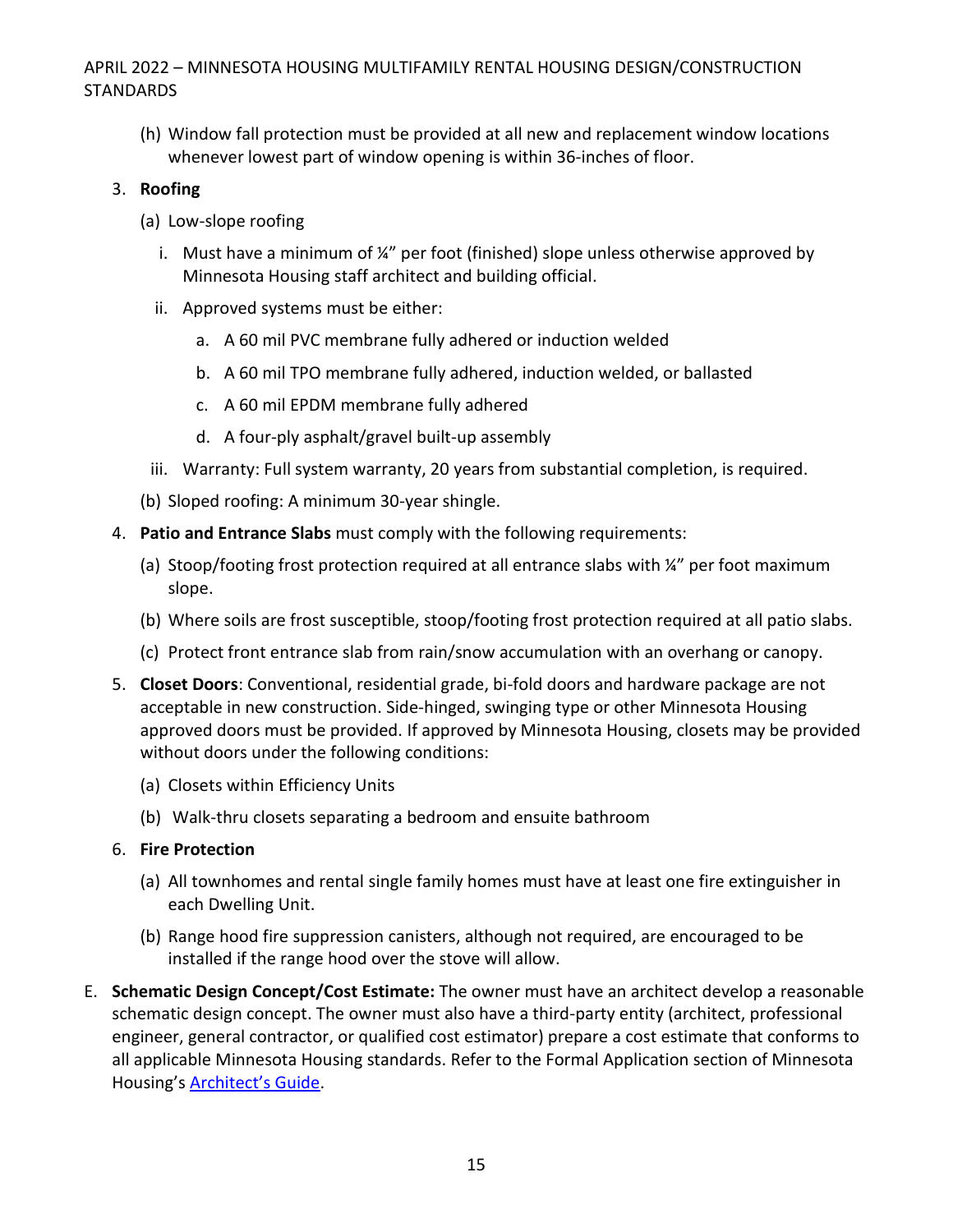# <span id="page-16-0"></span>**Chapter 3 – General Occupancy Rehabilitation Minimum Standards**

# <span id="page-16-1"></span>**3.01 Background**

The following standards apply to any rental housing project receiving rehabilitation funding.

For rehabilitation projects (also including substantial and adaptive reuse), any building components or systems being replaced/installed new must also meet the requirements in Chapter 2, *General Occupancy New Construction Minimum Standards*. For example: roofing, kitchen cabinets, windows, etc.

Architectural services are likely to be essential to the success of the project. Refer to Minnesota Housing's **[Architect's Guide](http://www.mnhousing.gov/get/MHFA_250612)** to determine if architectural services are required for the project.

The following rehabilitation standards are supplemental to basic standards established by applicable building codes, local zoning, and other applicable regulations. Where two standards govern the same condition, conformance to the most restrictive standard is required. Regardless if the local jurisdiction has adopted or not adopted Minnesota State Building Code, housing must be in compliance with Minnesota State Building Code.

## <span id="page-16-2"></span>**3.02 Purpose**

The purpose is to make sure rental housing receiving rehabilitation funding is of decent quality, energy efficient, functional, sustainable, and effective in reducing long-term maintenance costs.

### <span id="page-16-3"></span>**3.03 Rehabilitation Classification**

For the purpose of applying our design standards and sustainability requirements, all rehabilitation projects must be classified as substantial or moderate at time of application for funding. This classification may not necessarily align with building code definitions; it is only intended to identify a compliance path for our purposes. Minnesota Housing has discretion for determining and approving category type of rehabilitation classification and compliance path. Limited scope status may only be considered by Minnesota Housing after funding is awarded.

# <span id="page-16-4"></span>**3.04 Rehabilitation Classification Definitions**

A. **Substantial Rehabilitation** (or gut rehab) is defined as a project that meets one of the following:

- 1. Includes the replacement or improvements or both of at least two major systems of the building, including its envelope. Major building systems include roof structures, wall or floor structures, foundations, plumbing, HVAC, and electrical systems. The building envelope is defined as the air barrier and thermal barrier separating exterior from interior space.
- 2. The work area exceeds 50% of the aggregate area of the building per the 2015 Minnesota Conservation Code for Existing Buildings Section 505 Level 3 Alteration.
- B. **Moderate Rehabilitation** is defined as a project that meets one of the following:
	- 1. Does not fall into the Substantial Rehabilitation classification as defined above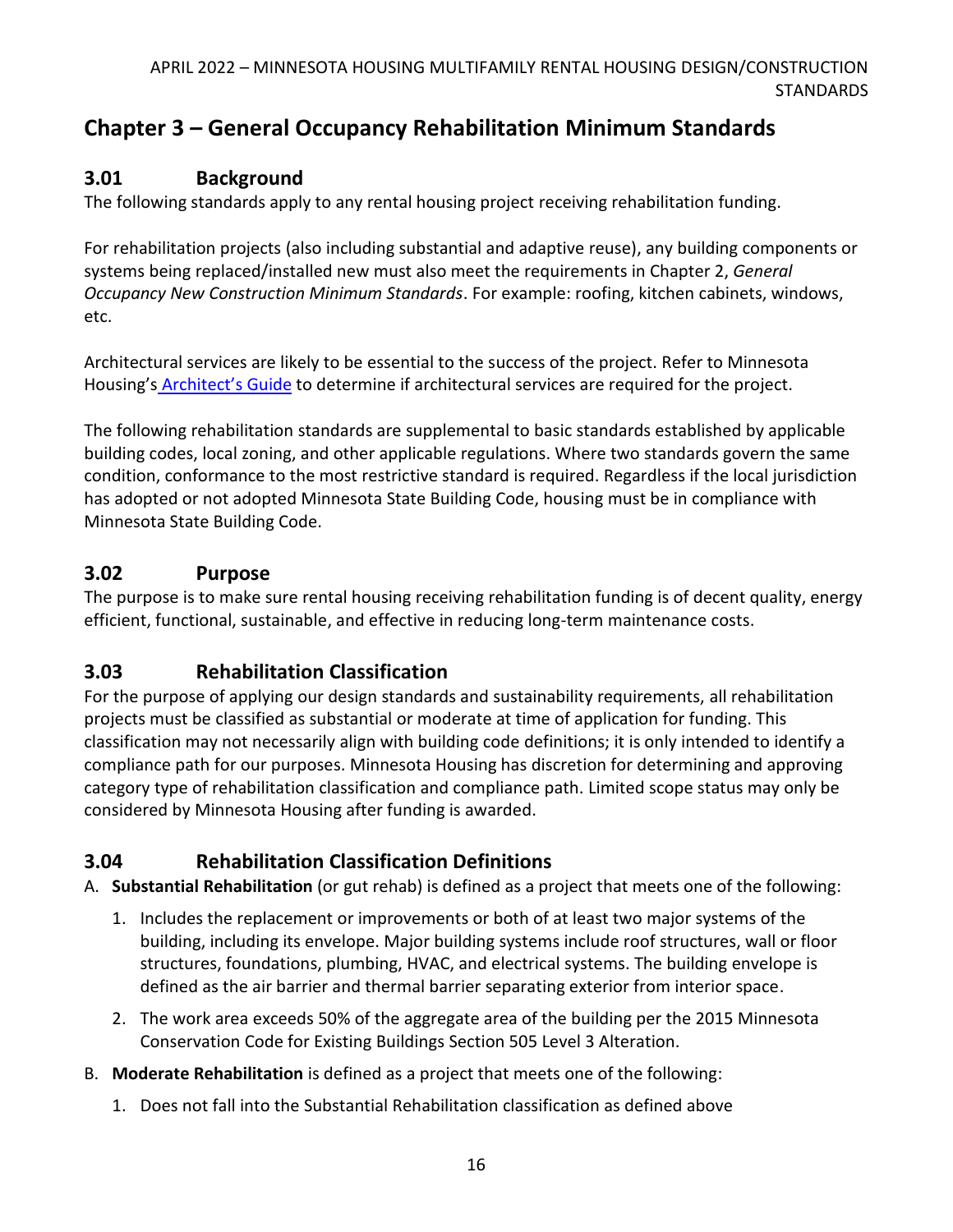- 2. Where the work is limited to the 2015 Minnesota Conservation Code for Existing Buildings definition of Section 502 Repairs, Section 503 Level 1 Alteration or Section 504 Level 2 Alteration
- C. **Limited Scope Rehabilitation** status may be considered by Minnesota Housing based upon the cost, funding source, and number of Dwelling Units, number of Stories, or other purpose.
- D. **Adaptive Reuse** refers to the process of reusing an existing building for a purpose other than which it was originally built or designed for.

### <span id="page-17-0"></span>**3.05 Requirements**

A. **Needs Assessment (Physical Needs Assessment [PNA] or Capital Needs Assessment [CNA]):** Multifamily projects proposing any rehabilitation and applying for funds through the Minnesota Housing Consolidated RFP, year-round funding application, or other Minnesota Housing funding are required to submit a needs assessment. The primary difference between a CNA and a PNA is that a CNA is performed in accordance with another party's established protocol that is approved by Minnesota Housing, versus one that is performed in accordance with Minnesota Housing's protocol for a PNA, which is described in more detail below.

All Adaptive Reuse projects must follow either Substantial Rehabilitation or Moderate Rehabilitation requirements and must include a Needs Assessment. New improvement work as part of an Adaptive Reuse project must follow Chapter 2 *General Occupancy New Construction Minimum Standards*.

- 1. **CNA:** If the applicant chooses to submit an approved CNA (or if a CNA is required for other funding sources), it must be completed in accordance with any of the following established formats:
	- (a) USDA Rural Development
	- (b) HUD/FHA Project Capital Needs Assessment (PCNA) or Green Capital Needs Assessment (GCNA). HUD Multifamily Accelerated Process (MAP) Appendix 5G
	- (c) ASTM E 2018-08 Standard Guide for Property Conditions Assessment
	- (d) Other Minnesota Housing approved format
- 2. **PNA**: If the applicant chooses to submit a PNA (rather than a CNA), the PNA must consist of a satisfactorily completed Minnesota Housing [Physical Needs Assessment](http://www.mnhousing.gov/download/MHFA_250617) template (PNA) that involves the following requirements:
	- (a) The PNA must represent the property's "as-is," pre-rehabilitation condition.
	- (b) Life Expectancy of systems. The PNA must provide a Life Expectancy analysis including Estimated Age, EUL, and ERL of the following minimum elements identified in the PNA and as necessary to complete the [20 Year Capital Expenditure Template](http://www.mnhousing.gov/download/MHFA_250615) (20YCE), that is described below.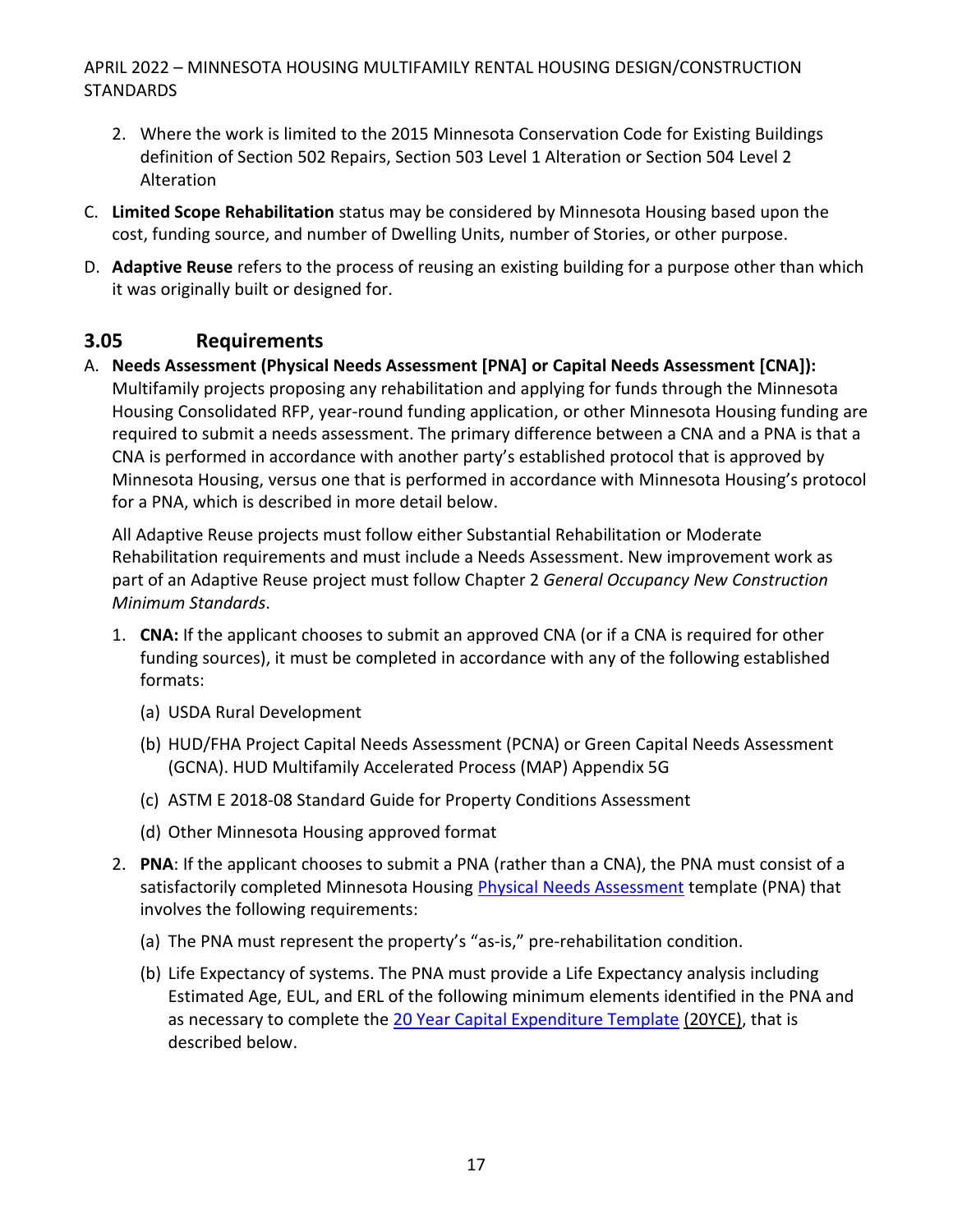- (c) Inspections must be conducted to identify capital needs and deficiencies under applicable federal, state and local regulations/codes/ordinances as well as other deficiencies as identified by the qualified needs assessor, as follows:
	- i. **Site and Accessory Structures**
		- a. **Site and Roof Drainage**: The site must be well drained. There must be no standing water in non-designated holding pond areas 12 hours after a rain event. Surface drainage must be directed away from the structure, to a designated ponding area, or to a municipal storm sewer system. Include roof drainage provisions when assessing site drainage conditions.
		- b. **Parking and Pavement**: Adequate parking for the resident population must be available for resident use. Any onsite pavement with initial signs of raveling, transverse cracks, longitudinal cracks, or minor block cracking must have preventative maintenance that includes corrective measures such as crack sealing, seal coating, asphalt patching, and repair. Any onsite pavement with severe cracking damage must be replaced. Hard surface parking must be properly striped and any accessible parking spaces properly identified.
		- c. **Accessory Structures**: Detached garages, play structures, retaining walls, porches, decks, canopies, trash enclosures, sheds, etc., must be free of life safety hazards and must meet applicable codes unless grandfathered to remain.
	- ii. **Structural Integrity**: Structures must be structurally sound and free of any pending or imminent structural collapse or failure. (e.g., decks, basement columns, foundations, floors, walls, roof framing, headers, lintels)
	- iii. **Building Envelope**: The building envelope must be weather and watertight. All openings susceptible to water and air penetration must be sealed. Make sure the envelope is adequately insulated or supplement the insulation to the envelope. Typically, the attic is the cheapest and easiest to supplement and will provide the greatest cost-to-benefit payback. Make sure all attics are adequately ventilated to prevent ice-damming and all attic bypasses are sealed and insulated.
	- iv. **Common Areas:** Stairs, attached/underground garages, furniture, fixtures and equipment, common area cabinetry, common area doors windows, common area finishes, and common area bathrooms must meet applicable codes and regulations and should be free of life safety hazards.
	- v. **Dwelling/Efficiency Units:** 
		- a. Minimum Dwelling Unit quantity and unit type for Minnesota Housing's PNA inspection must include:
			- At least 25% of all units
			- Each type of unit size (such as 0BR/Sleeping Units, 1BR, 2B, 3BR etc.) and typical unit types in typical buildings
			- All accessible units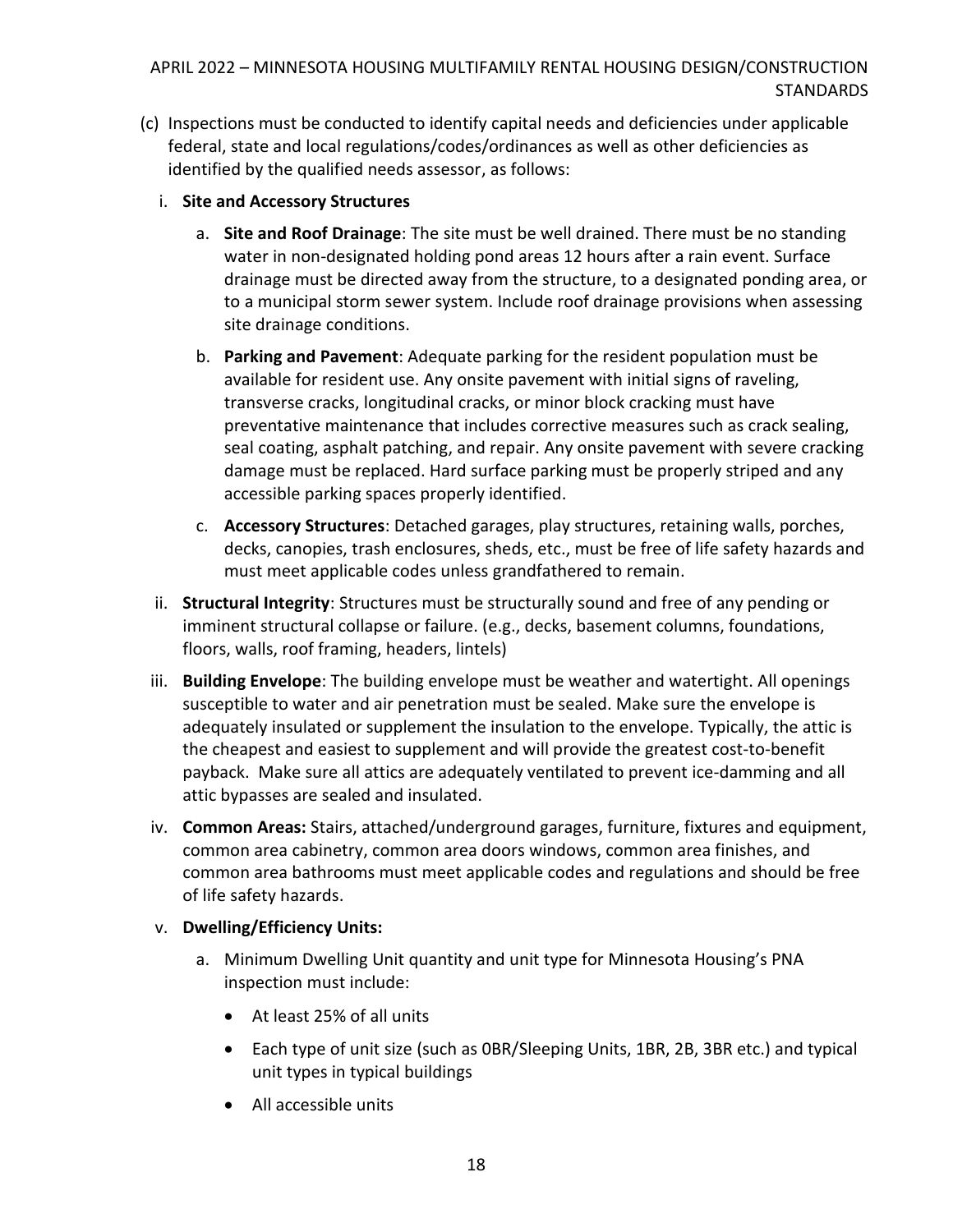- Those units that are subject to architectural stress such as ground level units, units underneath the roof, units adjacent to elevator cores, and units on the sides of the building that receive the most weathering
- b. Minimum Dwelling/Efficiency Unit inspectable elements:
	- Functional kitchen: Kitchen must be appropriately sized and equipped with appropriate cabinets, sink, and operational range/oven/hood/refrigerator/ exhaust appropriately sized for intended household.
	- Bath cabinets, bath exhaust, plumbing fixtures, flooring, wall/ceiling finish, doors, windows, window coverings, etc.
- c. Decent living space must be as outlined in Chapter 2, *General Occupancy New Construction Minimum Standards.* Where existing conditions at substantial rehabs or adaptive reuse projects prohibit compliance with full standards, living rooms and bedrooms may have minimum dimension(s) and area smaller by 15%, if approved by Minnesota Housing.
	- Living room:  $11'-6''$  x  $85% = 9'-9''.$
	- Primary/master bedroom:  $10' 0''$  x  $85\% = 8' 6''$ . 115 sq. ft. x  $85\% = 96$  sq. ft.
	- Secondary bedroom(s):  $9'-6''$  x  $85% = 8'-1''$ . 100 sq. ft. x  $85% = 85$  sq. ft.
- vi. **Plumbing and Sanitation Systems**: All plumbing systems must be code compliant, adequately sized, and operable with an anticipated minimum seven-year life expectancy. Obsolete, water wasting fixates must be replaced and no leaks allowed. Minnesota Housing may require sanitary sewer lines to be video-scoped to detect if any unforeseen repair and maintenance is necessary. If present, existing private wells or septic systems must be inspected by a third-party entity to determine whether it is code compliant, permitted, and functioning properly.
- vii. **Mechanical Systems:** All heating, AC, and ventilation systems must be code compliant, adequately sized, and operable with an anticipated minimum seven-year life expectancy. Bathrooms must have an operating exhaust vent ducted to the exterior. Clothes dryers must be connected to code compliant rigid type vent exhausting to the exterior. To the greatest extent feasible, make sure that all Dwelling Units are air conditioned or equipped with A/C sleeve(s).
- viii. **Electrical Systems:** All electrical systems must be code compliant with circuit breakers and adequately sized for the structure and intended use. All electrical life safety fixtures must be in place and functional including the following:
	- a. Smoke detectors: Smoke detectors meeting requirements of Underwriter Laboratories, Inc. and approved by the International Conference of Building Officials must be furnished and installed in all areas as if required for new construction. If code permits, smoke detectors may be battery operated; however, at least one hard-wired smoke detector with battery back-up must be provided in each dwelling and be audible from all sleeping rooms.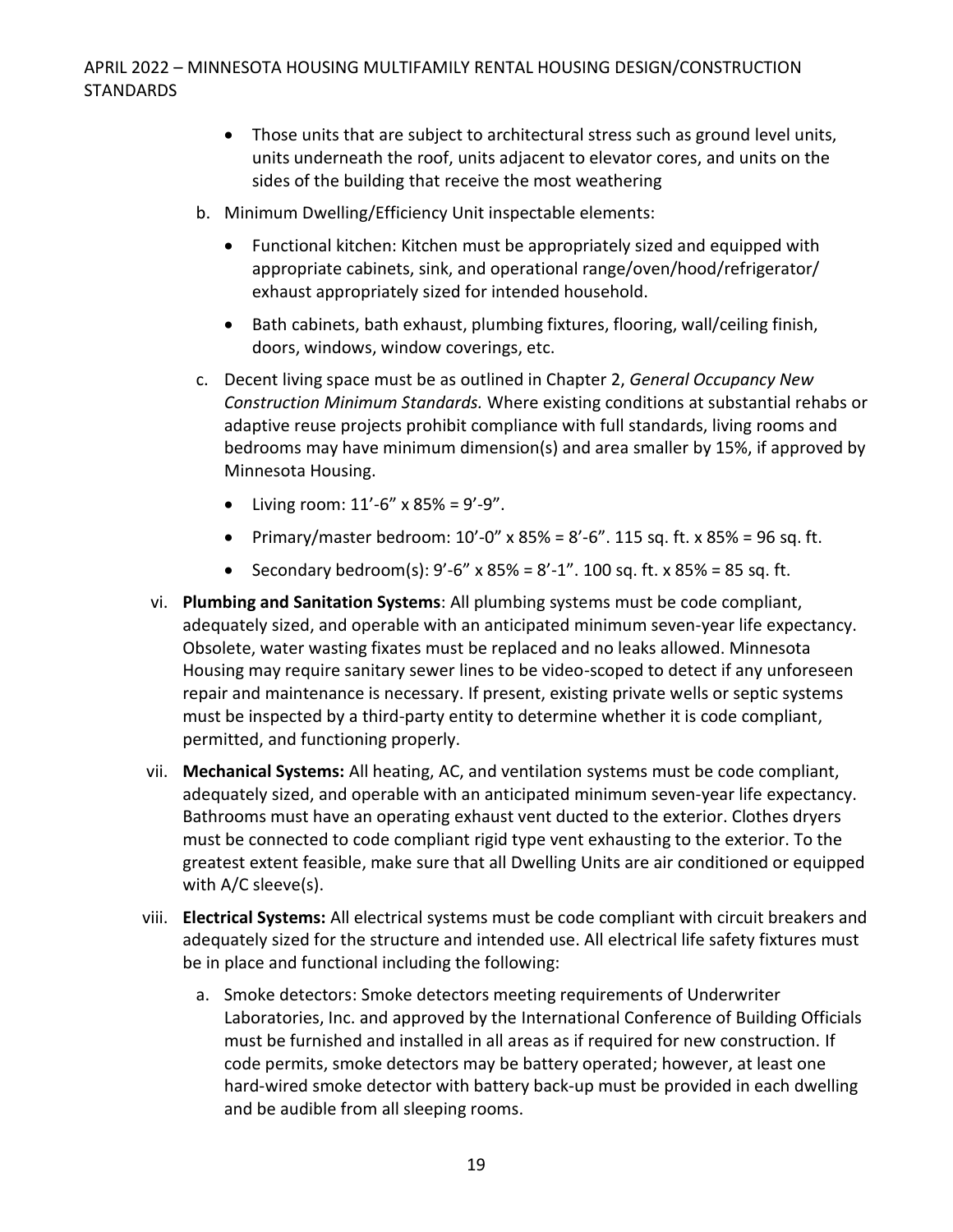- b. Ground-fault circuit-interrupter (GFCI) protection: The same level of GFCI receptacle protection must be provided in rehabilitation projects as required for new construction, whether mandated by code/regulations.
- c. Arc-fault circuit-interrupter (AFCI) protection. AFCI protection must be provided for receptacle outlets in locations as required per applicable codes/regulations.
- d. Carbon Monoxide (CO) alarms and Nitrogen Dioxide (NO<sup>2</sup>) alarms must be provided as required per applicable state statute.
- e. Emergency/exit lighting must be operational and code compliant.
- f. At least one phone jack must be provided at each dwelling unit.
- ix. **Elevator:** If there is an existing elevator and hoist way in a building then it must be made to be in compliance with [2007 Minnesota Elevator Code](http://www.doli.state.mn.us/CCLD/pdf/elev_1307.pdf) as applicable to existing buildings.
- x. **Fire Protection**:
	- a. All townhomes and rental single family homes must have at least one fire extinguisher in each Dwelling Unit.
	- b. Range hood fire suppression canisters: Although not required, they are encouraged to be installed if the range hood over the stove will allow.
- xi. **Environmental Standards (Remediation):** It is essential to perform all environmental assessments early in the planning process to make sure that all mitigation measures and costs are integrated into the scope of work. Project activities must comply with requirements for Phase I/Phase II Environmental Site Assessments (ESAs), Lead Based Paint evaluation and reduction, Lead Based Paint visual inspection requirements, Asbestos Inspection Surveys, Radon Mitigation, Historic Preservation, Contamination and Clandestine Drug Lab Cleanup. These requirements can be found in the [Environmental](https://www.mnhousing.gov/sites/multifamily/environmentalstandards)  [Standards](https://www.mnhousing.gov/sites/multifamily/environmentalstandards) section on the Minnesota Housing website.
- xii. **Accessibility**: Refer to Chapter 6, *Accessibility Standards,* for Accessibility Analysis and Survey Requirements for existing buildings.
- 3. **Needs Assessor Qualifications**. All PNAs must be prepared by a needs assessor who is a licensed architect, licensed professional engineer, or an individual who meets the definition of a Qualified Rehabilitation Specialist as defined in the Minnesota Housing Architect's Guide. The needs assessor (for Minnesota Housing's purpose) may be a member of the project team but must not have an identity of interest with the owner or developer.
- 4. **Age of PNA/CNA**: The age of any needs assessment report from time of application (or at time of Preservation pre-application, if required) must be one year or less. If over one year, but less than two years, the needs assessment report may be used to comply with this needs assessment requirement; however, an updated 20YCE (less than six months old) must be included. Provide complete new PNA/CNA if older than two years.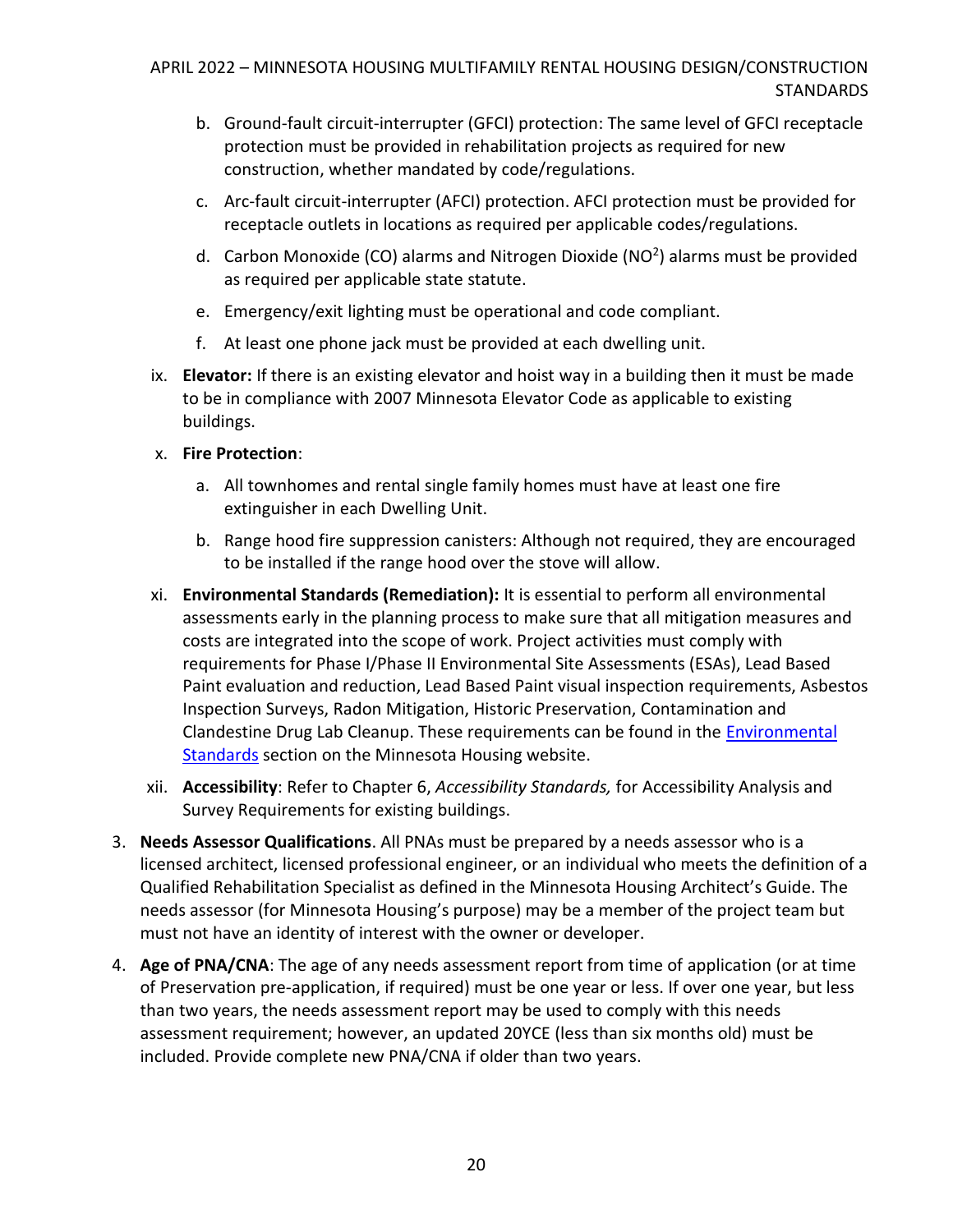- 5. **Incomplete Need Assessment:** Minnesota Housing reserves the right not to accept any PNA or CNA if it does not adequately include a complete assessment of a property's condition. Minnesota Housing reserves the right to have any incomplete PNA or CNA updated and resubmitted. The cost for new or updated PNAs or CNAs will be the responsibility of the developer or owner.
- 6. **20-Year Capital Expenditure Template (20YCE).** A [20YCE](http://www.mnhousing.gov/download/MHFA_250615) must be completed for each rehabilitation project regardless if providing a CNA or PNA. If a CNA already includes a similar 20-year capital expenditure analysis, it may be used to satisfy the need for a 20YCE, except when ETool form of CNA is provided. If working on a project that involves scattered sites and/or multiple building types, use the 20 Year Capital Expenditure Template for Multiple Building/ [Scattered Sites.](http://www.mnhousing.gov/download/MHFA_250614)
- 7. **Need Categories:** Each component listed within the 20YCE must be categorized under one of the following three types of need categories:
	- (a) **Need Category One – CRITICAL NEEDS:** Critical Needs are those described in Chapter 10 of this guide and are required to be identified **only** if the project is claiming or receiving Preservation funding based upon "Risk of Loss Due to Critical Physical Needs." Otherwise, Critical Needs must be categorized as short-term needs.
	- (b) **Need Category Two – SHORT-TERM NEEDS (Year One):** Short-term needs are remedies to physical deficiencies, such as deferred maintenance, that may not warrant immediate attention but require repairs or replacements that should be undertaken on a priority basis in addition to routine preventative maintenance. Short-term needs that have outlived their Effective Useful Life (EUL) must be included in a proposed rehabilitation (20YCE Year One).
	- (c) **Need Category Three – CAPITAL NEEDS OVER A TERM:** Capital needs over a term may include component replacement and major maintenance over a term due to Expected Useful Life (EUL) estimates. The cost for a component or building item replacement must be indicated in the year the component/item reaches its Effective Remaining Life (ERL). For Minnesota Housing's purpose, the term for replacement must be 20 years from the time the CNA/PNA is completed. Other aesthetic/marketability needs may be included. In addition, some components may require repairs/replacement several times over the 20 year period.
- B. **Other Requirements** for properties undergoing rehabilitation:
	- 1. **Post-construction Capital Expenditures Needs Over a Term:** Not required for Minnesota Housing with exception to federally funded projects. Refer to Chapter 9 of this guide for postconstruction capital expenditure projection requirements.
	- 2. **Other Inspections:** Minnesota Housing encourages the owner to engage the local building inspector, the Minnesota Housing staff architect, and any other funder's inspecting rehabilitation specialist or architect in the initial inspection process. Conducting these inspections early in the development, planning and budgeting phase will make sure that all local Property Standards, local building codes and other deficiencies are identified and included in the preparation of the bid specification/scope of work.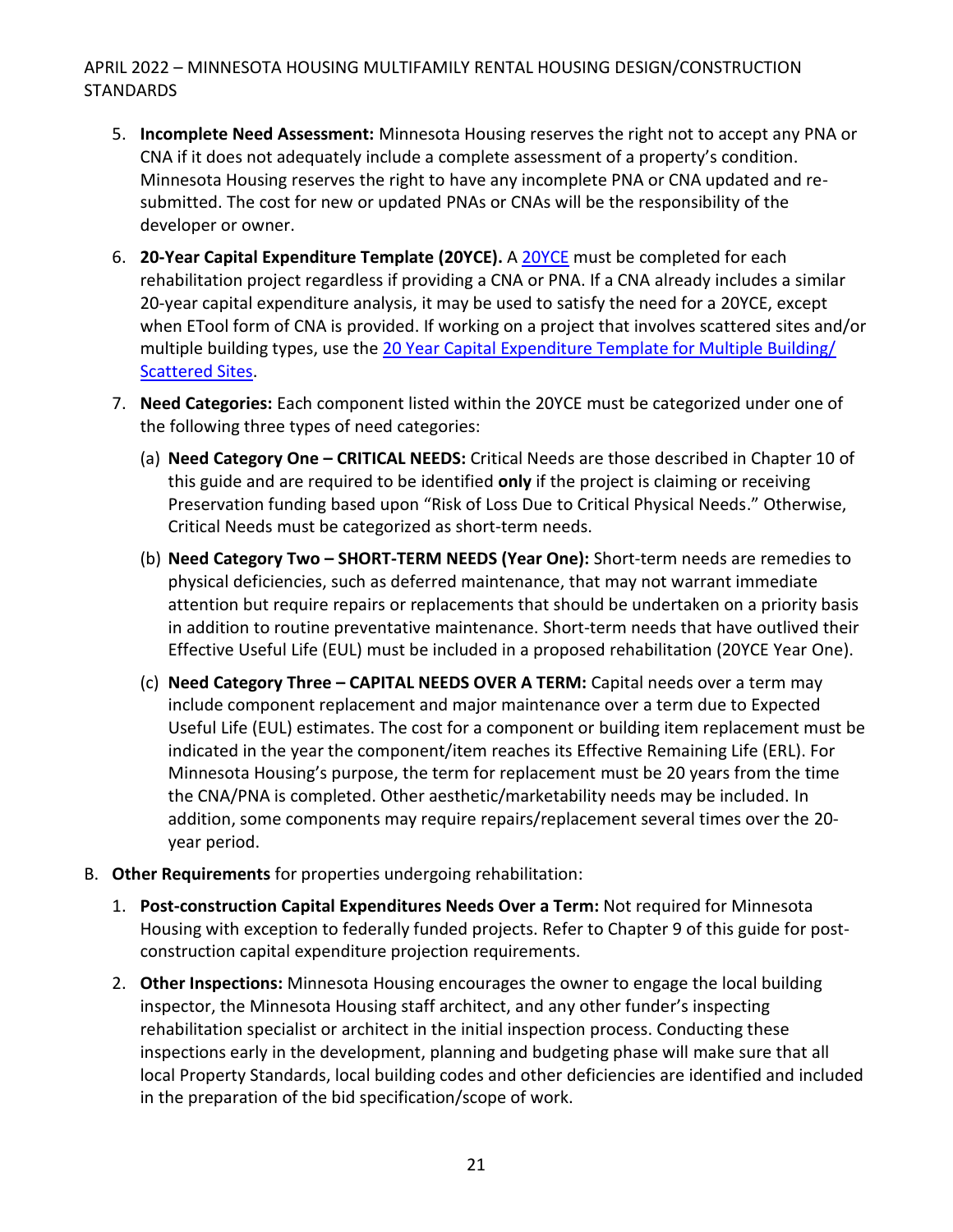- 3. **Preliminary Scope of Work/Cost Estimate:** The owner must provide a preliminary scope of work and cost estimate prepared by a third-party entity such as an architect, professional engineer, general contractor, qualified cost estimator, or Qualified Rehabilitation Specialist. The scope and estimate must adequately address property deficiencies to make sure of compliance with all applicable building codes and all requirements within this guide. Work scope must include any reasonable accommodation requests for persons with accessibility needs.
- 4. **Decent, Safe, Sanitary and in Good Repair**: Unless local codes, ordinances, or zoning requirements require more stringent standards, existing conditions with no improvements planned must be in compliance with HUD's Uniform Physical Condition Standards (UPCS) (Title 24, Part 5, Subpart G). The type of funding will usually dictate which standard applies. If you are uncertain how UPCS applies to your property, contact your Minnesota housing management officer (HMO). Regardless, the site, buildings and structures and all parts thereof must be kept in good repair. All defective components must be repaired or replaced.
- 5. **Broadband Infrastructure:** To provide a platform for all residents to participate in the digital economy, all multifamily rehabilitation projects must include unit-based, Broadband (aka Highspeed Internet) Infrastructure. Broadband Infrastructure is defined as cables, fiber optics, wiring, or other permanent (integral to the structure) infrastructure – including wireless infrastructure with a minimum broadband speed of 25 Mbps download and 3 Mbps upload. If receiving federal assistance, speed will be mandated by HUD. The cost for this infrastructure is an approved construction cost.
	- (a) Exceptions:
		- i. Internet service (and its ongoing service fee) is not required and not allowed to be paid for with acquisition or rehab funds.
		- ii. Broadband Infrastructure is not required if:
			- a. The location of the property makes installation infeasible due to lack of Internet service
			- b. The cost of installing the infrastructure would result in a fundamental alteration in the nature of its program or activity or create an undue financial burden
			- c. At rehabilitation projects, the structure of the building makes installation infeasible
		- iii. The applicability of any of the above exceptions will be at the sole discretion of Minnesota Housing.
- C. **Energy Efficiency**: Refer to Chapter 8, *Sustainable Buildings,* for energy efficiency upgrade requirements.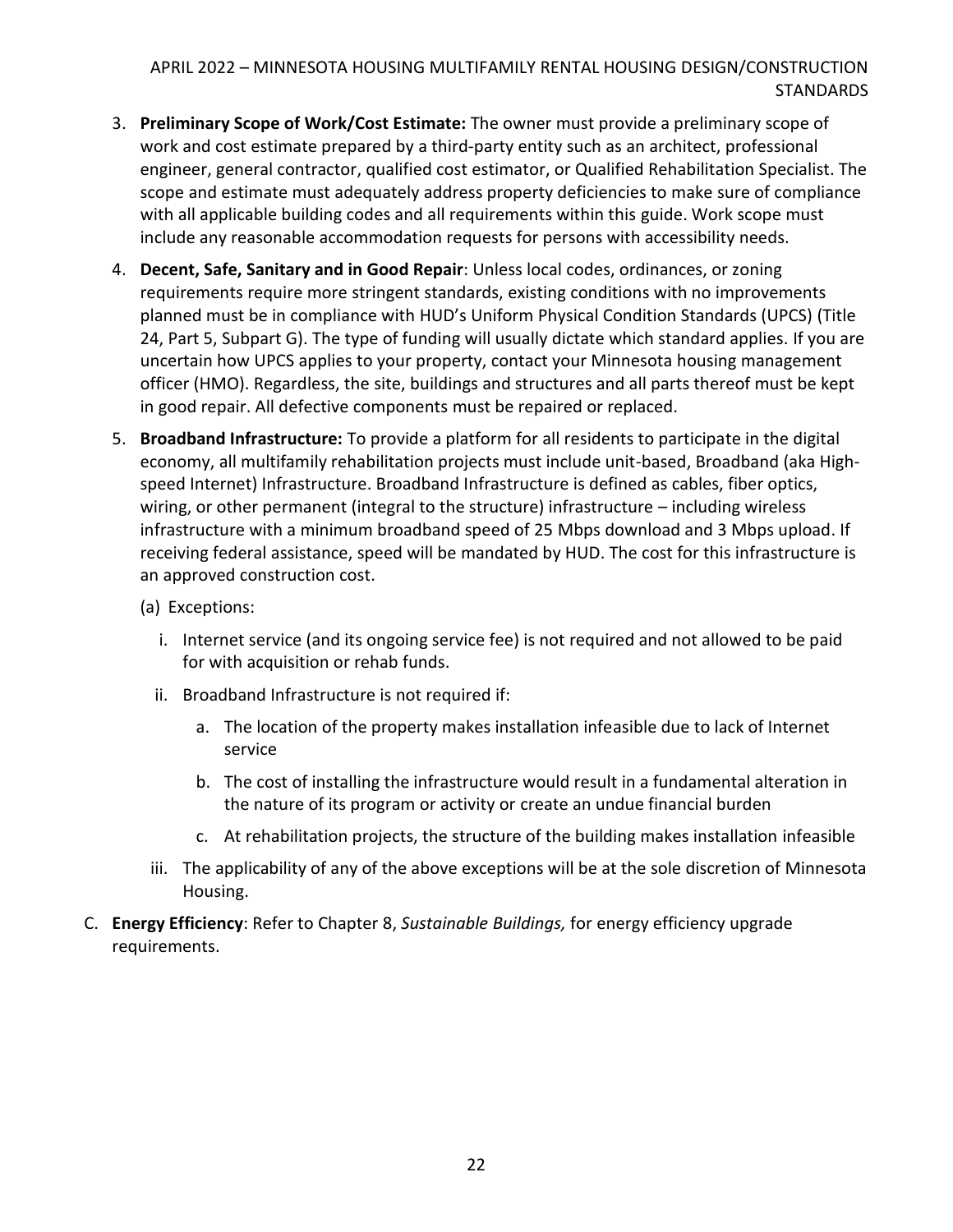# <span id="page-23-0"></span>**Chapter 4 – Intentionally Omitted**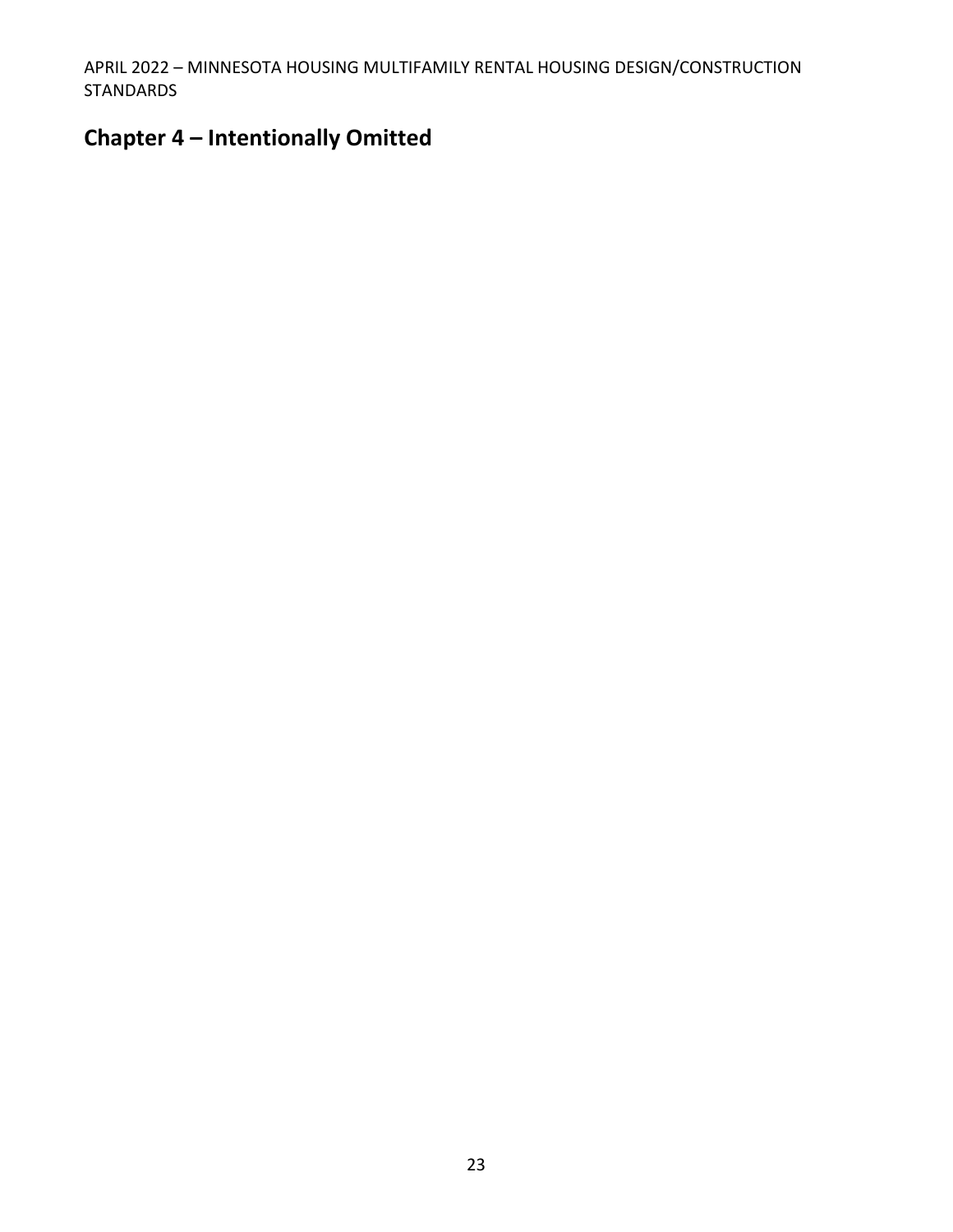# <span id="page-24-0"></span>**Chapter 5 – Housing Tax Credit Only Design and Construction Standards**

# <span id="page-24-1"></span>**5.01 Background**

This chapter is intended for projects receiving an allocation or award of 4% or 9% Low Income Housing Tax Credits (HTC) with no other capital funding from Minnesota Housing. Projects receiving other capital funding from Minnesota Housing in addition to HTC must follow Minnesota Housing's Building Standards as promulgated elsewhere.

If Minnesota Housing's allocated 9% HTCs are apportioned to a suballocator, the project is still required to meet the requirements of this guide; however, no submittals to Minnesota Housing are required.

### <span id="page-24-2"></span>**5.02 Purpose**

The purpose is to make sure rental housing financed by HTCs is cost reasonable and of similar quality and livability as any other housing financed by or in part with other Minnesota Housing funding.

## <span id="page-24-3"></span>**5.03 Requirements**

- A. **Design and Construction Standards**: The design and construction of any project receiving an allocation or award of HTC for new construction and/or rehabilitation must comply with all applicable requirements of the Minnesota Housing Multifamily Rental Housing Design/Construction Standards (RHDCS) in effect for the given HTC allocation year indicated at the time of initial application. The year is indicated in the corresponding funding Round in the Multifamily Customer Portal. If a project receives a partial allocation from Minnesota Housing and a supplemental request from a subsequent allocation year, the RHDCS in effect at time of initial HTC selection will generally be applicable. Additional design requirements may be applicable if points are awarded (regardless of allocation year), which require the project to include specific design elements (i.e., Universal Design and/or higher threshold of Enhanced Sustainability points). Please consult Minnesota Housing staff before applying for additional HTCs in a subsequent HTC allocation year.
- B. **Design and construction related submittals:** Projects receiving an HTC allocation or award must follow Table 5.03 – HTC Submittal Requirements. Minnesota Housing, at its sole discretion, may require additional submittals not listed herein of any project to demonstrate conformance with RHDCS and other applicable Building Standards.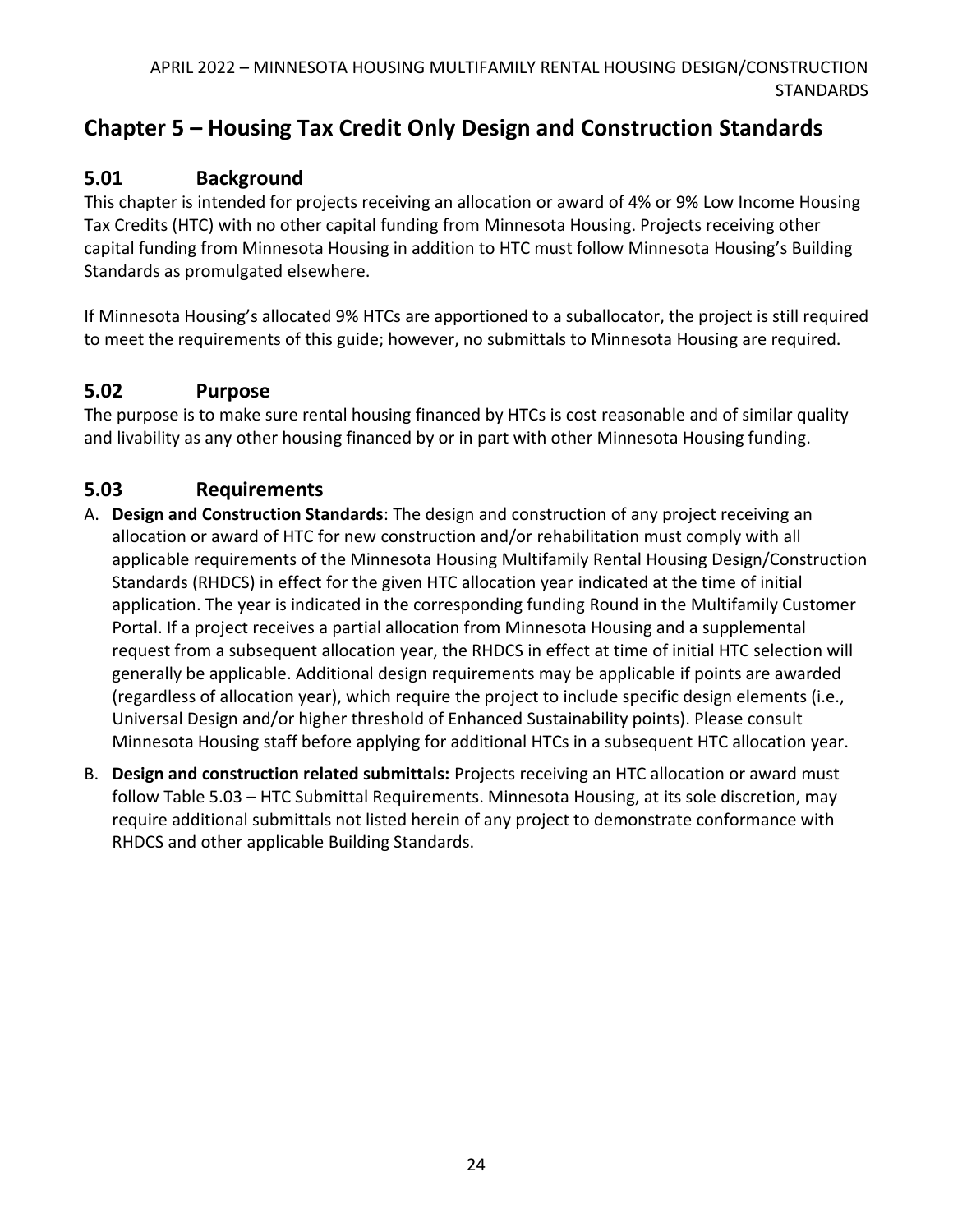| <b>Submittal Phase</b> |                                                                   | 9% HTC Only                                                                                                                                                                                                                                                                                                                                                                                                                                                                                                                                                                                                                                                                                                                                                                                                                                                                                                                                                                                                                                                                     | 4% HTC Only                                                                                                                                                                                                                                                                                                                                                                                                                                                                                                                                                                                                                                            |
|------------------------|-------------------------------------------------------------------|---------------------------------------------------------------------------------------------------------------------------------------------------------------------------------------------------------------------------------------------------------------------------------------------------------------------------------------------------------------------------------------------------------------------------------------------------------------------------------------------------------------------------------------------------------------------------------------------------------------------------------------------------------------------------------------------------------------------------------------------------------------------------------------------------------------------------------------------------------------------------------------------------------------------------------------------------------------------------------------------------------------------------------------------------------------------------------|--------------------------------------------------------------------------------------------------------------------------------------------------------------------------------------------------------------------------------------------------------------------------------------------------------------------------------------------------------------------------------------------------------------------------------------------------------------------------------------------------------------------------------------------------------------------------------------------------------------------------------------------------------|
| ٠<br>п                 | Initial<br>Application<br>(42M initial<br>application<br>4% HTCs) | п<br>Preliminary Architectural<br>Requirements.<br>Concept/schematic design<br>$\circ$<br>(site plan, building plans,<br>typical Dwelling Unit (DU)<br>plans, building elevations,<br>and building section), if<br>new construction<br>Proposed work scope, if<br>$\circ$<br>rehab. The 20YCE may be<br>used to satisfy this<br>requirement<br>Capital Needs Assessment or<br>п<br><b>Property Needs Assessment</b><br>(CNA or PNA) and 20 Year<br>Capital Expenditure (20YCE), if<br>rehab or adaptive reuse<br><b>HTC Design Standards</b><br>п<br>Certification<br>Universal Design (UD)<br>٠<br>Worksheet, if UD selection<br>points are claimed<br>Multifamily Intended Methods<br>п<br>Worksheet (IMW)<br><b>Construction Cost Estimate</b><br>п<br>Applicant Cert of<br>п<br>Environmental<br>Conditions/Issues<br>If there is an Identity of<br>Interest between Owner and<br>General Contractor (GC),<br>provide a Minnesota Housing<br>Qualifications of GC with<br>Identity of Interest form<br>specific to project.<br>Energy Rebate Analysis -<br>п<br>Preliminary | Design - 90% Contract Documents<br>п<br>(CNA or PNA) and 20YCE, if rehab<br>$\blacksquare$<br>or adaptive reuse.<br><b>HTC Design Standards</b><br>п<br>Certification<br>Multifamily Intended Methods<br>п<br>Worksheet (IMW)<br><b>Construction Cost Estimate</b><br>п<br>Applicant Cert of Environmental<br>п<br>Conditions/ Issues<br>Universal Design (UD) Worksheet,<br>п<br>if UD selection points are claimed<br>If there's an Identity of Interest<br>between Owner and GC provide a<br><b>Minnesota Housing Qualifications</b><br>of GC with Identity of Interest<br>form specific to project.<br>Energy Rebate Analysis-<br>п<br>Preliminary |
|                        | Pre-<br>construction                                              | <b>Plan Review Submittals</b><br>П                                                                                                                                                                                                                                                                                                                                                                                                                                                                                                                                                                                                                                                                                                                                                                                                                                                                                                                                                                                                                                              | N/A<br>$\blacksquare$                                                                                                                                                                                                                                                                                                                                                                                                                                                                                                                                                                                                                                  |

# <span id="page-25-0"></span>**Table 5.03 – HTC Submittal Requirements**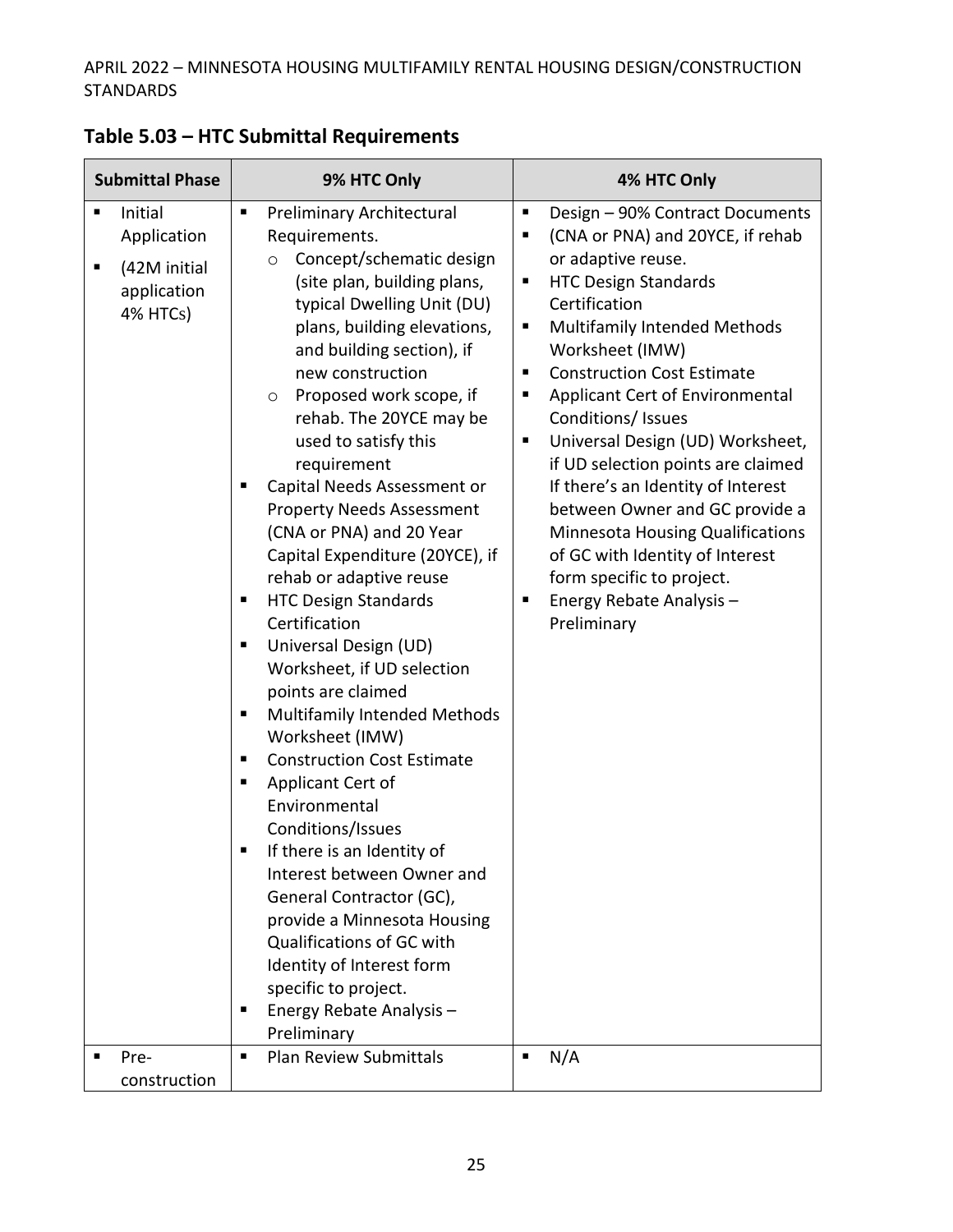| <b>Submittal Phase</b> | 9% HTC Only                                                                                                                                                                                                                                                                                                                                                                                                                                                                                                                                                                                                                                | 4% HTC Only                                                                                                                                                                             |
|------------------------|--------------------------------------------------------------------------------------------------------------------------------------------------------------------------------------------------------------------------------------------------------------------------------------------------------------------------------------------------------------------------------------------------------------------------------------------------------------------------------------------------------------------------------------------------------------------------------------------------------------------------------------------|-----------------------------------------------------------------------------------------------------------------------------------------------------------------------------------------|
|                        | Design - Schematic<br>$\circ$<br>Design/Design Dev/Work<br>Scope<br>Design - 75-90% Contract<br>$\circ$<br>Documents<br>Design - 100% Contract<br>O<br>Documents<br><b>Sustainability Submittals</b><br><b>IMW</b><br>$\circ$<br><b>Energy Modeling (as</b><br>$\circ$<br>designed)<br>Universal Design Worksheet, if<br>п<br>UD selection points were<br>awarded<br>Applicable Environmental<br>п<br>Assessments<br>Other submittals as requested<br>٠<br><b>NOTE:</b> Do not release documents<br>for final hard bidding until all<br>Minnesota Housing 75-90%<br><b>Contract Documents review</b><br>comments have been<br>incorporated |                                                                                                                                                                                         |
| Construction<br>п      | Architect's observation reports<br>and construction meeting<br>minutes<br>Any proposed change to the<br>approved Contract Documents<br>(e.g., Proposal Requests,<br>Architectural Supplemental<br>Instructions [ASIs]), which<br>alters approved design/scope<br>of work and may not be in<br>conformance with Minnesota<br><b>Housing Building Standards</b><br><b>NOTE:</b> Do not start construction<br>until 100% Contract Documents<br>have been approved by Minnesota<br>Housing                                                                                                                                                     | N/A<br>п<br><b>NOTE:</b> Do not start construction until<br>initial application review comments<br>have been issued by Minnesota<br>Housing and incorporated into<br>contract documents |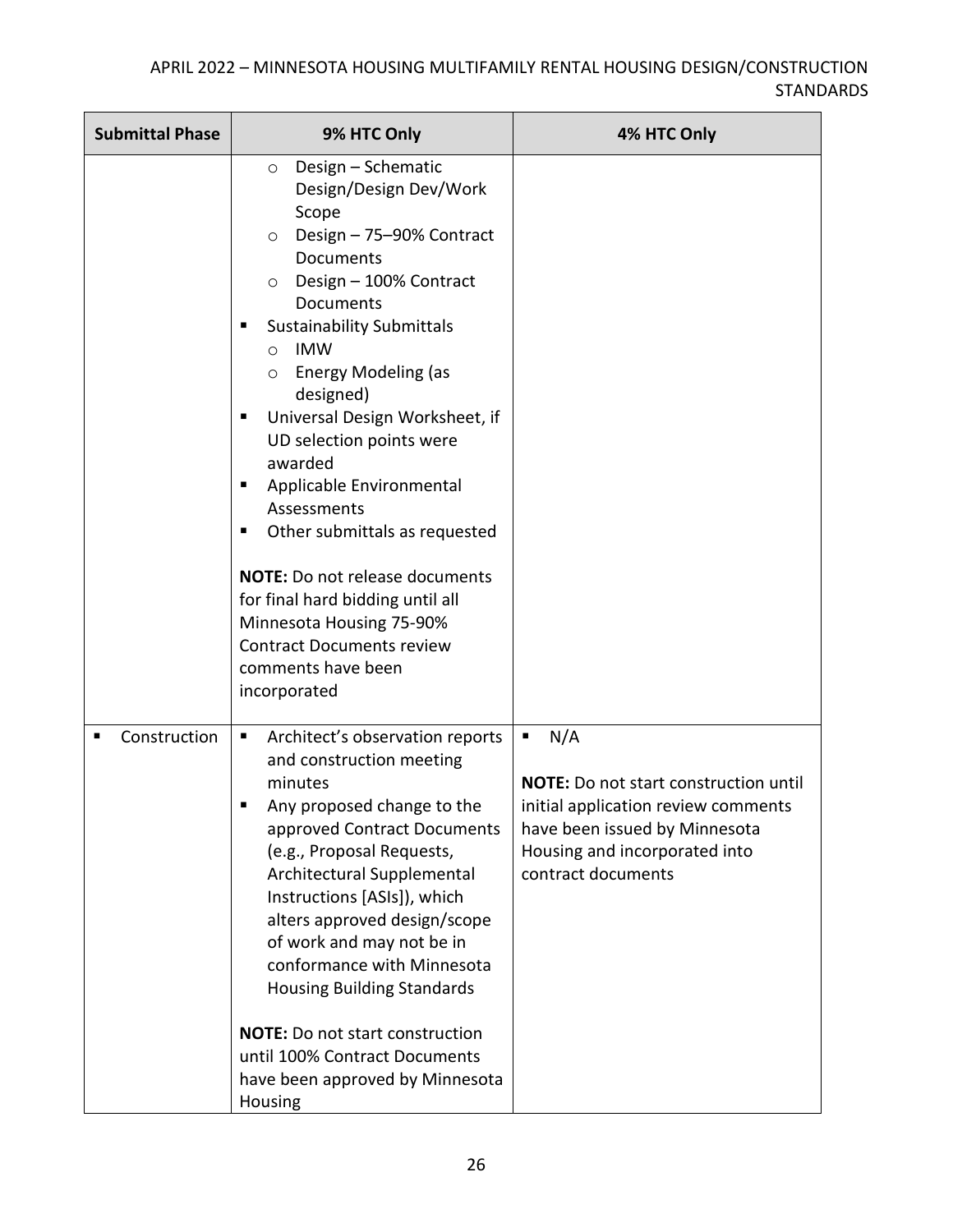|        | <b>Submittal Phase</b>                                    | 9% HTC Only                                                                                                                                                                                                                                                                                                                                                                                                                                                                                                                                                                                                 | 4% HTC Only                                                                                                                                                                                                                                                                                                                                                                                                                                                                                                                                                                                                            |
|--------|-----------------------------------------------------------|-------------------------------------------------------------------------------------------------------------------------------------------------------------------------------------------------------------------------------------------------------------------------------------------------------------------------------------------------------------------------------------------------------------------------------------------------------------------------------------------------------------------------------------------------------------------------------------------------------------|------------------------------------------------------------------------------------------------------------------------------------------------------------------------------------------------------------------------------------------------------------------------------------------------------------------------------------------------------------------------------------------------------------------------------------------------------------------------------------------------------------------------------------------------------------------------------------------------------------------------|
| п<br>٠ | Post-<br>Construction<br>(IRS Form<br>8609<br>submittals) | <b>HTC Design Standards</b><br>$\blacksquare$<br>Certification<br><b>Sustainability Submittals</b><br>٠<br><b>IMW</b><br>◯<br><b>Energy Model (Post-</b><br>$\circ$<br>construction verified)<br>Certificate of Substantial<br>Completion<br>Certificate of<br>٠<br>Occupancy/Rental Dwelling<br>License, if applicable<br>Applicable environmental<br>٠<br>documentation<br>If there's an Identity of<br>п<br>Interest between Owner and<br>GC:<br>Contractor's Certificate<br>$\circ$<br>of Actual Cost HUD<br>Form 92330A<br>Universal Design Worksheet, if<br>٠<br>UD selection points were<br>awarded) | <b>HTC Design Standards</b><br>п<br>Certification<br><b>Sustainability Submittals</b><br>٠<br><b>IMW</b><br>$\Omega$<br><b>Energy Model (Post-</b><br>$\circ$<br>construction verified)<br>Certificate of Substantial<br>٠<br>Completion<br>Certificate of Occupancy/Rental<br>٠<br>Dwelling License, if applicable<br>Applicable environmental<br>٠<br>documentation, if requested<br>If there's an Identity of Interest<br>п<br>between Owner and GC:<br>Contractor's Certificate of<br>$\circ$<br><b>Actual Cost HUD Form</b><br>92330A<br>Universal Design Worksheet, if UD<br>п<br>selection points were awarded) |

Notes to Table 5.03:

1. Requirements/submittals are applicable to rehabilitation, new construction, gut rehab, adaptive reuse, etc. unless noted otherwise.

#### C. **General Notes for HTC Only Projects:**

- 1. Table 5.03 above is not meant to serve as a comprehensive list of all required HTC submittals but rather serves as a guide for design and construction related submittal items. For a more comprehensive list, refer to the applicable checklists in the Multifamily Customer Portal.
- 2. Failure to comply with these standards or submittal requirements may be subject to penalty during subsequent HTC selections. The information listed in Chapter 5 of this guide must not supersede or have preference over any requirement of the Housing Tax Credit Qualified Allocation Plan (QAP)
- 3. All drawing submittals must be in a to-scale, PDF electronic format. Hard copies must be provided only upon request.
- 4. Recipients of HTCs are invited and encouraged to participate in a Project Launch meeting to discuss unique features of the project and to gain a clear understanding of expectations.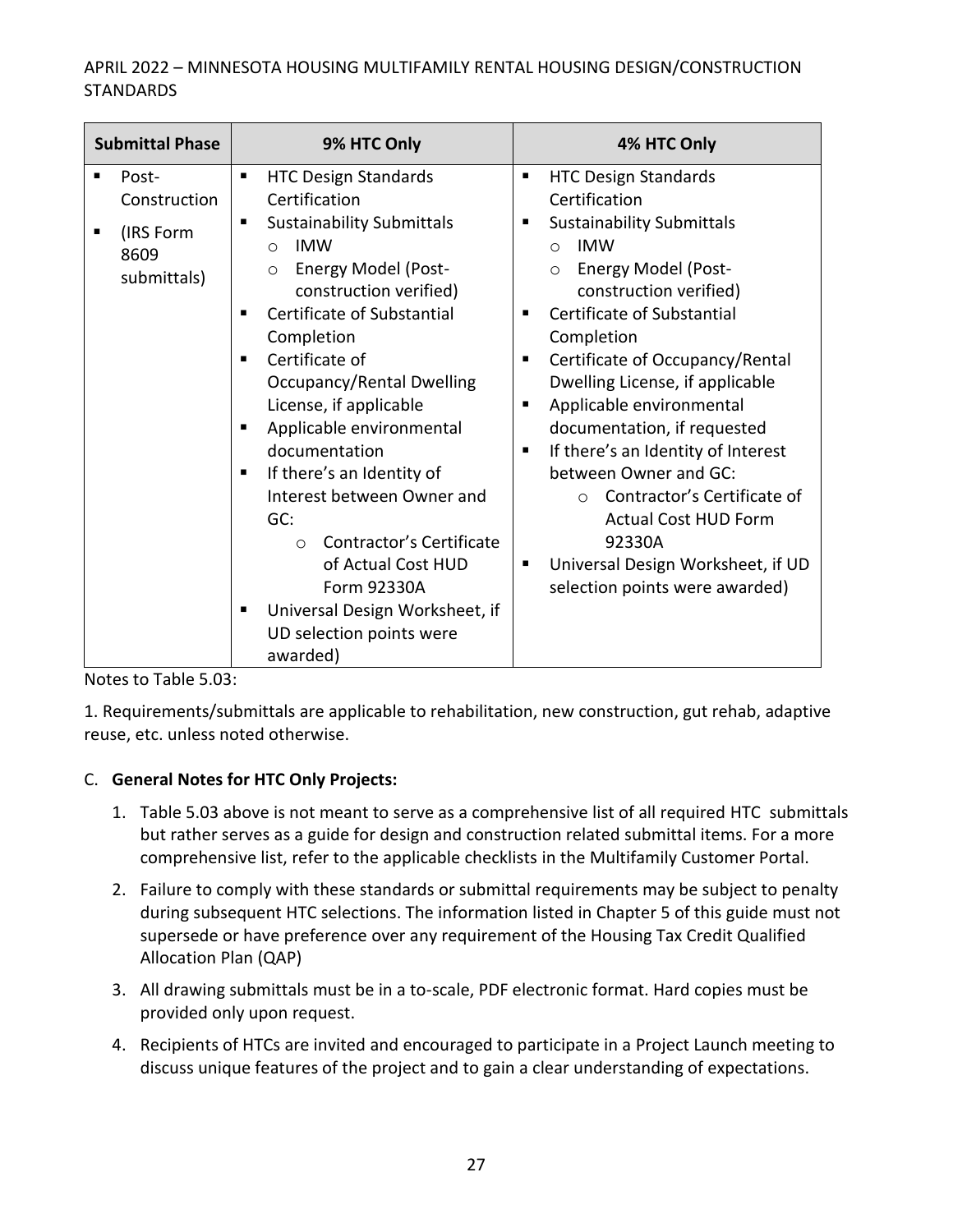#### D. **Other Minnesota Housing Building Standards applicable to HTC Only projects:**

- 1. Projects allocated 9% HTC must comply with all Minnesota Housing Building Standards, which include standards found in the Architect's Guide, Contractor's Guide, Environmental Standards, etc., as applicable. All of these standards and guides are available on our [Building Standards](https://www.mnhousing.gov/sites/multifamily/buildingstandards) webpage.
- 2. Projects awarded 4% HTC only must comply with the following components of Minnesota Housing's Building Standards, as applicable:
	- (a) To make sure professional services are provided by a qualified architect and/or professional engineer, the owner must commission architectural services in accordance with Chapter 2 of Minnesota Housing's Architect's Guide.
		- i. Exception: Design-build may be acceptable for mechanical, electrical, and plumbing (MEP) systems as long as professional licensing statutes and rules of the state of Minnesota are followed and adhered to for professional practice and detailed performance specifications for such systems are available at time of bidding
	- (b) To promote cost reasonableness, compensation for professional services must be fair and reasonable. Owners are encouraged to refer to Chapter 3 of Minnesota Housing's Architect's Guide for guidance regarding reasonable compensation.
	- (c) To make sure projects are constructed in accordance with approved construction documents, if there is an Identity of Interest between the owner and architect and/or architect and contractor, the owner must commission a third-party architect to observe construction administration.
	- (d) To promote cost reasonableness, contractor selection/bidding/compensation must follow requirements as described within Chapter 2 of Minnesota Housing Contractor's Guide, as applicable.
		- i. Exception: The requirement that contractor compensation must be in form of fixed price (stipulated sum), does not apply. Exception added to allow other forms of contractor compensation (i.e., cost of work plus a fee or GMP contracts).
	- (e) To promote environmentally safe housing, the owner is expected to comply with all applicable Minnesota Housing Environmental Standards as well as adhere to all other applicable environmental regulations. The owner is expected to keep good record(s) of all environmental documentation.
	- (f) Minnesota Housing, at its sole discretion, and for any given project, may require compliance with additional components of Minnesota Housing's Building Standards.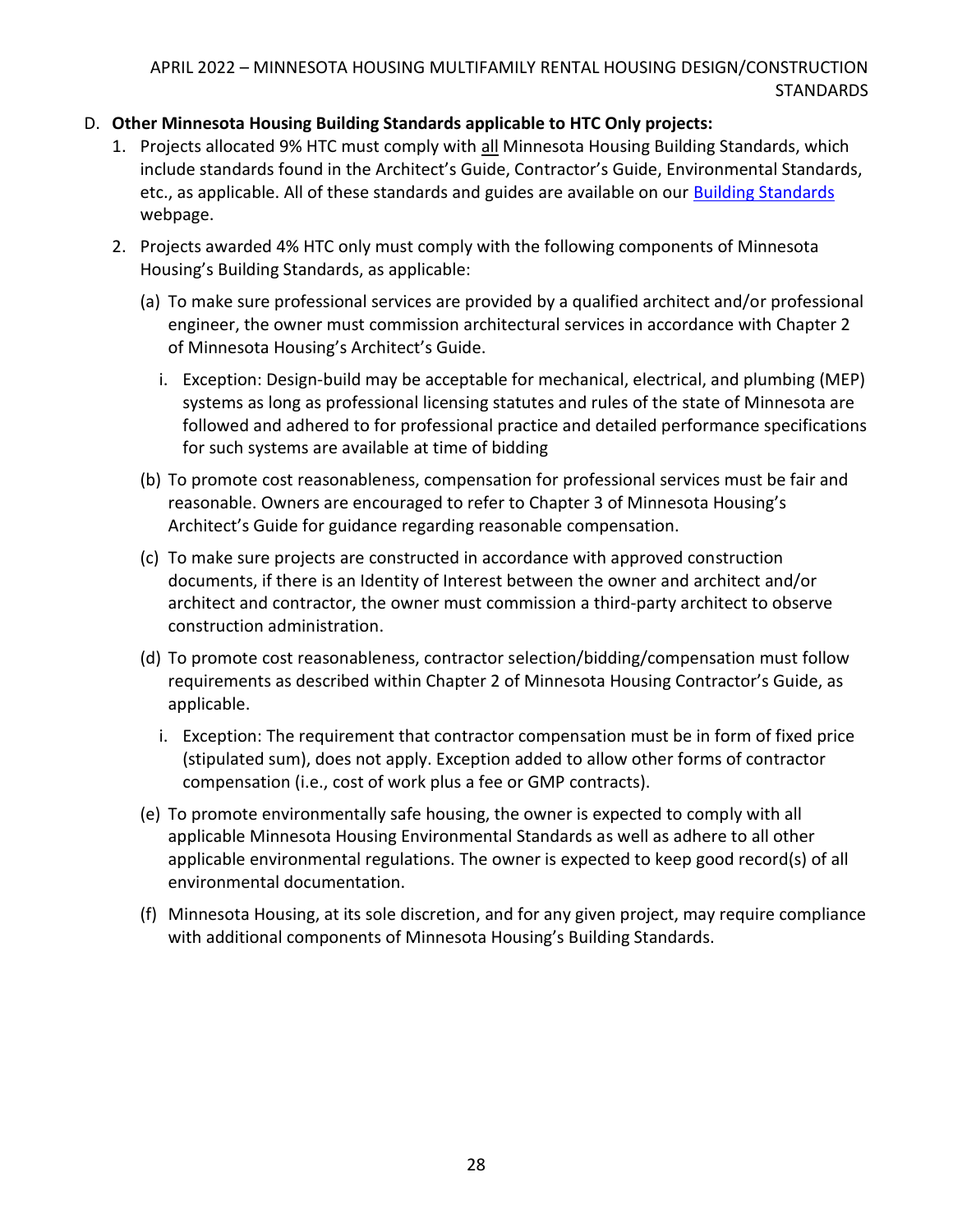# <span id="page-29-0"></span>**Chapter 6 – Accessibility Standards**

### <span id="page-29-1"></span>**6.01 Background**

In an effort to provide housing that reduces barriers for people with disabilities and to be compatible with the Minnesota Accessibility Code, Minnesota Housing has adopted the following standards. The new construction requirements only apply to multifamily projects containing four or more units (Dwelling Units/Efficiency Units/Sleeping Units) that are financed by Minnesota Housing, including projects receiving only HTCs allocated by Minnesota Housing. Developments receiving only HTCs from a local suballocator are exempt from this standard and need only comply with the Minnesota State Building Code provisions and the suballocator's requirements.

Regardless of whether the local jurisdiction has adopted the Minnesota State Building Code, all new construction projects and rehabilitation of existing properties financed by Minnesota Housing must be in compliance with all applicable accessibility codes and regulations (including the Americans with Disabilities Act). Where two standards govern the same condition, conformance to the most restrictive standard is required.

All projects involving rehabilitation must have an Accessibility Analysis and Survey to identify accessibility deficiencies and determine whether it is feasible to make modifications to eliminate accessibility deficiencies.

### <span id="page-29-2"></span>**6.02 Requirements**

- A. **New Construction of projects with four or more housing units:** To promote housing that reduces physical barriers for people who are physically disabled, new construction projects must meet the following:
	- 1. In addition to applicable state and local codes, all new construction projects must comply with the Fair Housing Act of 1968, as amended.
	- 2. A minimum of 5% of the total housing units (with its fraction rounded up) in the project must be designed and constructed to meet accessibility requirements for a Type A Unit as promulgated by the Minnesota Accessibility Code. The 5% requirement applies to townhouses (regardless if being built to Minnesota Building Code or Minnesota Residential Code) as well as all other types of multifamily housing units.
	- 3. In addition to, and separate from, the 5% Type A Units, at least 2% (but not less than one unit) of the total housing units must be adaptable for persons with vision/hearing impairments. Adaptable communication features must include rough-in for audible and visual alarms and notification appliances per applicable ICC/ANSI A117.1 requirements and rough-in wiring to allow future installation of visual and audible notification devices.
	- 4. Accessible parking spaces must be made available to match the number of Type A Units provided. Additional parking spaces must be provided as required for visitor parking and/or commercial space. Required accessible parking spaces in excess of quantities per applicable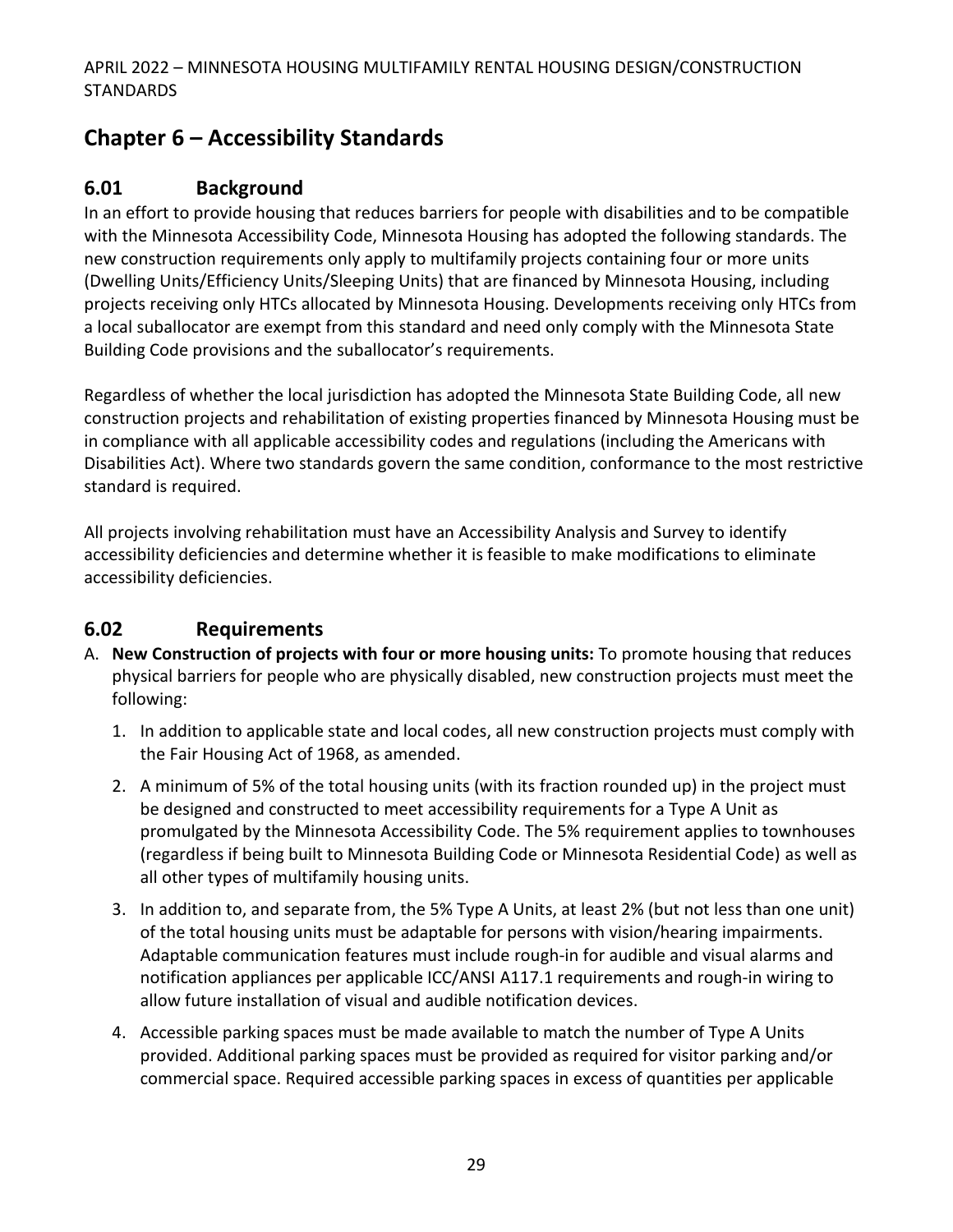building codes and ordinances may be left as non-accessible spaces. These spaces must be designed to allow conversion to accessible parking spaces if needed later.

- 5. If grab bars are not installed at time of initial occupancy in any Type A Unit as permitted by code, the owner must be responsible for installing code-compliant grab bars immediately upon request by a resident.
- B. **Rehabilitation of Existing Buildings**: To promote housing that affords people with disabilities equal opportunity to use and enjoy occupied buildings, Minnesota Housing requires existing buildings to have an Accessibility Analysis and Survey conducted by an architect, qualified needs assessor, or Qualified Rehabilitation Specialist prior to finalizing the work scope. Housing that is being rehabilitated must meet the following, as applicable:
	- 1. **Accessibility Analysis and Survey**: Depending upon whether housing is receiving any federal financial assistance, each building receiving Minnesota Housing financial rehabilitation assistance is required to have an Accessibility Analysis and Survey conducted in accordance with the following:
		- (a) Housing receiving **NO** federal financial assistance must have an Accessibility Analysis and Survey that must determine compliance with the following, as applicable:
			- i. The Fair Housing Act of 1968, as amended, that must also include any documented requests for reasonable accommodations and/or reasonable modifications
			- ii. Titles II and III of the Americans with Disabilities Act (42 U.S.C. 12131-12189)
		- iii. State and local codes
		- (b) Housing receiving federal financial assistance must have an Accessibility Analysis and Survey (in addition to all items listed above for housing receiving no federal financial assistance) to determine compliance with the following:
			- i. The Architectural Barriers Act (1968)
			- ii. Section 504 of the Rehabilitation Act (1973)
		- (c) A summary of Accessibility Analysis and Survey must be submitted to Minnesota Housing prior to finalizing work scope and must include the following:
			- i. Total existing housing unit count, existing accessible housing unit count (Type A and Type B/Adaptable), housing unit types (efficiency, one-bedroom, two-bedroom, etc.), accessible and non-accessible parking count, and other general accessible property information
			- ii. Identification of all accessibility deficiencies including any requests for reasonable accommodations and/or reasonable modifications
		- iii. Determination of feasible and/or infeasible accessibility improvements
		- iv. Cost estimates as needed to support feasibility
		- v. Other information deemed necessary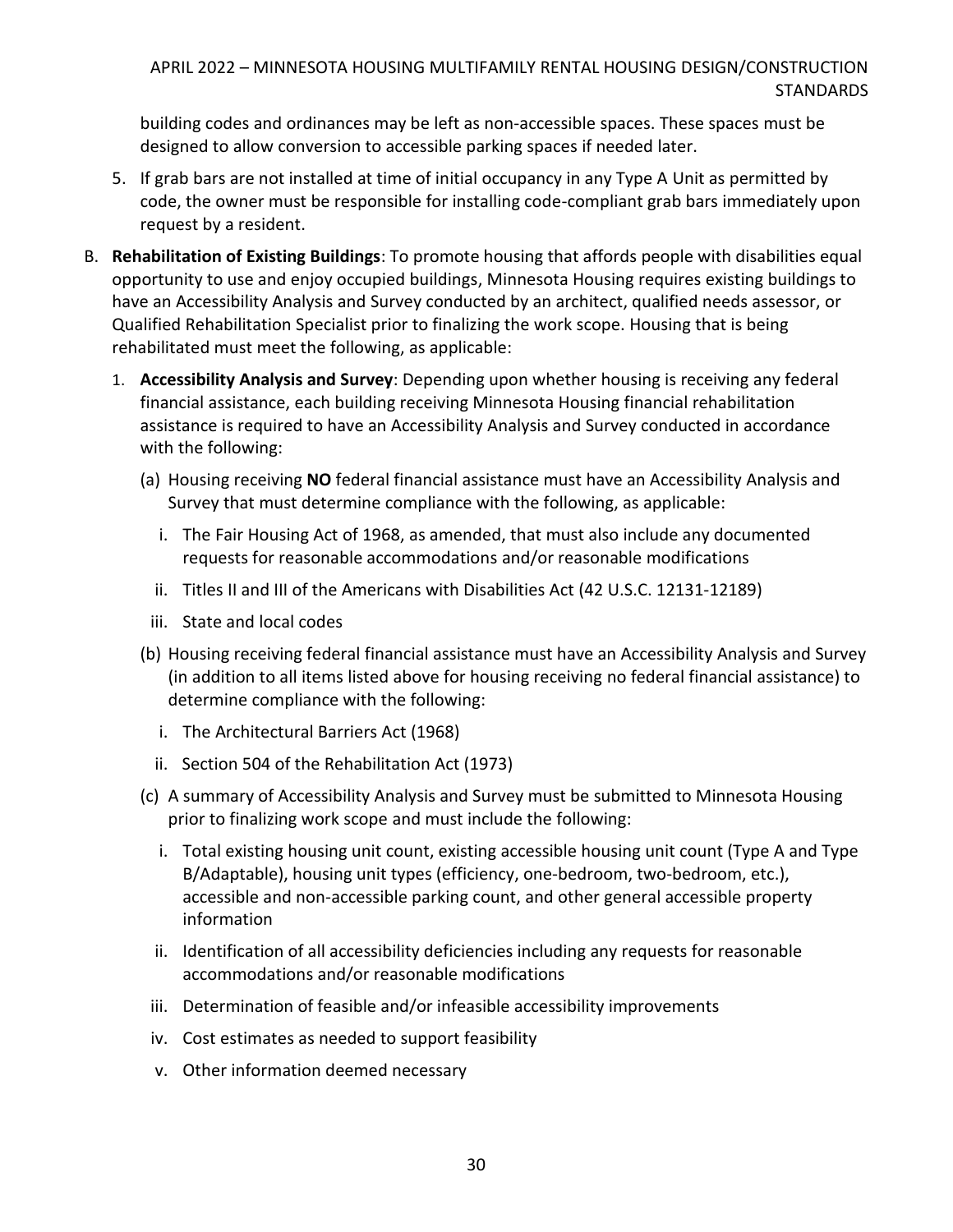- 2. Rehabilitation work scope must include all accessibility improvements that are determined to be reasonable and feasible as identified in the Accessibility Analysis and Survey. Funded improvements must not reduce or have the effect of reducing accessibility of a building or portion of a building.
- 3. Housing involving gut rehabilitation, Substantial Rehabilitation, or Adaptive Reuse must, to the maximum extent feasible, comply with new construction standards unless mandated otherwise by a local building code official.
- A. **Universal Design**: Projects awarded Universal Design points for application scoring must include all requirements per the Minnesota Housing approved Universal Design Worksheet. Refer to our [Building Standards](https://www.mnhousing.gov/sites/multifamily/buildingstandards) webpage for a copy of this document.
- B. **State Visitability Statute**: Refer to Chapter 7, *Visitability Requirements,* for additional accessibility requirements applicable to certain new construction financed by Minnesota Housing.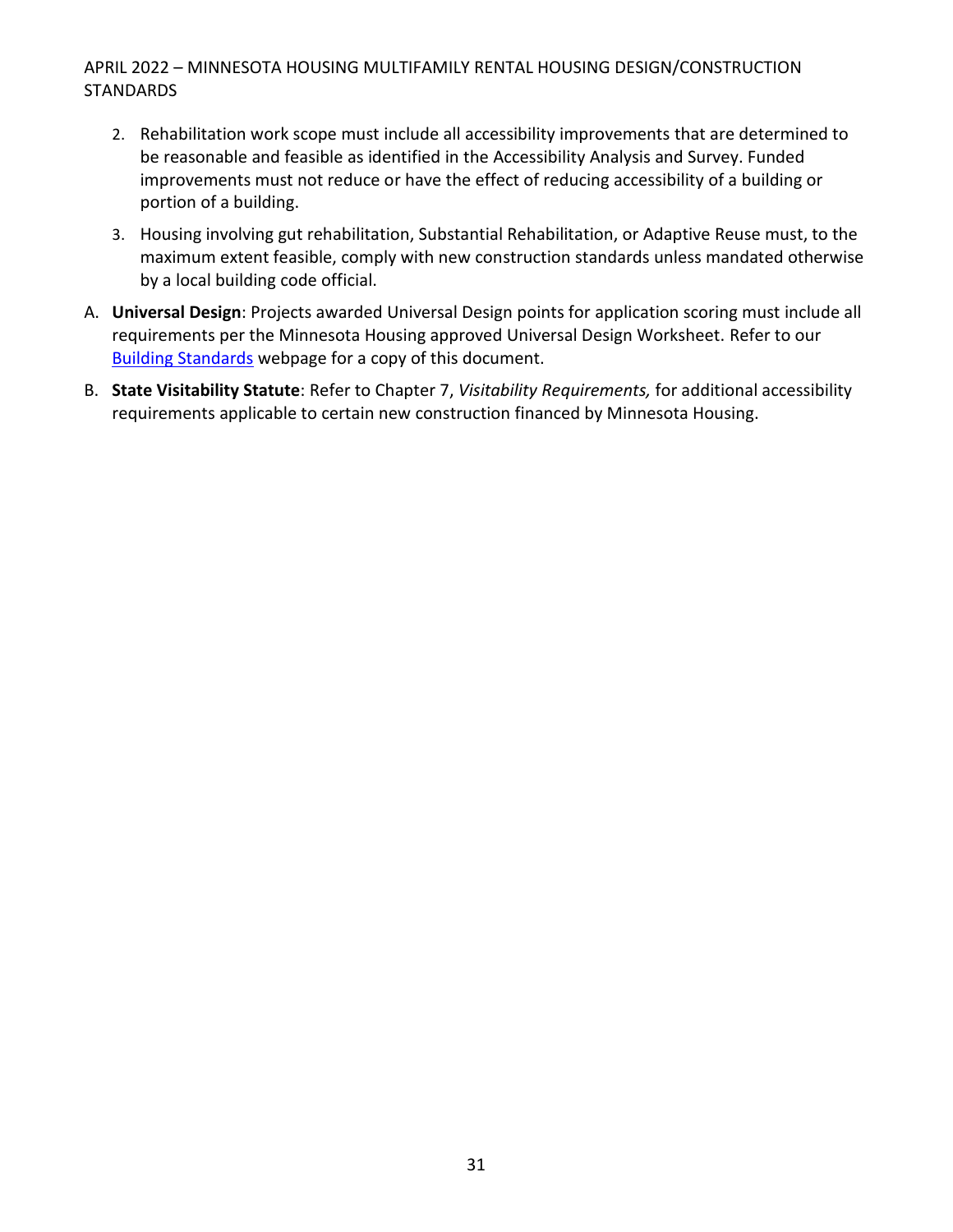# <span id="page-32-0"></span>**Chapter 7 – Visitability Requirement**

The 2001 Minnesota Legislature imposed a Visitability requirement on certain new construction financed by Minnesota Housing. This requirement was promoted by the disability community.

The Visitability requirement applies to the following types of new construction that are financed in whole or in part by Minnesota Housing:

- A. Single-family homes
- B. Duplexes
- C. Triplexes
- D. Multi-level townhomes

This requirement does not apply to projects receiving only an HTC award or allocation.

This requirement does not apply to owner-occupied housing financed by Minnesota Housing mortgage programs except in cases where Minnesota Housing has also provided financing for the construction with state appropriated funds.

Visitability is defined as designs that allow persons with mobility impairments to enter a residence and comfortably stay for a duration. There are three specific design elements that must be incorporated in each Dwelling Unit to satisfy the state Visitability requirement. The Dwelling Unit must include:

- A. At least one no-step entrance
- B. Thirty-two-inch clear opening doorways throughout the dwelling
- C. At least a one-half bathroom on the main level that meets minimum clear floor space for half baths (powder room) as required by Fair Housing Act Part B: Usable Bathrooms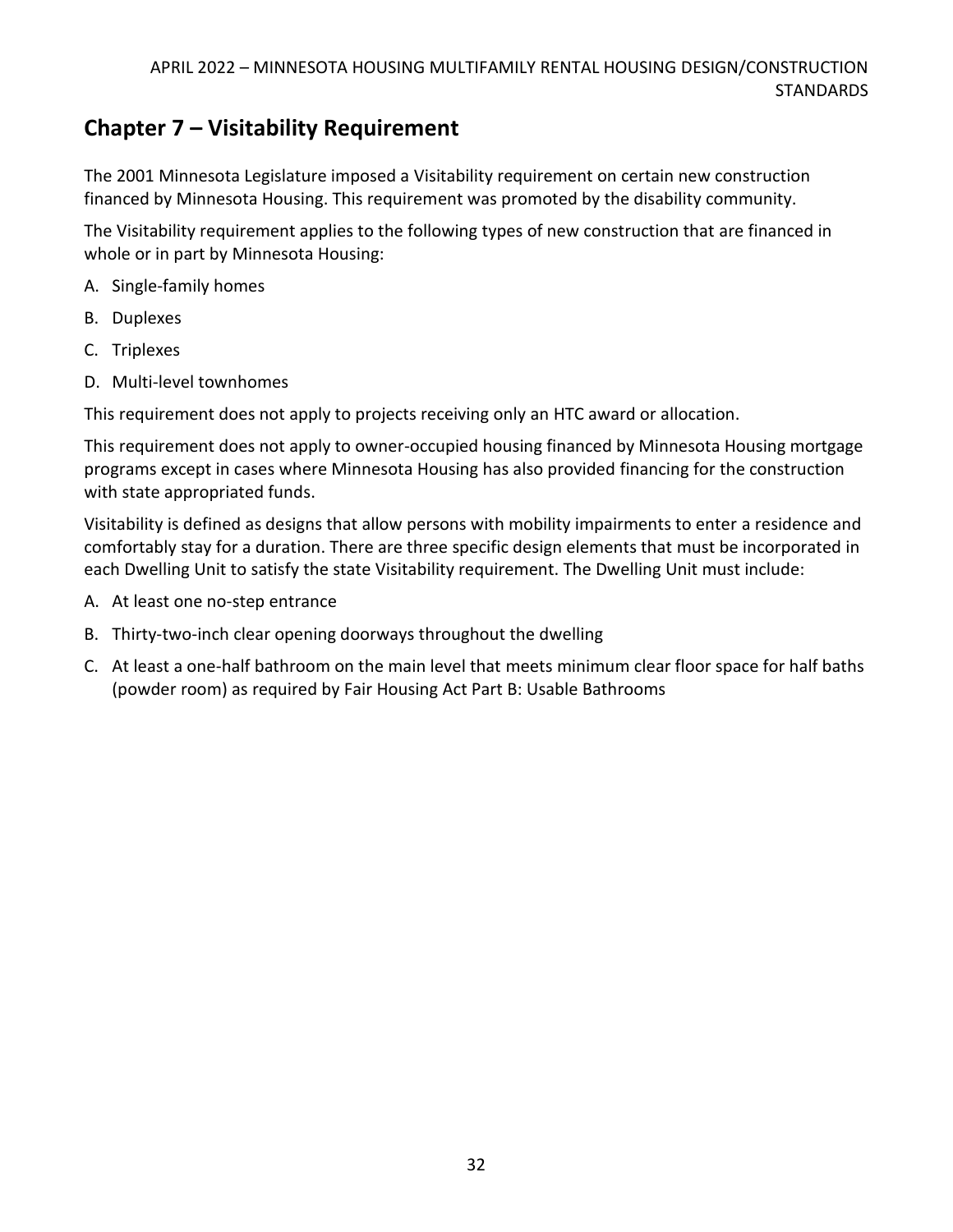# <span id="page-33-0"></span>**Chapter 8 – Sustainable Housing**

### <span id="page-33-1"></span>**8.01 Background**

Minnesota Housing's Sustainable Housing Standards are applicable for all new construction and rehabilitation and require compliance with the 2020 version of the Enterprise Green Communities Criteria (EGCC) and most current version of the MN Overlay and Guide to the 2022 Enterprise Green Communities Criteria.

Current and previous Sustainable Housing Standards are available on Minnesota Housing's Building [Standards](https://www.mnhousing.gov/sites/multifamily/buildingstandards) webpage.

## <span id="page-33-2"></span>**8.02 Exception**

The [State of Minnesota Sustainable Building Guidelines](http://www.msbg.umn.edu/) are applicable for projects receiving Publicly Owned Housing Program (POHP) general obligation bond proceeds. Refer to Minnesota Housing POHP Program Guide for more information. The Minnesota Housing Sustainable Housing Standards do not apply if the project is receiving POHP general obligation bond proceeds and it is determined the project must comply with The State of Minnesota Sustainable Building Guidelines.

# <span id="page-33-3"></span>**8.03 Energy Rebate Analysis**

If required by the Minnesota Housing Multifamily Underwriting Standards, an Energy Rebate Analysis (ERA) must be provided. The purpose of this requirement is to leverage utility funds in order to increase energy efficiency in Minnesota's affordable housing. In order to comply, each application must contain an Energy Rebate Analysis that outlines the type and amount of available utility incentives. The estimated incentive amount should also be listed as a source in the Workbook. Refer to Multifamily Underwriting Standards, Section 9.07 Energy Rebates and Master Application Checklist, Minnesota Housing Common Application Forms, Form C-15 for additional information.

- A. At the application phase, submit a preliminary/draft explanation of energy rebates being considered. The preliminary/draft explanation should include the following: utility name; utility type (e.g., electric or natural gas); utility program name (if applicable, e.g., Energy Design Assistance or Multi-Family Building Efficiency Program); and total estimated rebate amount. Also indicate whether the developer has already been in contact with the utility about potential rebates for this project.
- B. Prior to closing/loan commitment, submit a final ERA as follows:
	- 1. Prepared by a third-party entity with no identity of interest to the developer, borrower or owner of the development property. The third-party entity must be a licensed architect, licensed engineer, needs assessor, HERS Rater, or other entity deemed qualified by Minnesota Housing to provide this service.
	- 2. The ERA must be on the letterhead of the entity it was prepared by and must include contact information and the date it was prepared.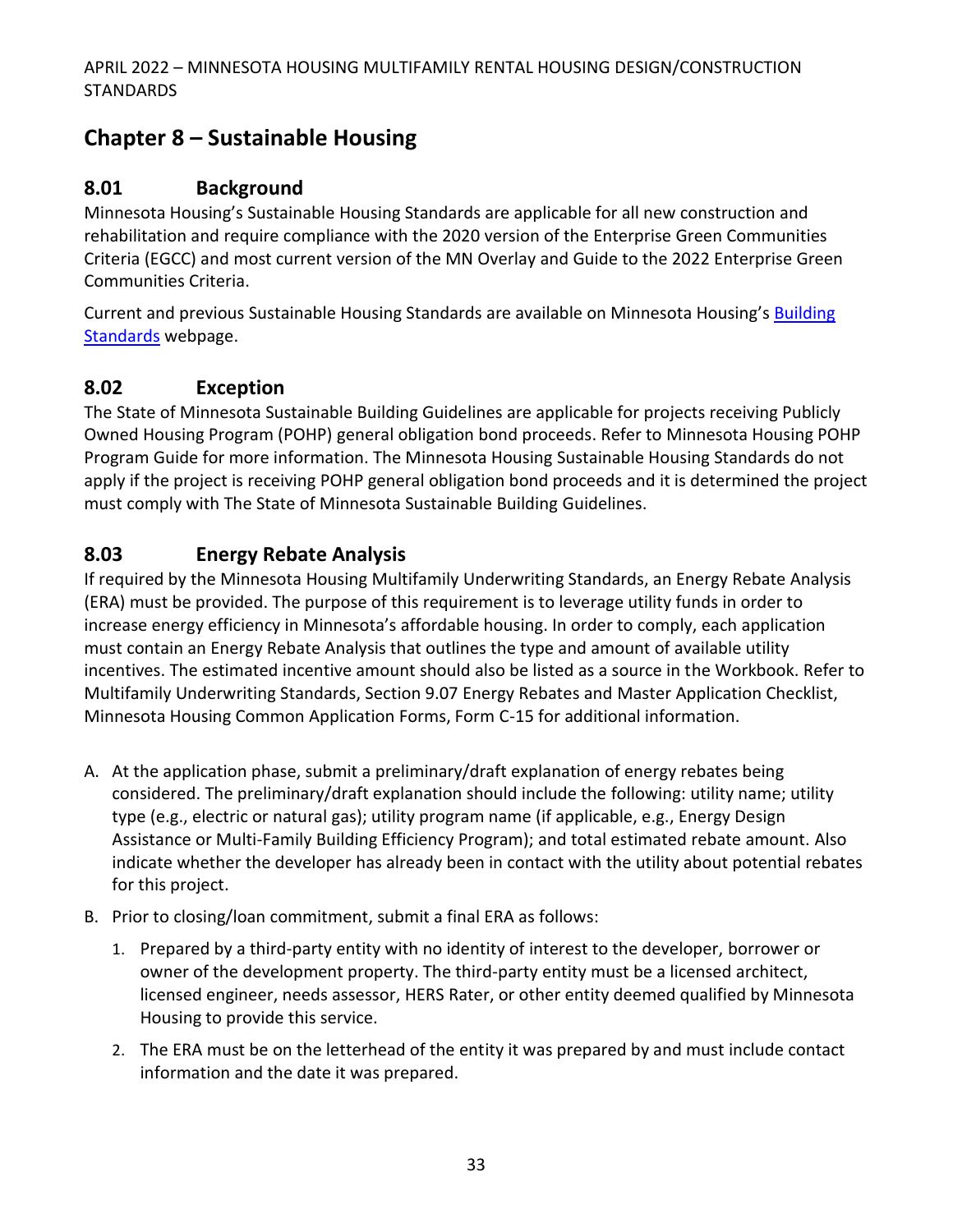- 3. The ERA must include a list of eligible utility company, local, regional, state, or federal rebate programs.
- 4. The ERA must include recommendations of applicable rebates to be included with estimated rebate amounts or estimated tax credit amounts.
- 5. Include calculations, energy models or other technical data to support recommendations.
- 6. Include letters, program data information, or other documentation from utility providers to support noted programs.
- 7. If renewable energy strategies are proposed, a cost-benefit analysis must be included.

Minnesota Housing recommends calling the local utility company directly to inquire about incentives for multifamily buildings, as utility websites and other databases often do not have the most recent information available. Developers are encouraged to contact their utility company prior to finalizing the project design; utilities may be able to make design suggestions that could result in higher rebate amounts.

A few utilities have dedicated multifamily programs:

- [Xcel Energy-CenterPoint Energy: Multi-Family Building Efficiency Program \(MFBE\)](http://www.multifamilyenergysolutions.com/)
- [Minnesota Energy Resources \(MERC\): Multifamily Energy Savings Program](http://www.minnesotaenergyresources.com/business/multifamily_saving_programs.aspx)

For new construction or substantial renovations in Xcel or CenterPoint Energy utility territory, Minnesota Housing encourages the use of th[e Energy Design Assistance](https://www.xcelenergy.com/programs_and_rebates/business_programs_and_rebates/new_construction_and_whole_building/energy_design_assistance) program.

If a utility does not have a dedicated multifamily program, projects will likely still qualify for a mixture of residential and commercial prescriptive energy rebates. Many utilities are also able to provide custom rebates that are unique to individual projects. Additional incentives specifically for qualified low-income customers and buildings may also be available.

Visi[t www.dsireusa.org](http://www.dsireusa.org/) for additional potential rebate informatio[n.](http://www.dsireusa.org/)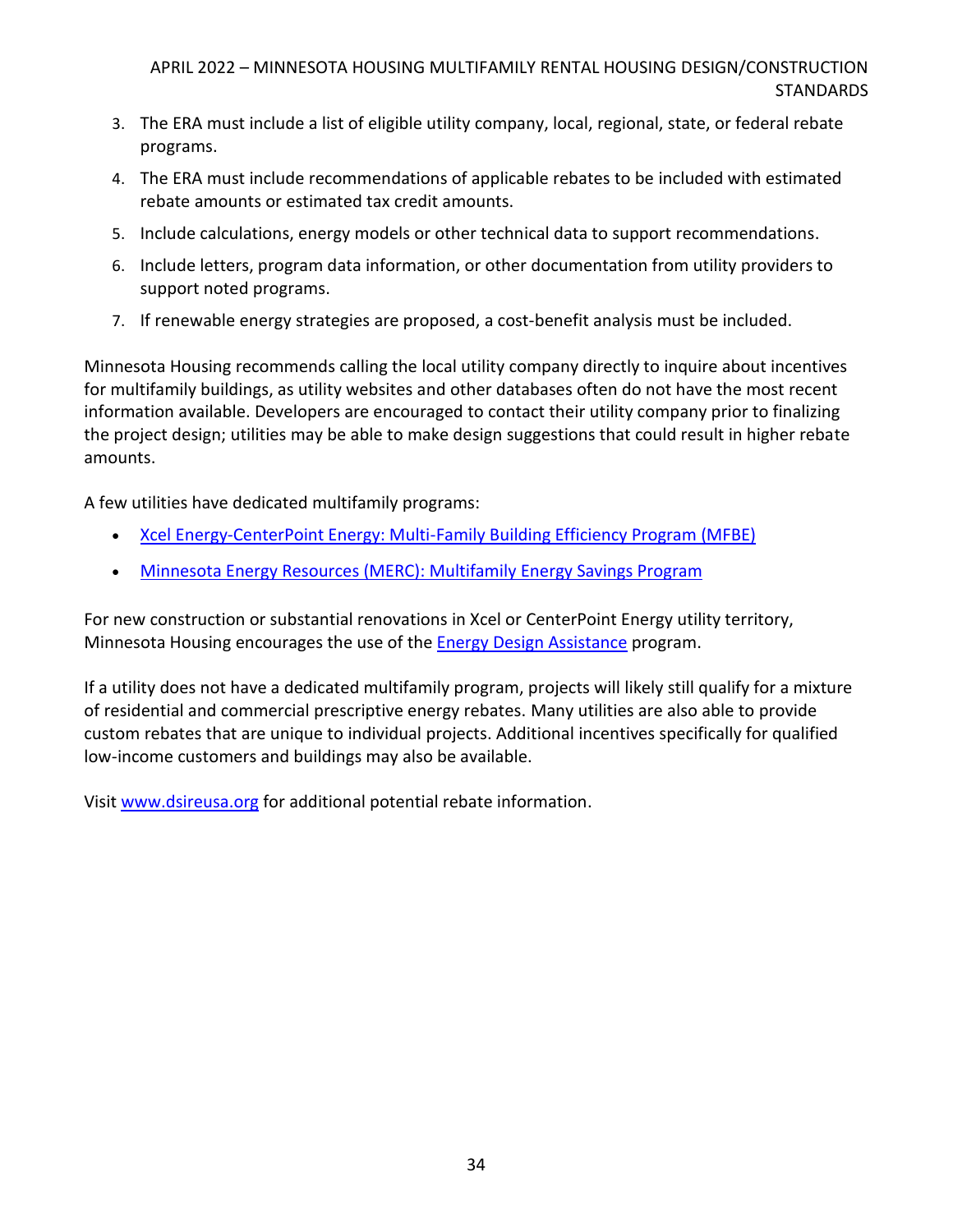# <span id="page-35-0"></span>**Chapter 9 – Design, Construction, and Property Standards for Federally Funded Projects (i.e., National Housing Trust Fund/HOME)**

# <span id="page-35-1"></span>**9.01 Background**

The National Housing Trust Fund Program (NHTF) and HOME Investment Partnerships Program (HOME) are both federally funded programs and are subject to applicable Code of Federal Regulations (CFR). Projects receiving funding from both or either federal program(s) are required to comply with applicable Property Standards at 24 CFR Part 93, Subpart G, §93.301 (if receiving NHTF funds) and/or 24 CFR Part 92, Subpart F, §92.251 (if receiving HOME funds), including part (a) *New construction projects* and part (b) *Rehabilitation projects.* In addition, the project must comply with all other applicable Minnesota Housing policies, including this guide.

Regardless if a project is new construction and/or rehabilitation, all building materials used during construction or rehabilitation must be new and compliant with applicable building codes and Minnesota Housing approved plans and specifications. Construction materials must also be installed in accordance with manufacturers' recommendations. Construction contracts and construction documents must describe the work to be undertaken in adequate detail and in compliance with Minnesota Housing [Building Standards.](https://www.mnhousing.gov/sites/multifamily/buildingstandards)

Minnesota Housing must review and approve written cost estimates for construction or rehabilitation and determine that the costs are reasonable. Minnesota Housing staff must be given access to the site to conduct progress and final inspections to make sure work was done in accordance with approved plans and specifications, applicable codes and the construction contract. For rehabilitation, Minnesota Housing will also conduct an initial property inspection to identify the minimum deficiencies that must be addressed for housing to meet UPCS.

The standards identified in this chapter may be changed by either statute, regulatory action of the federal government, and/or building code change, which may be put into effect by the governing authorities having jurisdiction. Any change will be in effect on the effective date of the change. When previously approved designs are affected by new action(s), as described herewith, owners must discuss with Minnesota Housing the effect of the change on the project and whether previously approved plans and specifications must be altered. Where two standards govern the same condition, conformance to the most restrictive standard is required.

In addition, the owner must maintain the housing as decent, safe and sanitary housing in good repair at the time construction or rehabilitation is completed and throughout the affordability period as required by federal regulations (24 CFR § 92.252 (HOME) and/or 24 CFR § 93.302 (NHTF). The affordability period may vary depending upon funding type and amount.

### <span id="page-35-2"></span>**9.02 Purpose**

The purpose is to make sure projects funded with NHTF and/or HOME funds comply with all applicable building codes/standards, federal regulations, and applicable requirements of this guide.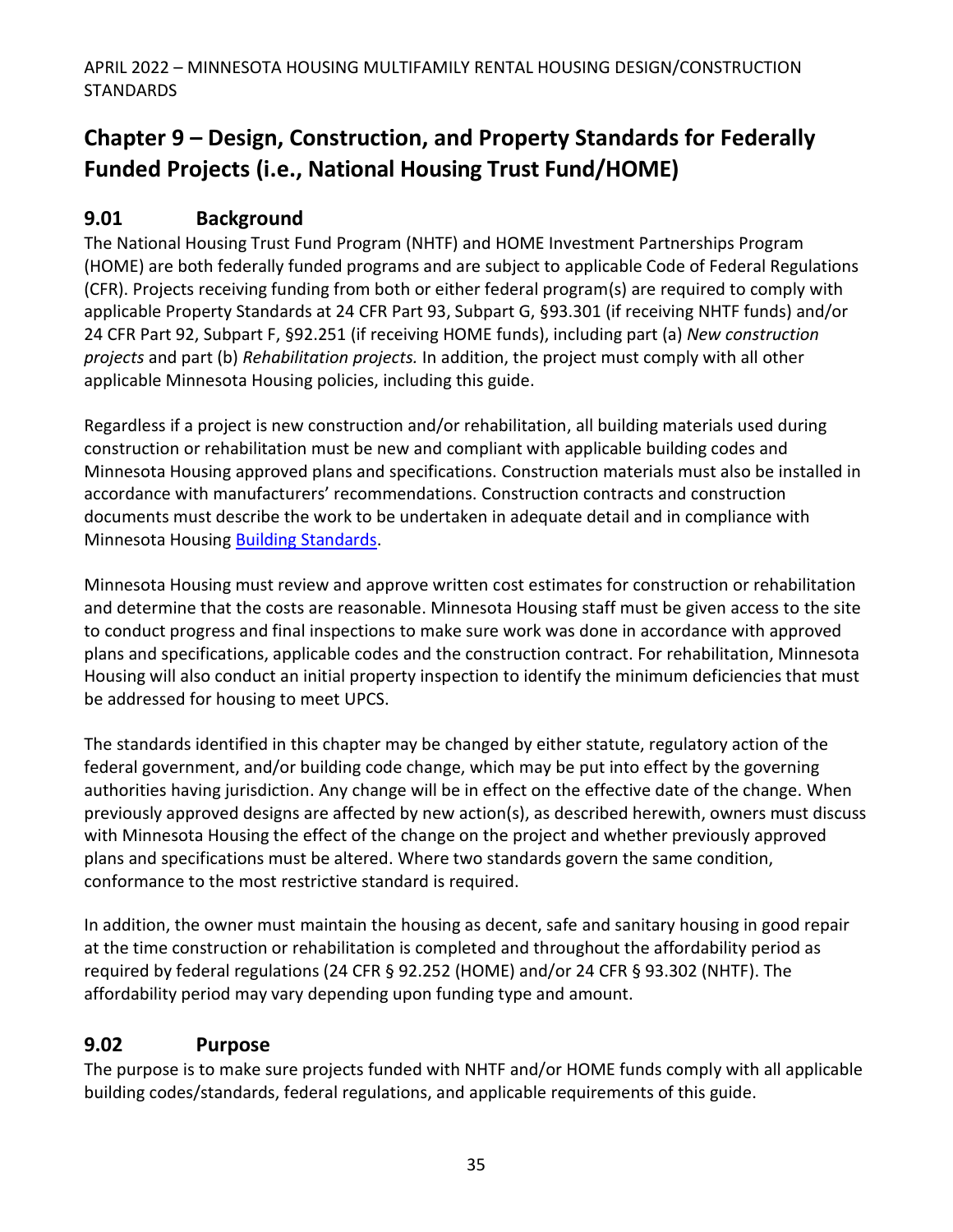# **9.03 Property Standards (New Construction Projects)**

The following federal regulations and Minnesota Housing [Building Standards](https://www.mnhousing.gov/sites/multifamily/buildingstandards) apply to new construction projects receiving NHTF and/or HOME funds, as applicable:

- A. **State and Local Codes, Ordinances, and Zoning Requirements:** (24 CFR §93.301(a)(1))/(24 CFR §92.251(a)(1)): Housing that is newly constructed with NHTF and/or HOME funds must be designed to meet all applicable state and local codes, ordinances, and zoning requirements. NHTF and/or HOME assisted new construction projects must meet state or local residential and building codes, as applicable or, in the absence of a state or local building code, the International Residential Code or International Building Code (as applicable to the type of housing) of the International Code Council. The housing must meet the applicable requirements upon project completion.
- B. **Accessibility:** (24 CFR §93.301(a)(2)(i))/(24 CFR §92.251(a)(2)(i)): The housing must meet the accessibility requirements of 24 CFR part 8, which implements Section 504 of the Rehabilitation Act of 1973 (29 U.S.C. 794) and Titles II and III of the Americans with Disabilities Act (42 U.S.C. 12131- 12189) implemented at 28 CFR parts 35 and 36, as applicable. "Covered Multifamily Dwellings," as defined at 24 CFR §100.201, must also meet the design and construction requirements at 24 CFR §100.205, which implements the Fair Housing Act (42 U.S.C. 3601-3619). In addition, housing must meet Minnesota Housing's Accessibility Standards contained within Chapter 6 of this guide.
- C. **Energy Efficiency**: (24 CFR §93.301(a)(2)(ii)): Any housing that is receiving NHTF funds must meet the energy efficiency standards established pursuant to Section 109 of the Cranston-Gonzalez National Affordable Housing Act (42 U.S.C. 12709). In addition, all housing must meet EGCC as amended per applicable MN Overlay. Depending upon type and size of the project, the owner must commission either a HERS Rater or licensed mechanical engineer to determine applicable Building Performance requirements/strategies and to help ensure conformance to the most stringent requirements.
- D. **Disaster Mitigation:** (24 CFR §93.301(a)(2)(iii))/(24 CFR §92.251(a)(2)(iii)): The state of Minnesota does not impose additional standards that require housing to be improved to mitigate potential disasters. If a local governing authority has adopted standards to mitigate potential disasters, which are applicable to the project at hand, or if Minnesota or HUD adopts disaster mitigation requirements, those standards must be adhered to.
- E. **Construction Documents and Cost Estimates:** (24 C.F.R. § 93.301(b)(1)(iv)/§ 92.251 (b)(1)(iv)): To make sure that the work to be undertaken will meet NHTF and applicable Minnesota Housing Building Standards, the construction documents (work write-ups) must be prepared by a qualified entity (architect, engineer, or approved rehabilitation specialist) in sufficient detail and must be reviewed and approved by Minnesota Housing's staff architect. In addition, the Minnesota Housing staff architect will review cost estimate and construction bids for cost reasonableness.
- F. **Broadband Infrastructure:** (24 CFR §93.301(a)(2)(vi))/(24 CFR §92.251(a)(2)(vi)): In a building with more than four rental units, the construction must include installation of Broadband Infrastructure, as this term is defined in 24 CFR §5.100, except where Minnesota Housing determines, and in accordance with §93.407(a)(2)(iv), documents the determination that:
	- 1. The location of the new construction makes installation of Broadband Infrastructure infeasible; OR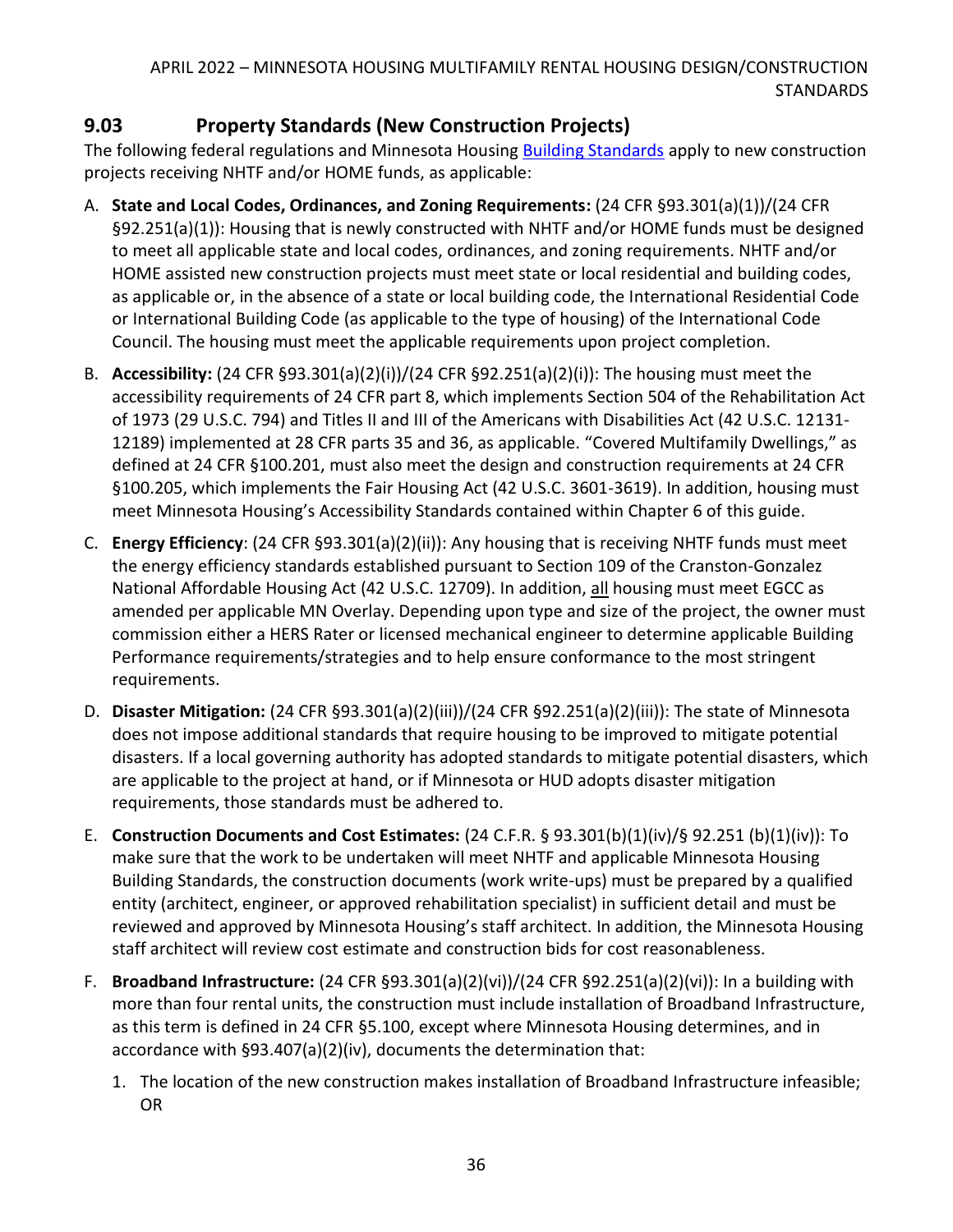- 2. The cost of installing the infrastructure would result in a fundamental alteration in the nature of its program or activity or create an undue financial burden.
- G. **Other New Construction Standards:** Housing must also meet all applicable Minnesota Housing's General Occupancy New Construction Standards as described within Chapter 2 of this guide.

# **9.04 Property Standards (Rehabilitation Projects)**

The following federal regulations and Minnesota Housing [Building Standards](https://www.mnhousing.gov/sites/multifamily/buildingstandards) apply to all rehabilitation projects receiving Minnesota Housing's NHTF and/or HOME funds, as applicable:

- A. **Health and Safety:** (24 CFR §93.301(b)(1)(i))/(24 CFR §92.251(b)(1)(i)): If the housing is occupied at the time of initial inspection, all Life-Threatening Items (LTI) must be identified and addressed immediately including all LTI associated with UPCS, as listed in **Appendix A** of this guide. All other deficiencies or items (non-Life-Threatening) not addressed immediately must be addressed in the rehabilitation work scope.
- B. **Major Systems: (**24 CFR §93.301(b)(1)(ii))/(24 CFR §92.251(b)(1)(ii)): All major systems must be assessed and include: structural support; roofing; cladding and weatherproofing (e.g., windows doors, siding gutters plumbing, electrical, heating, ventilation, and AC). The owner must estimate (based on age and condition) the remaining useful life of these systems upon project completion of each major system. For rental housing, if the remaining useful life of one or more major system (that is/are scheduled to remain) is less than the applicable period of affordability, then the owner must establish a replacement reserve with monthly payments that are deemed adequate by Minnesota Housing to repair or replace the system(s) as needed. To assist the owner in assessing major systems, the owner must commission an architect or rehabilitation specialist to carry out this assessment.
- C. **Capital Needs Assessment: (**24 CFR §93.301(b)(1)(ii), §93.301(b)(1)(ix))/(24 CFR §92.251(b)(1)(ii), §92.251(b)(1)(ix)): For multifamily housing projects of 26 units or more, the owner must undertake a capital needs assessment (CNA) in a format approved by Minnesota Housing. The CNA must determine all work that will be performed in the rehabilitation of the housing and the long-term physical needs of the project. The CNA must include determining the useful life of major systems upon project completion (including structural support, roofing, cladding and weatherproofing (e.g., windows, doors, siding, gutters, plumbing, electrical, and heating, ventilation, and AC). If the remaining useful life of one or more major system is less than the affordability period, the owner must establish a replacement reserve with monthly payments that is deemed adequate by Minnesota Housing to replace the system(s) as needed).
- D. **Lead-based Paint:** (24 CFR §93.301(b)(1)(iii))/ (24 CFR §92.251 (b)(1)(iii)). Unless exempt from HUD's lead-based paint regulations, housing must meet the lead-based paint requirements at 24 CFR Part 35. To determine applicable requirements under Subpart J - Rehabilitation, the level of federal assistance and the hard costs of rehabilitation must be evaluated, and the level of federal rehabilitation assistance determined. The level of federal rehabilitation assistance will dictate appropriate lead hazard evaluation and reduction requirements. All notices required by 24 CFR Part 35 must be provided in accordance with the regulations.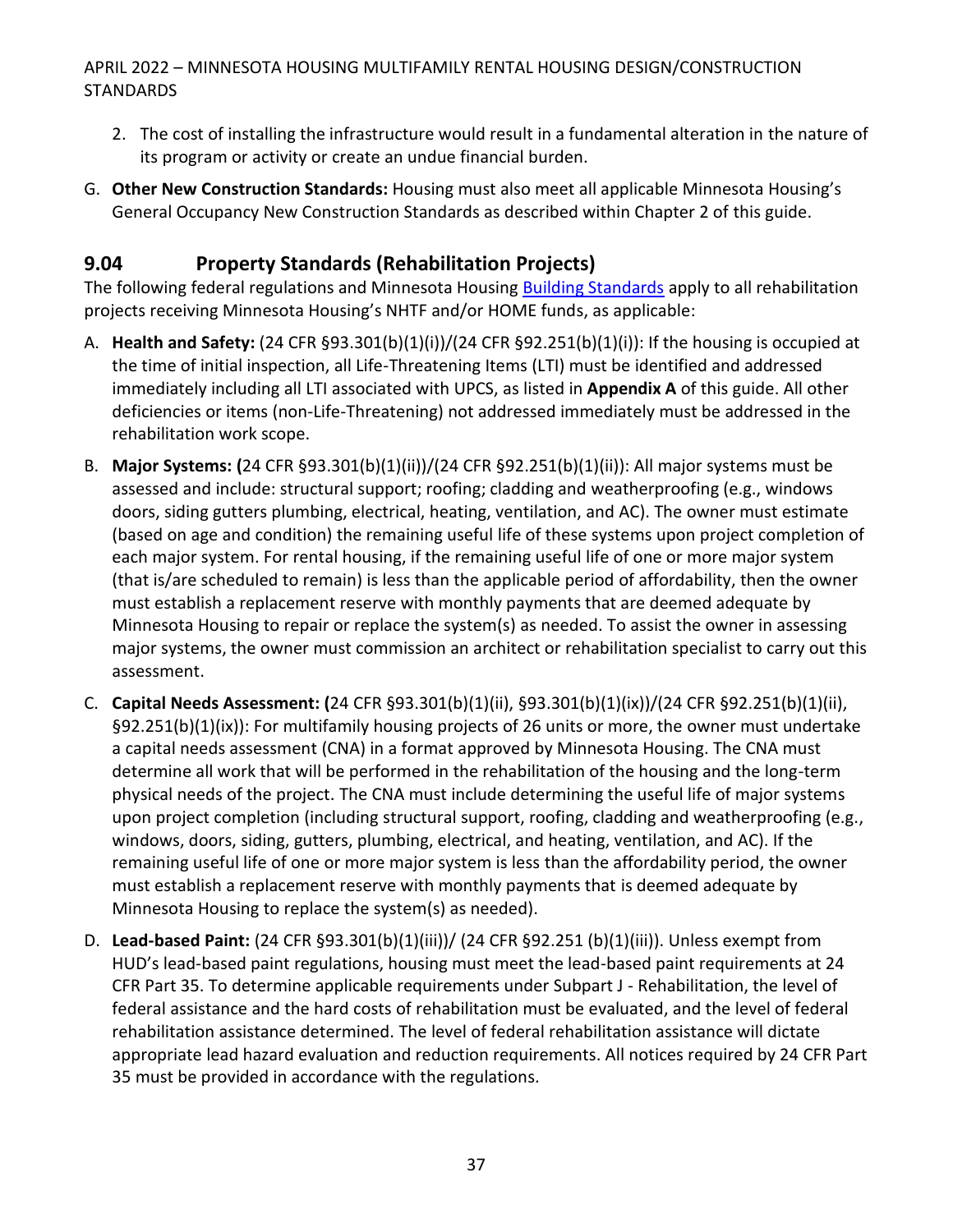- E. **Accessibility:** (24 CFR §93.301(b)(1)(iv))/ (24 CFR §92.251(b)(1)(iv)). The housing must meet the accessibility requirements in 24 CFR Part 8, which implements Section 504 of the Rehabilitation Act of 1973 (29 U.S.C. 794), and Titles II and III of the Americans with Disabilities Act (42 U.S.C. 12131- 12189) implemented as 28 CFR Parts 35 and 36, as applicable. "Covered Multifamily Dwellings," as defined at 24 CFR §100.201, must also meet the design and construction requirements at 24 CFR §100.205, which implements the Fair Housing Act (42 U.S.C. 3601-3619). Rehabilitation may include improvements that are not required by regulation or state law that permit use by a person with disabilities. In addition, housing must meet Minnesota Housing's Accessibility Standards contained within Chapter 6 of this guide. The owner must commission an Accessibility Analysis and Survey per Minnesota Housing's Accessibility Standards. Funded improvements must not reduce or have the effect of reducing accessibility of a building or portion of a building.
- F. **Disaster Mitigation:** (24 CFR § 93.301(b)(1)(vi))/ (24 CFR § 92.251(b)(1)(vi)). The state of Minnesota does not impose any additional standards to mitigate the impact of potential disasters. If a local governing authority has adopted standards to mitigate potential disasters, which are applicable to the project at hand, or if Minnesota and/or HUD adopt disaster mitigation requirements, those standards must be adhered to.
- G. **State and Local Codes, Ordinances, and Zoning Requirements:** (24 CFR §93.301(b)(1)(vii))/(24 CFR §92.251 (b)(1)(vii)): The housing must meet all applicable state and local codes, ordinances and requirements or, in the absence of a state and local building code, the International Building Code of the International Code Council. Minnesota Housing encourages owners to contact their local building inspector early in the work scope development process to make sure the property and all work is in conformance with state and local codes, ordinances, and zoning requirements.
- H. **Uniform Physical Condition Standards:** (24 CFR §93.301(b)(1)(viii))/(24 CFR §92.251(b)(1)(viii)): Upon completion, the project and units must be decent, safe, sanitary and in good repair as described in 24 CFR §5.703. The minimum deficiencies that must be corrected under Minnesota Housing's rehabilitation standards is based on inspectable items and inspected areas in accordance with HUD-prescribed physical inspection procedures (Uniform Physical Conditions Standards) pursuant to 24 CFR §5.705, Refer to **Appendix A.**
- I. **Broadband Infrastructure:** (24 CFR §93.301(b)(1)(x))/(24 CFR §92.251(b)(1)(x)): A building with more than four rental units and undergoing Substantial Rehabilitation as defined in 24 CFR §5.100, must provide for installation of Broadband Infrastructure, as this term is also defined in 24 CFR § 5.100, except where Minnesota Housing determines and, in accordance with §93.407(a)(2)(iv)/§92.508(a)(3)(iv), documents the determination that:
	- 1. The location of the Substantial Rehabilitation makes installation of Broadband Infrastructure infeasible;
	- 2. The cost of installing the infrastructure would result in a fundamental alteration in the nature of its program or activity or creates an undue financial burden; or
	- 3. The structure of the housing to be substantially rehabilitated makes installation of Broadband Infrastructure infeasible.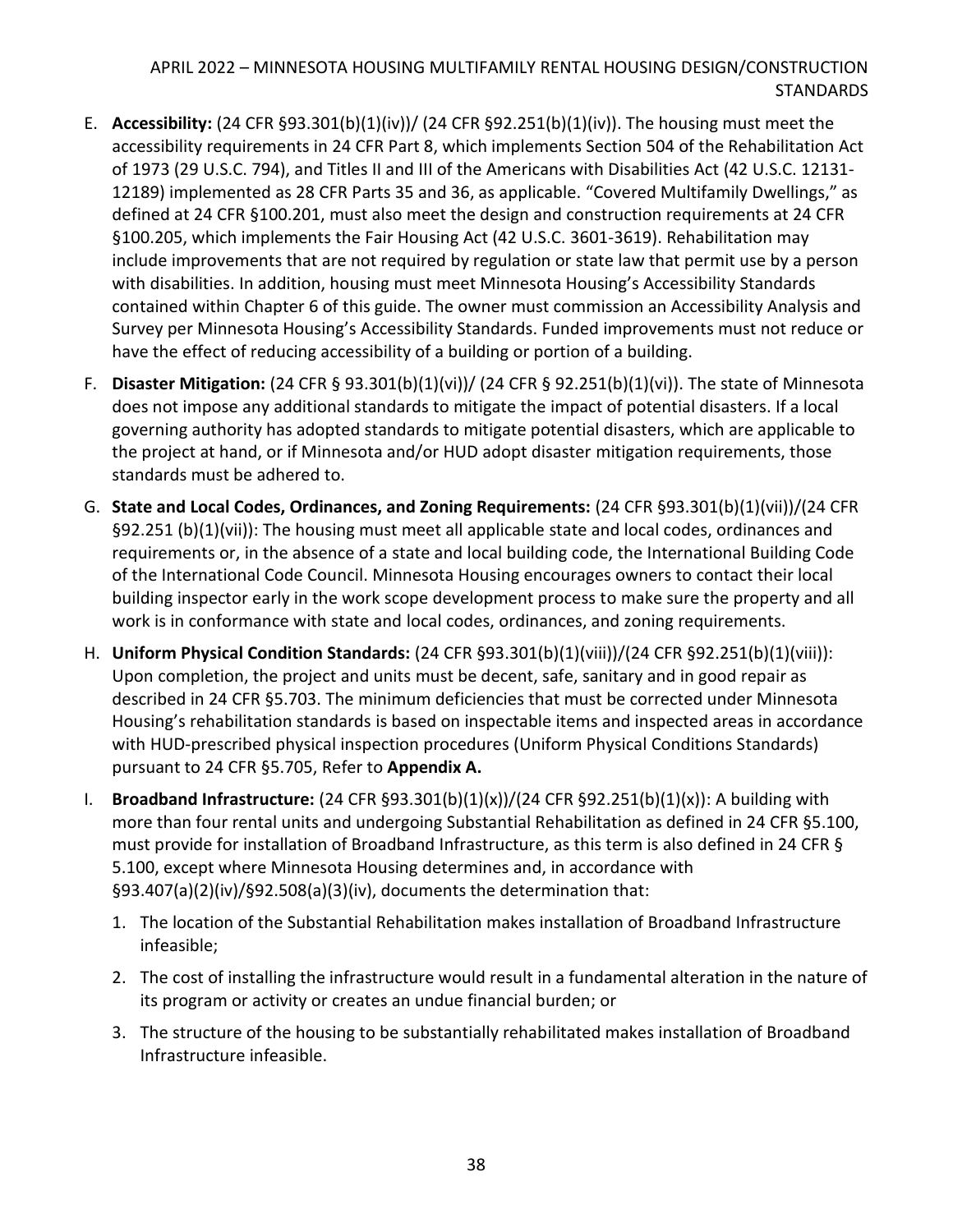J. **Other Rehabilitation Standards:** Housing must also meet Minnesota Housing's General Occupancy Rehabilitation Minimum Standards as described within Chapter 3 of this guide.

# **9.05 Post-Construction Capital Expenditure Analysis**

A post-rehabilitation CNA must be provided to Minnesota Housing upon construction close out by the owner. Refer to the HOME and NHTF Combined Program Guide. It must include applicable capital projections through the end of the affordability period. Minnesota Housing's staff architect will review the capital expenditure projections based on the completed work to make sure that an appropriate useful life timeline and items are included.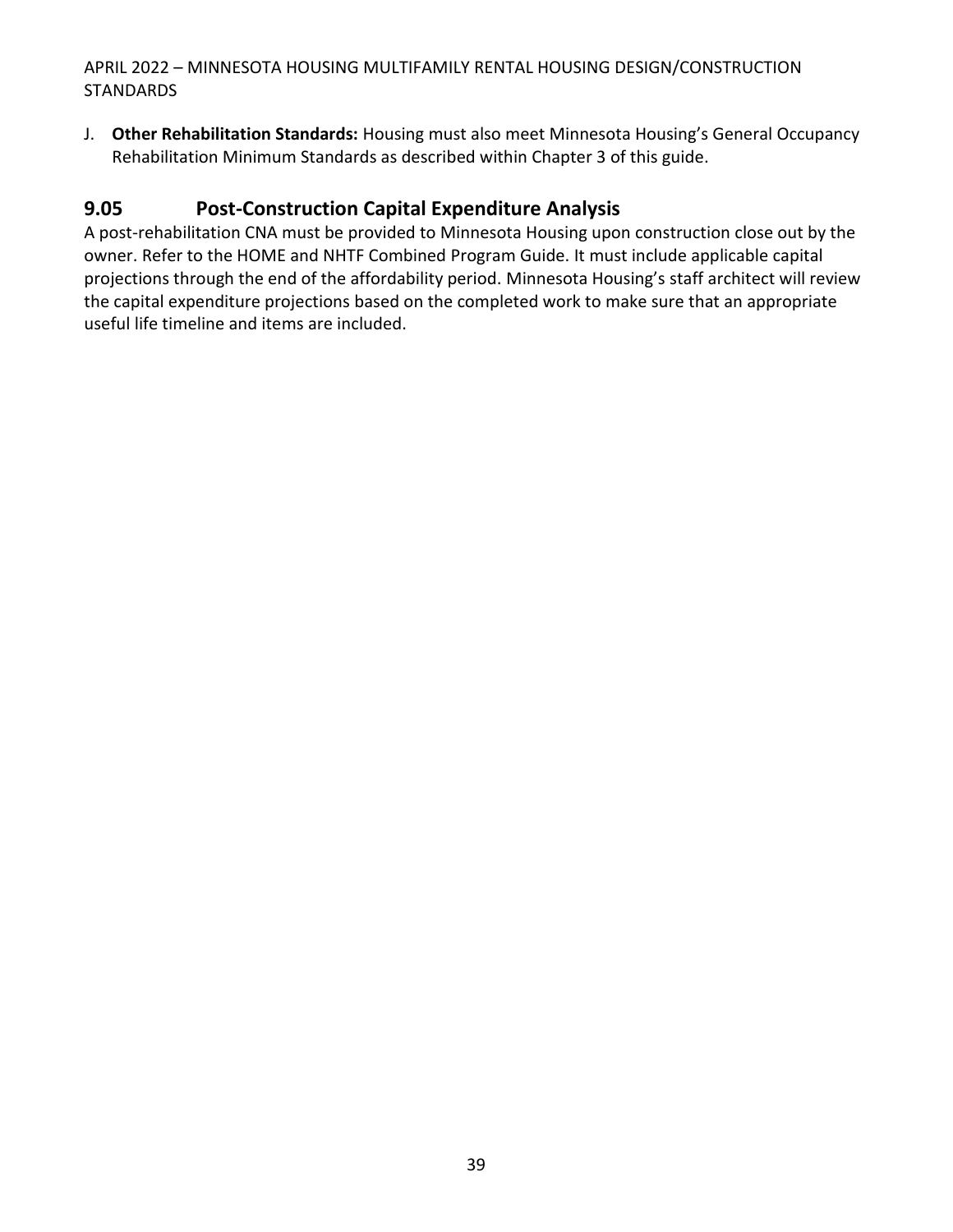# **Chapter 10 – Critical Needs and Preservation Housing Projects**

# **10.01 Background**

This chapter is applicable only if pursuing Preservation funding through *Risk of Loss Due to Critical Physical Needs*. Refer to the current Multifamily Self-Scoring Worksheet available at the [Application](https://www.mnhousing.gov/sites/multifamily/applicationresources)  [Resources for Multifamily Financing](https://www.mnhousing.gov/sites/multifamily/applicationresources) webpage to determine eligibility requirements. Applicants claiming *Risk of Loss Due to Critical Physical Needs* must determine (by third party assessment) the following:

- A. Whether or not there are any Critical Physical Needs. Critical Physical Needs are deficiencies that if left unattended will likely jeopardize the property's federal assistance or other state, local or intermediary assistance.
- B. Whether or not repair/replacement of major physical plant components (including Critical Physical Needs) that have been identified will result in 15+ years of sustained operations.
- C. Whether or not identified scope of Critical Physical Needs exceeds the available reserves by at least \$5,000 per unit.

Refer to Chapter 3 *Rehabilitation* of this guide for definitions and general information related to needs assessments, 20-Year Capital Expenditure Template, needs categories, and other standard rehabilitation procedures.

# **10.02 Purpose**

The purpose is to make sure projects submitting a proposal for Preservation funding through Minnesota Housing that claim *Risk of Loss Due to Critical Physical Needs* are in a physical condition likely to cause the project to be in imminent danger of losing its federal, state, local or other subsidy.

# **10.03 Requirements**

Applicants claiming *Risk of Loss due to Critical Physical Needs* must provide the following to Minnesota Housing at time of initial application for funding for Minnesota Housing to consider the applicant's claim:

- A. **Minnesota Housing Physical Needs Assessment Template (PNA) or other Minnesota Housing approved CNA format,** which supports the following conclusions regarding any identified Critical Physical Needs:
	- 1. As-is condition of a property's physical condition is determined to be deficient in accordance with HUD's UPCS. UPCS deficiencies that have the following characteristics may be considered Critical Physical Needs:
		- (a) Condition(s) determined to be critical via a certified HUD UPCS/Real Estate Assessment Center (REAC) Deficiencies Inspection Report. Other Deficiencies and Deficiently Levels defined in the *[REAC Dictionary of Deficiency Definitions 2012 version](https://www.mnhousing.gov/get/MHFA_1039064)* may be considered a Critical Physical Need if approved by Minnesota Housing. Health and safety hazards including building or fire code violation.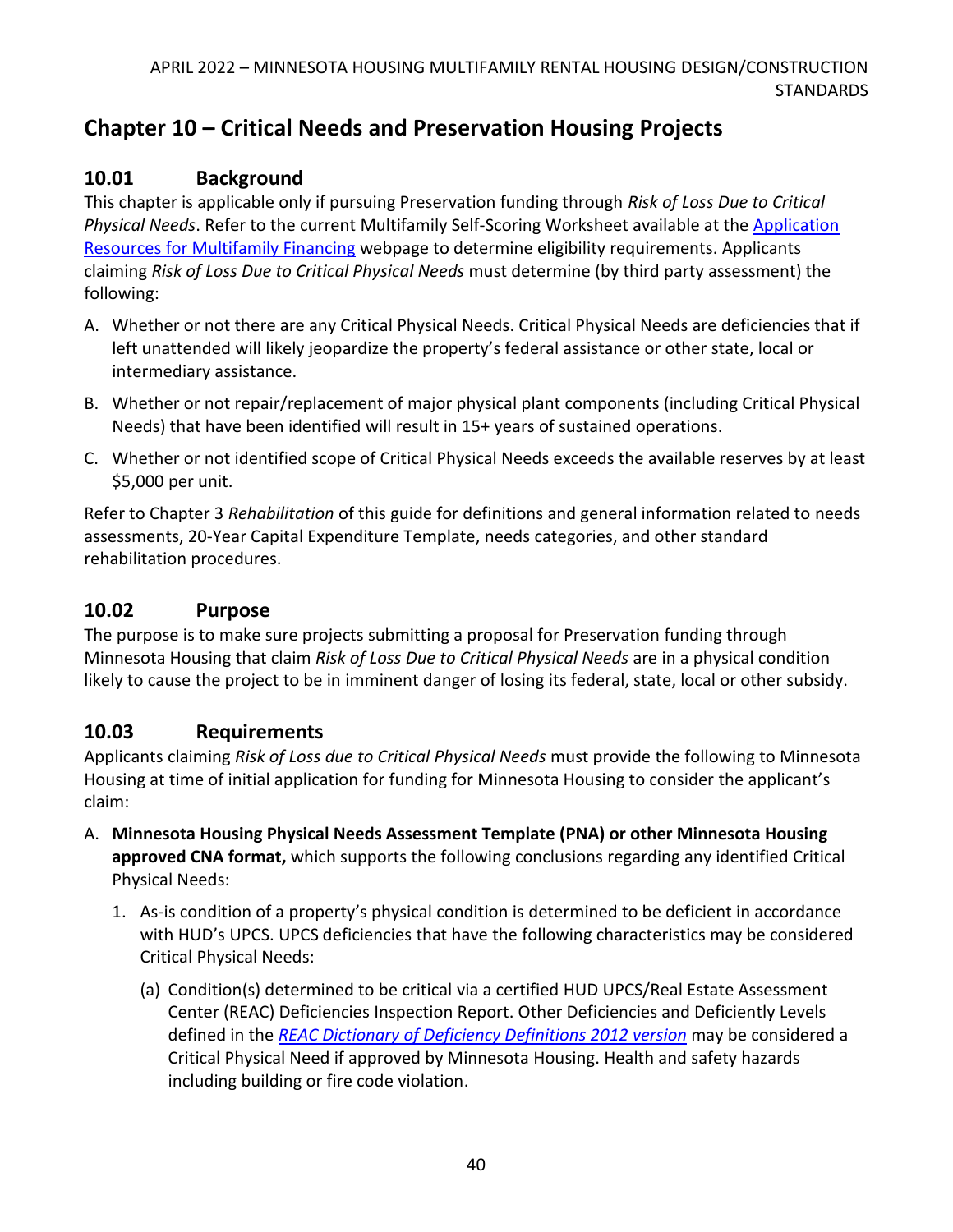- (b) Conditions that adversely affect egress
- (c) Conditions that prevent sustaining occupancy
- (d) Material existing of potential unsafe conditions
- (e) Conditions that, if not remedied, having the potential to result in or contribute to critical element/system failure within one year or will most probably result in a significant escalation of remedial costs
- (f) Site drainage issues causing water penetration into the building through situations that impact life and safety
- (g) Repairs or replacements of code-required electrical items such as smoke detectors, fire alarms, GFCI protection, AFCI protection, carbon monoxide (CO) alarms or nitrogen dioxide (NO<sup>2</sup> ) alarms
- (h) Non-aesthetic, elevator life and safety work including work in compliance with the 2007 Minnesota Elevator Code
- (i) Kitchen and Bath Cabinets and Counters:
	- i. Replacement due to other critical/immediate needs work. Example: If cabinets are removed/damaged due to the destructive repair and replacement of plumbing main lines, new cabinets may be included as critical/immediate needs
	- ii. Replacement if there's a presence of mold or other life and safety concern
- iii. **NOTE**: Damaged cabinets and countertops such as missing loose doors/drawers, delamination, holes, or other wear-and-tear are not necessarily critical/immediate needs. (These items must be included under Non-Critical Rehabilitation Needs.)
- (j) Parking lot and other paved surfaces with systemic tripping hazards or other site life and safety corrections
- (k) Environmental remediation for mold, radon, friable asbestos, lead-based paint hazards (deteriorated paint), etc. Remediation due to a proposed rehabilitation activity is not considered a critical/immediate need.
- (l) Remedies to correct non-compliant accessibility features. Typically, non-grandfathered improvements based upon the age of the building/site. Refer to Accessibility paragraph for more information.
- 2. Other building components and mechanical system deficiencies for which UPCS does not provide a measure, which are confirmed to exist by a qualified, independent third-party professional assessor. A deficiency that has the following characteristics may be considered a Critical Physical Need:
	- (a) All components are of imminent structural collapse or failure
	- (b) Building envelope work limited to the replacement of siding, trim, stucco, masonry, windows, doors, roofing, sheathing, roof substrate, weather barrier, waterproofing, etc.,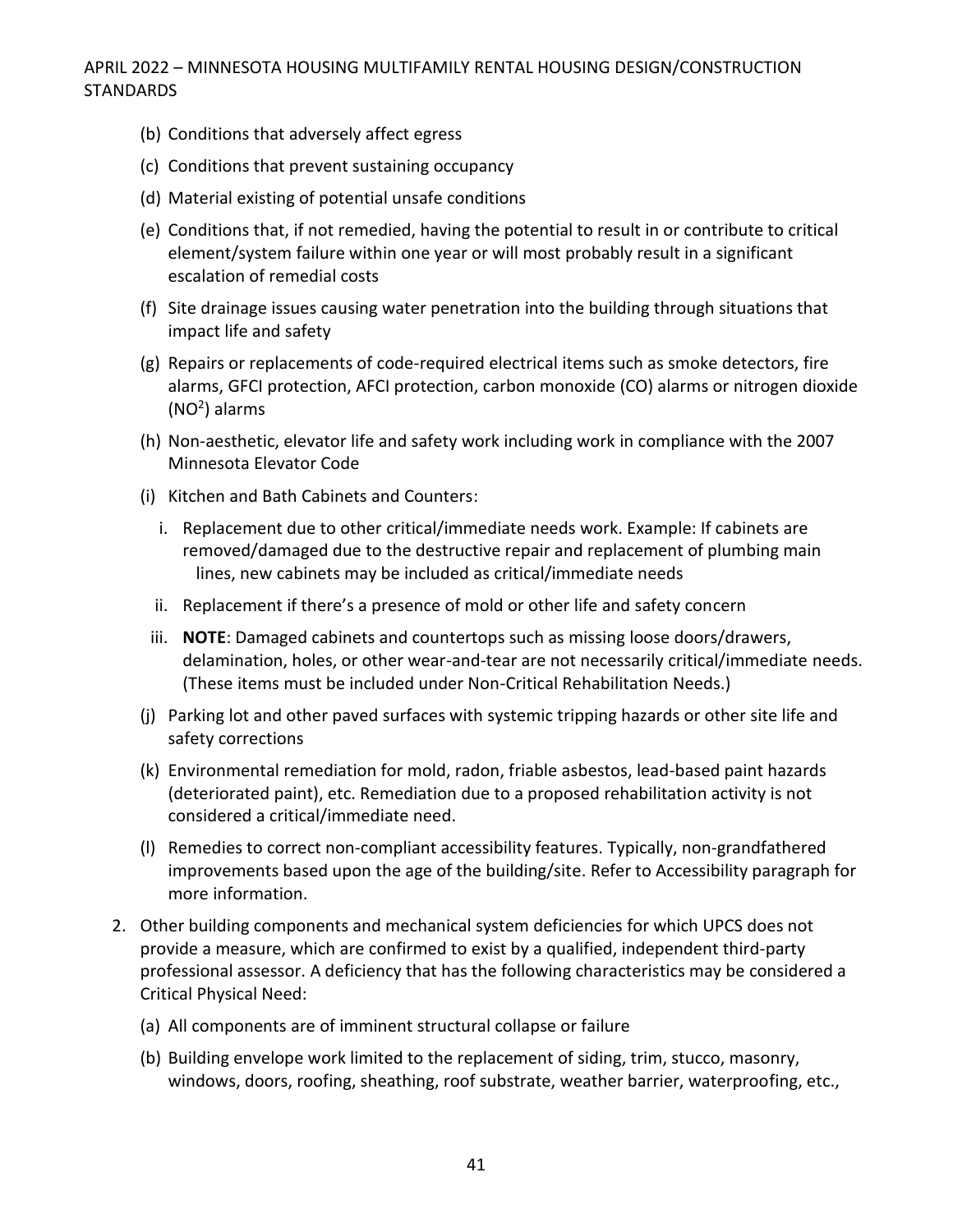that, due to its inability to adequately prevent water or air penetration, has resulted in mold or other unsafe, interior health and life safety conditions

- (c) Remedies to replace systemic leaky or failed water and sewer piping. Sewer scoping and jet cleaning are maintenance items and not a Critical Need.
- (d) Repairs or replacements of mechanical equipment, controls, ductwork, etc., that, due to their inability to properly heat, cool, or ventilate, has resulted in mold or other unsafe, interior health and life safety conditions. Abandoned and non-functioning equipment or low cubic feet per minute (CFM) ventilation systems are considered a Critical Need.

#### B. **Accessibility.**

- 1. Remedies to bring existing conditions to current accessibility codes are typically not considered Critical Need.
- 2. Accessibility improvements are not Critical Need unless required by a building official or occupancy was threatened without improvement.
- 3. Accessibility improvements must be included in the general work scope (non-Critical Need).

## C. **Minnesota Housing 20-Year Capital Expenditure (20YCE) Template.**

In addition to short-term needs and needs over term, Critical Needs must be identified in the Critical Needs column and must only include cost of repairs, replacements, and remedies that address the conditions described above.

### D. **Critical Physical Needs – Additional Narrative:**

When claiming and identifying a Critical Need on the 20YCE, it must be supported by an attached narrative to explain how and why the identified condition meets the definition of "Critical Need." Items with zero years or negative ERL are not automatically considered a Critical Need but instead must meet one of the conclusions in 10.3A.1 (a) through (l).

- E. **Forensic/Destructive inspections,** X-ray imaging, plumbing pipe video-scoping, special testing, or third-party professional opinion (architect, engineer, environmental specialist, etc.) may be required to confirm if repair or replacement is a Critical Need.
- F. **Energy efficiency upgrades** are not considered Critical Need.
- G. **Link to** [Three Year Critical Needs Model](http://www.mnhousing.gov/download/MHFA_250644)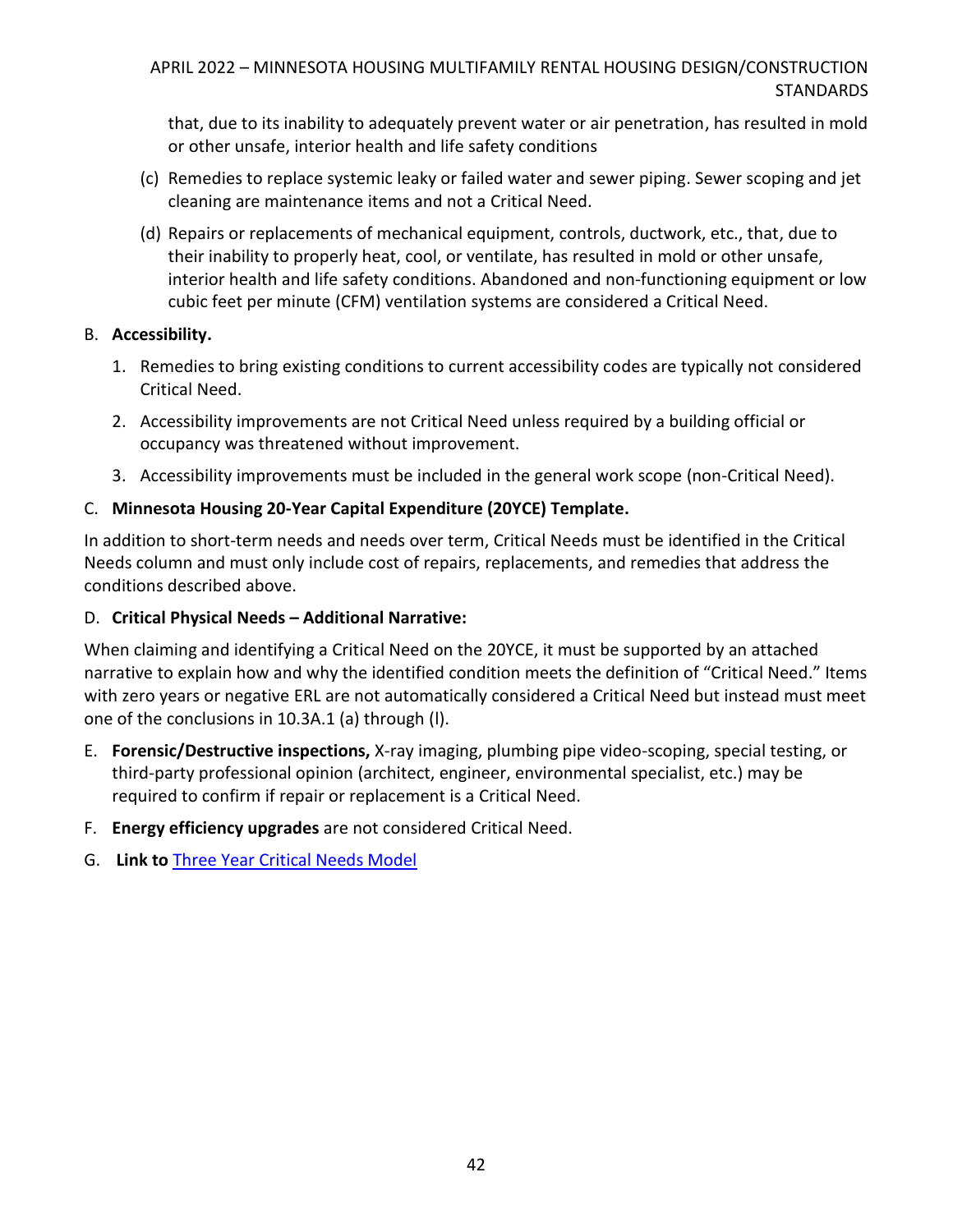# **Chapter 11 – Fair Housing Policy**

It is the policy of Minnesota Housing to affirmatively further fair housing in all its programs so that individuals of similar income levels have equal access to Minnesota Housing programs, regardless of race, color, creed, religion, national origin, sex, marital status, status with regard to public assistance, disability, familial status, gender identity or sexual orientation.

Minnesota Housing's fair housing policy incorporates the requirements of the Fair Housing Act, Title VIII of the Civil Rights Act of 1968, as amended by the Fair Housing Amendment Act of 1988, as well as the Minnesota Human Rights Act. Housing providers are expected to comply with the applicable statutes, regulations, and related policy guidance. Housing providers should make sure admissions, occupancy, marketing and operating procedures comply with nondiscrimination requirements.

In part, the Fair Housing Act and the Minnesota Human Rights Act make it unlawful to, because of protected class status:

- Discriminate in the selection/acceptance of applicants in the rental of housing units;
- Discriminate in terms, conditions or privileges of the rental of a Dwelling Unit or services or facilities;
- Engage in any conduct relating to the provision of housing that otherwise make unavailable or denies the rental of a Dwelling Unit;
- Make, print or publish (or cause to make, print or publish) notices, statements or advertisements that indicate preferences or limitations based on protected class status;
- Represent a dwelling is not available when it is in fact available;
- Deny access to, or membership or participation in, associations or other services organizations or facilities relating to the business of renting a dwelling or discriminate in the terms or conditions of membership or participation; or
- Engage in harassment or quid pro quo negotiations related to the rental of a Dwelling Unit

Minnesota Housing has a commitment to affirmatively further fair housing for individuals with disabilities by promoting the accessibility requirements set out in the Fair Housing Act, which establish design and construction mandates for Covered Multifamily Dwellings and requires housing providers to make reasonable accommodations and to allow persons with disabilities to make reasonable modifications.

Applicants will be required to submit an Affirmative Fair Housing Marketing Plan at the time of application, to update the plan regularly and to use affirmative fair housing marketing practices in soliciting renters, determining eligibility and concluding all transactions.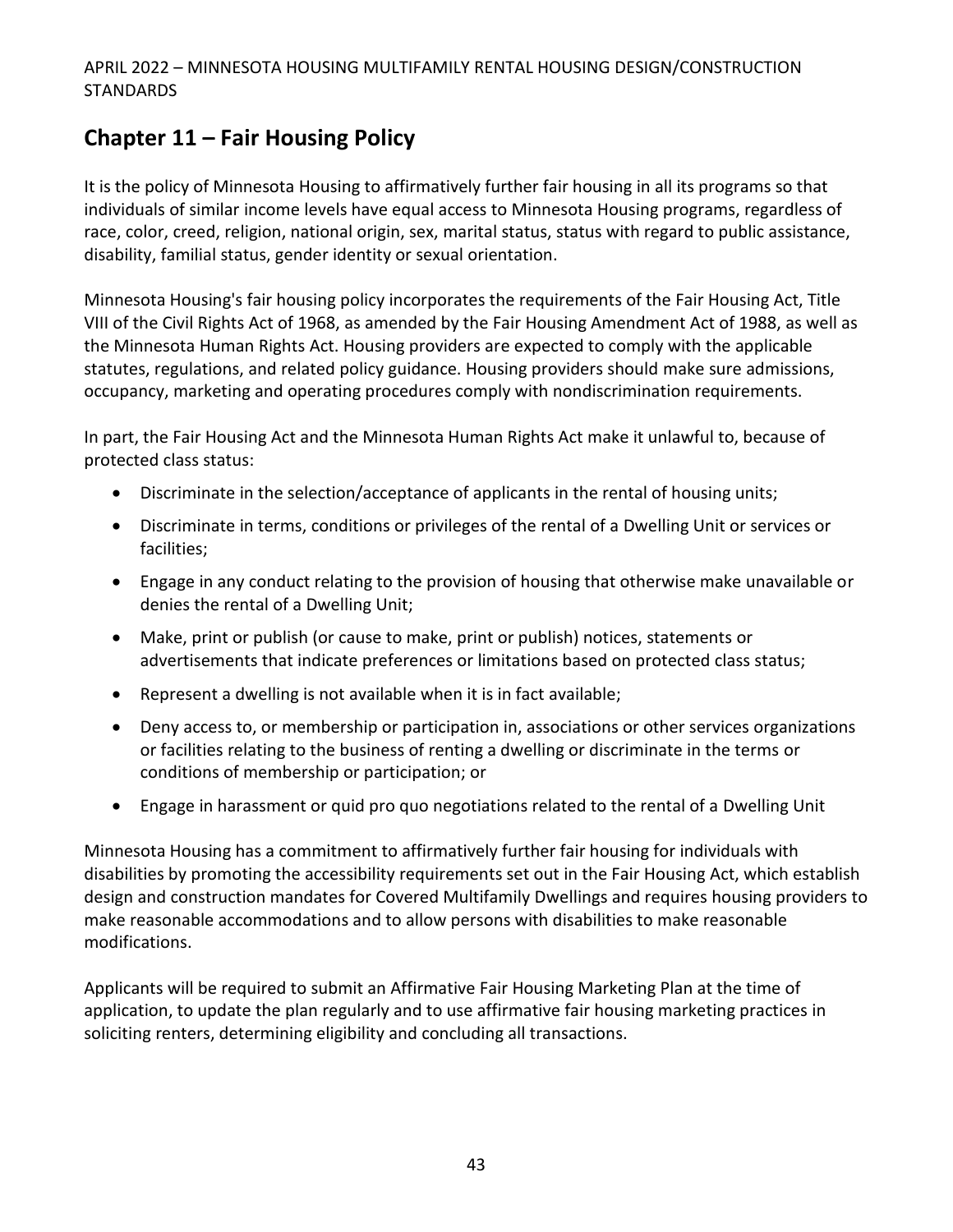As a condition of funding through Minnesota Housing, housing providers are not permitted to refuse to lease a unit to, or discriminate against, a prospective resident solely because the prospective resident has a Housing Choice Voucher or other form of tenant-based rental assistance.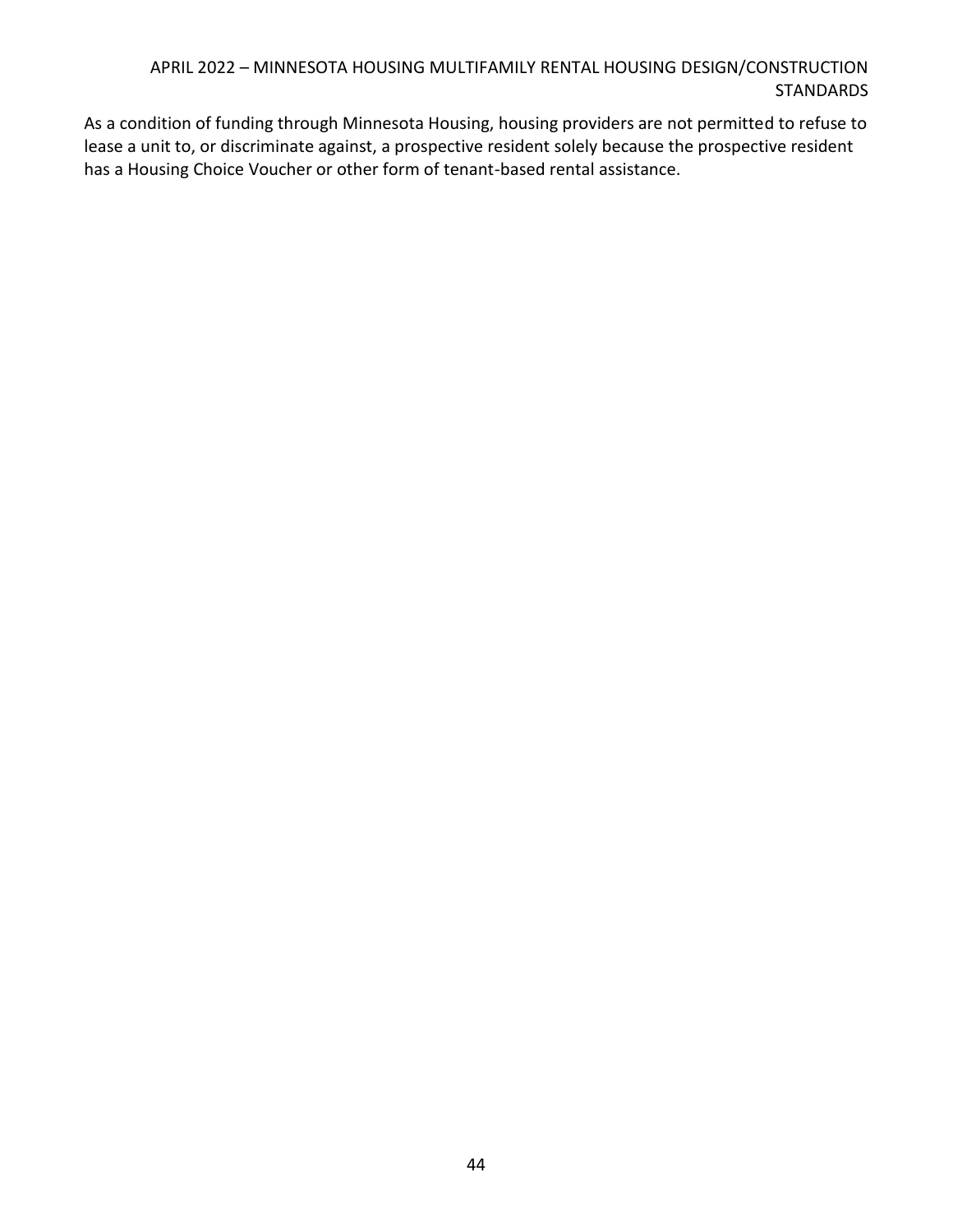# **Chapter 12 – Fraud, Misuse of Funds, Conflict of Interest, Suspension, and Disclosure and Reporting**

# **12.01 Fraud**

Fraud is any intentionally deceptive action made for personal gain or to damage another.

Any person or entity (including its employees and affiliates) that enters into an agreement with Minnesota Housing and witnesses, discovers evidence of, receives a report from another source, or has other reasonable basis to suspect that fraud or embezzlement has occurred must immediately make a report through one of the ways described in section 12.05.

# **12.02 Misuse of Funds**

A loan or grant agreement is a legal contract between Minnesota Housing and the borrower or grantee. The borrower or grantee promises to use the funds to engage in certain activities or procure certain goods or services while Minnesota Housing agrees to provide funds to the borrower or grantee to pay for those activities, goods or services. Regardless of the Minnesota Housing program or funding source, the borrower or grantee must use Minnesota Housing funds as agreed, and the borrower or grantee must maintain appropriate documentation to prove that funds were used for the intended purpose(s).

A misuse of funds shall be deemed to have occurred when: (1) Minnesota Housing funds are not used as agreed by a borrower or grantee; or (2) A borrower or grantee cannot provide adequate documentation to establish that Minnesota Housing funds were used in accordance with the terms and conditions of the loan or grant agreement.

Any borrower or grantee (including its employees and affiliates) of Minnesota Housing funds that discovers evidence, receives a report from another source, or has other reasonable basis to suspect that a misuse of funds has occurred must immediately make a report through one of the ways described in section 12.05.

# **12.03 Conflict of Interest**

A conflict of interest, actual, potential, or perceived, occurs when a person has an actual or apparent duty or loyalty to more than one organization and the competing duties or loyalties may result in actions which are adverse to one or both parties. A potential or perceived conflict of interest exists even if no unethical, improper or illegal act results from it.

An individual conflict of interest is any situation in which one's judgment, actions or non-action could be interpreted to be influenced by something that would benefit them directly or through indirect gain to a friend, relative, acquaintance or business or organization with which they are involved.

Organizational conflicts of interest occur when: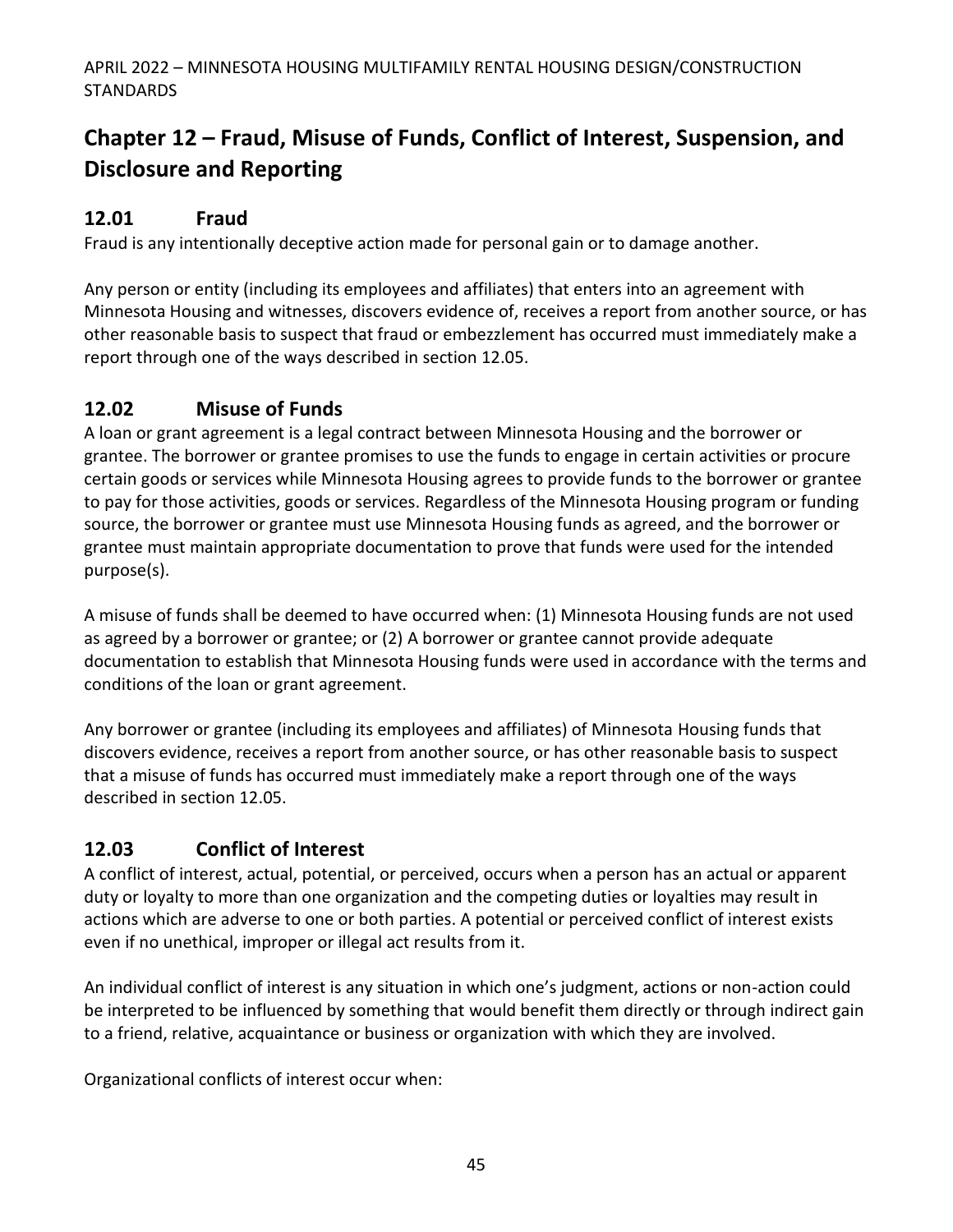- A contracting party is unable or potentially unable to render impartial assistance or advice to Minnesota Housing due to competing duties or loyalties
- A contracting party's objectivity in carrying out the award is or might be otherwise impaired due to competing duties or loyalties
- A contracting party has an unfair competitive advantage through being furnished unauthorized proprietary information or source selection information that is not available to all competitors

Once made aware of a conflict of interest, Minnesota Housing will make a determination before disbursing any further funds or processing an award. Determinations could include:

- Revising the contracting party's responsibilities to mitigate the conflict
- Allowing the contracting party to create firewalls that mitigate the conflict
- Asking the contracting party to submit an organizational conflict of interest mitigation plan
- Terminating the contracting party's participation

Any person or entity (including its employees and affiliates) that enters into an agreement with Minnesota Housing must avoid and immediately disclose to Minnesota Housing any and all actual, perceived or potential conflicts of interest through one of the ways described in section 12.05.

A contracting party should review its contract agreement and request for proposals (RFP) material, if applicable, for further requirements.

# **12.04 Suspension**

By entering into any agreement with Minnesota Housing, a contracting party represents that the contracting party (including its employees or affiliates that will have direct control over the subject of the agreement) has not been suspended from doing business with Minnesota Housing. Refer to Minnesota Housing's website for a list of [suspended individuals and](https://www.mnhousing.gov/sites/np/suspensions) organizations.

# **12.05 Disclosure and Reporting**

Minnesota Housing promotes a "speak-up, see something, say something" culture whereby internal staff, external business partners (e.g., grantees, borrowers) and the general public are encouraged to report instances of fraud, misuse of funds, conflicts of interest, or other concerns without fear of retaliation. You may report wrongdoing or other concerns by contacting:

- Minnesota Housing's chief risk officer
- Any member of Minnesota Housing's [Servant Leadership Team](https://www.mnhousing.gov/sites/np/leadership)
- **[EthicsPoint,](https://secure.ethicspoint.com/domain/media/en/gui/30639/index.html) the Minnesota Housing hotline reporting service vendor**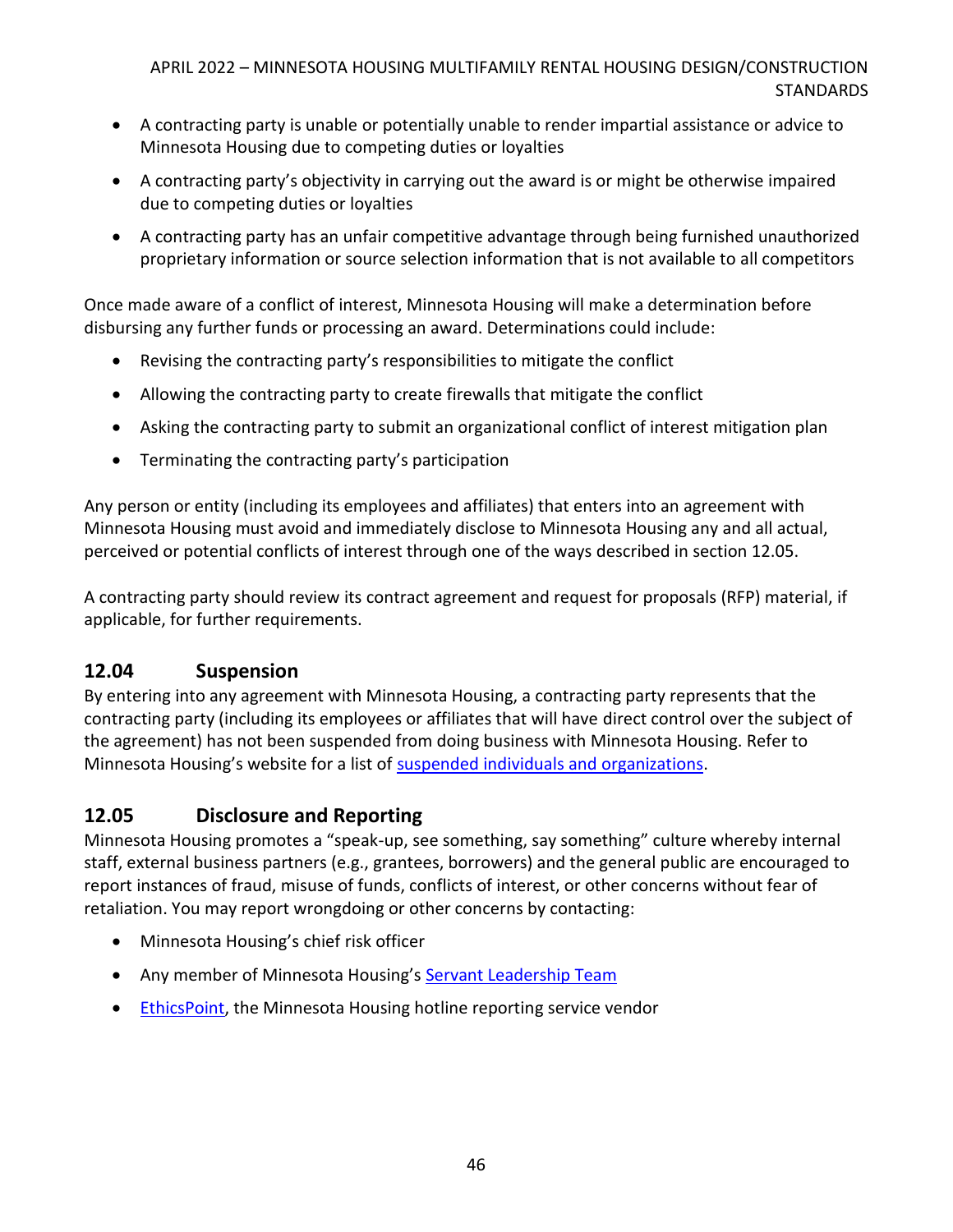# **Appendix A – Uniform Physical Conditions Standards for Multifamily Housing Rehabilitation Involving Federal Programs**

| <b>REQUIREMENTS FOR SITE</b> |                                                               |                                                                                                                                                                                                                                                                                                               |            |  |
|------------------------------|---------------------------------------------------------------|---------------------------------------------------------------------------------------------------------------------------------------------------------------------------------------------------------------------------------------------------------------------------------------------------------------|------------|--|
| <b>Inspectable Item</b>      | <b>Observed Deficiency</b>                                    | <b>Type and Degree of Deficiency</b>                                                                                                                                                                                                                                                                          | <b>LTI</b> |  |
| Fencing and<br>Gates         | Damaged/Falling/Leaning                                       | Fence or gate is missing or damaged to the<br>point it does not function as it should                                                                                                                                                                                                                         |            |  |
|                              | Holes                                                         | Hole in fence or gate is larger than 6" by 6"                                                                                                                                                                                                                                                                 |            |  |
|                              | <b>Missing Sections</b>                                       | An exterior fence, security fence or gate is<br>missing a section, which could threaten<br>safety or security                                                                                                                                                                                                 |            |  |
| Grounds                      | <b>Erosion/Rutting Areas</b>                                  | A rut/groove is 6-8" wide and 3-5" deep.<br>And/or runoff has extensively displaced soils,<br>which has caused visible damage or potential<br>failure to adjoining structures or threatens<br>the safety of pedestrians or makes the<br>grounds unusable                                                      |            |  |
|                              | Overgrown/Penetrating<br>Vegetation                           | Vegetation is extensive and dense; it is<br>difficult to see broken glass, holes, and other<br>hazards. And/or Vegetation contacts or<br>penetrates an unintended surface. And/or<br>Vegetation has visibly damaged a<br>component, area or system of the property<br>or has made them unusable or unpassable |            |  |
|                              | Ponding/Site Drainage                                         | There is an accumulation of more than 5"<br>deep and/or a large section of the grounds -<br>more than 20% - is unusable for its intended<br>purpose due to poor drainage or ponding                                                                                                                           |            |  |
| Health and<br>Safety         | Air Quality -<br>Sewer Odor Detected                          | Sewer odors that could pose a health risk if<br>inhaled for prolonged periods                                                                                                                                                                                                                                 |            |  |
|                              | Air Quality -<br>Propane/Natural Gas/<br>Methane Gas Detected | Strong propane, natural gas or methane<br>odors that could pose a risk of explosion/ fire<br>and/or pose a health risk if inhaled                                                                                                                                                                             | Yes        |  |
|                              | Electrical Hazards-<br>Exposed Wires/Open<br>Panels           | Any exposed bare wires or openings in<br>electrical panels (capped wires do not pose a<br>risk)                                                                                                                                                                                                               | Yes        |  |

**NOTE**: **LTI** = Life-threatening Item that must be addressed immediately if the housing is occupied.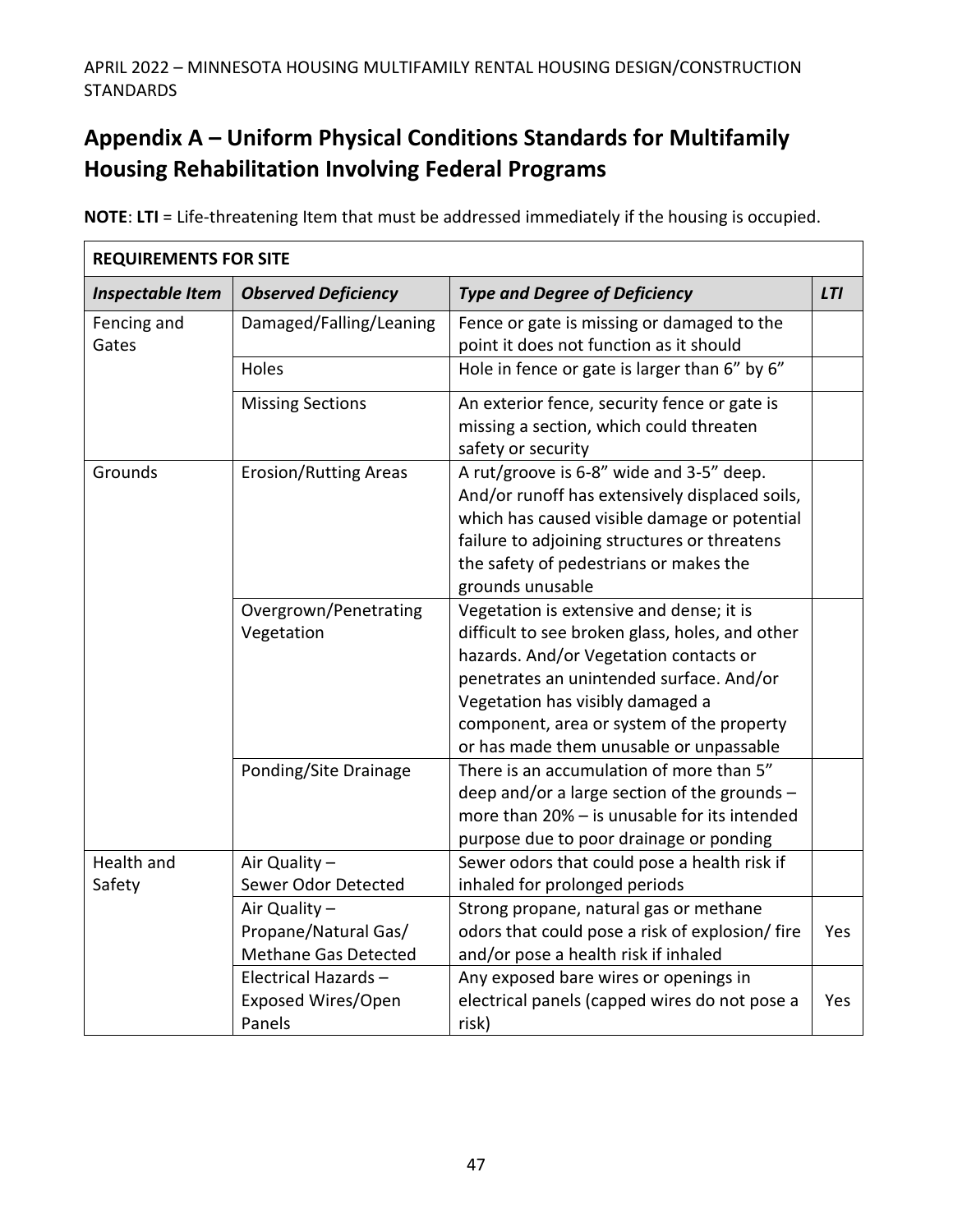| <b>REQUIREMENTS FOR SITE</b>         |                                                                           |                                                                                                                                                                                                                          |            |
|--------------------------------------|---------------------------------------------------------------------------|--------------------------------------------------------------------------------------------------------------------------------------------------------------------------------------------------------------------------|------------|
| <b>Inspectable Item</b>              | <b>Observed Deficiency</b>                                                | <b>Type and Degree of Deficiency</b>                                                                                                                                                                                     | <b>LTI</b> |
|                                      | Electrical Hazards-<br>Water Leaks on/near<br><b>Electrical Equipment</b> | Any water leaking, puddling, or ponding on<br>or immediately near any electrical apparatus<br>that could pose a risk of fire, electrocution,<br>or explosion                                                             | Yes        |
|                                      | Flammable Materials-<br><b>Improperly Stored</b>                          | Flammable materials are improperly stored,<br>causing the potential risk of fire or explosion                                                                                                                            |            |
|                                      | Garbage and Debris-<br><b>Outdoors</b>                                    | Too much garbage has gathered - more than<br>the planned storage capacity - or garbage<br>has gathered in an area not sanctioned for<br>staging or storing garbage or debris                                             |            |
|                                      | Hazards $-$<br>Other                                                      | Any general defects or hazards that pose risk<br>of bodily injury                                                                                                                                                        |            |
|                                      | Hazards $-$<br>Sharp Edges                                                | Any physical defect that could cause cutting<br>or breaking of human skin or other bodily<br>harm                                                                                                                        |            |
|                                      | Hazards $-$<br><b>Tripping</b>                                            | Any physical defect in walkways or other<br>traveled area that poses a tripping risk                                                                                                                                     |            |
|                                      | Infestation $-$<br>Insects                                                | Evidence of infestation of insects - including<br>roaches and ants throughout a unit or room,<br>food preparation or storage area or other<br>area of building substantial enough to<br>present a health and safety risk |            |
|                                      | Infestation $-$<br>Rats/Mice/Vermin                                       | Evidence of rats or mice - sightings, rat or<br>mouse holes, or droppings substantial<br>enough to present a health and safety risk                                                                                      |            |
| Mailboxes/<br><b>Project Signs</b>   | Mailbox $-$<br>Missing/Damaged                                            | Mailbox cannot be locked or is missing                                                                                                                                                                                   |            |
|                                      | <b>Signs Damaged</b>                                                      | The project sign is not legible or readable<br>because of deterioration or damage                                                                                                                                        |            |
| Parking Lots/<br>Driveways/<br>Roads | Cracks                                                                    | Cracks that are large enough to affect traffic<br>ability over more than 5% of the property's<br>parking lots/driveways/roads or pose a<br>safety hazard                                                                 |            |
|                                      | Ponding                                                                   | 3" or more of water has accumulated making<br>5% or more of a parking lot/driveway<br>unusable or unsafe                                                                                                                 |            |
|                                      | Potholes/Loose Material                                                   | Potholes or loose material that have made a<br>parking lot/driveway unusable/unpassable<br>for vehicles and/or pedestrians or could<br>cause tripping or falling                                                         |            |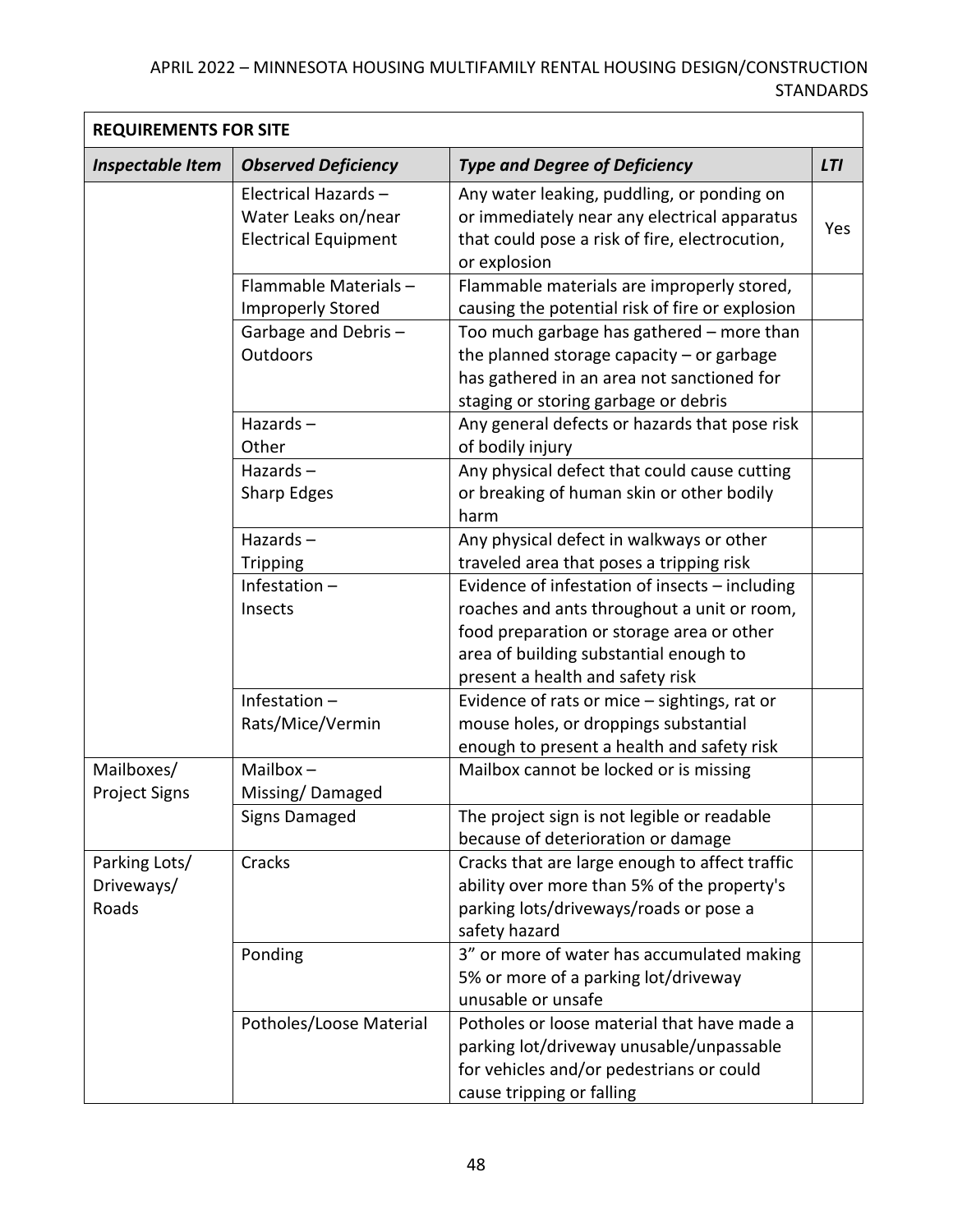| <b>REQUIREMENTS FOR SITE</b> |                                                                   |                                                                                                                                                                                                                 |            |
|------------------------------|-------------------------------------------------------------------|-----------------------------------------------------------------------------------------------------------------------------------------------------------------------------------------------------------------|------------|
| <b>Inspectable Item</b>      | <b>Observed Deficiency</b>                                        | <b>Type and Degree of Deficiency</b>                                                                                                                                                                            | <b>LTI</b> |
|                              | Settlement/Heaving                                                | Settlement/heaving has made a parking<br>lot/driveway unusable/unpassable or creates<br>unsafe conditions for pedestrians and<br>vehicles                                                                       |            |
| Play Areas and<br>Equipment  | Damaged/Broken<br>Equipment                                       | More than 20% of the equipment is broken<br>or does not operate as it should or any item<br>that poses a safety risk                                                                                            |            |
|                              | Deteriorated Play Area<br>Surface                                 | More than 20% of the play surface area<br>shows deterioration or the play surface area<br>could cause tripping or falling and thus poses<br>a safety risk                                                       |            |
| Refuse Disposal              | Broken/Damaged<br>Enclosure - Inadequate<br>Outside Storage Space | A single wall or gate of the enclosure has<br>collapsed or is leaning and in danger of<br>falling or trash cannot be stored in the<br>designated area because it is too small to<br>store refuse until disposal |            |
| <b>Retaining Walls</b>       | Damaged/Falling/Leaning                                           | A retaining wall is damaged and does not<br>function as it should or is a safety risk                                                                                                                           |            |
| <b>Storm Drainage</b>        | Damaged/Obstructed                                                | The system is partially or fully blocked by a<br>large quantity of debris, causing backup into<br>adjacent areas or runoffs into areas where<br>runoff is not intended                                          |            |
| Walkways/Steps               | <b>Broken/Missing Hand</b><br>Railing                             | The handrail is missing, damaged, loose, or<br>otherwise unusable                                                                                                                                               |            |
|                              | Cracks/Settlement/<br>Heaving                                     | Cracks, hinging/tilting or missing sections<br>that affect traffic ability over more than 5%<br>of the property's walkways/steps or any<br>defect that creates a tripping or falling<br>hazard                  |            |
|                              | Spalling/Exposed Rebar                                            | More than 5% of walkways have large areas<br>of spalling $-$ larger than 4" by 4" $-$ that affect<br>traffic ability                                                                                            |            |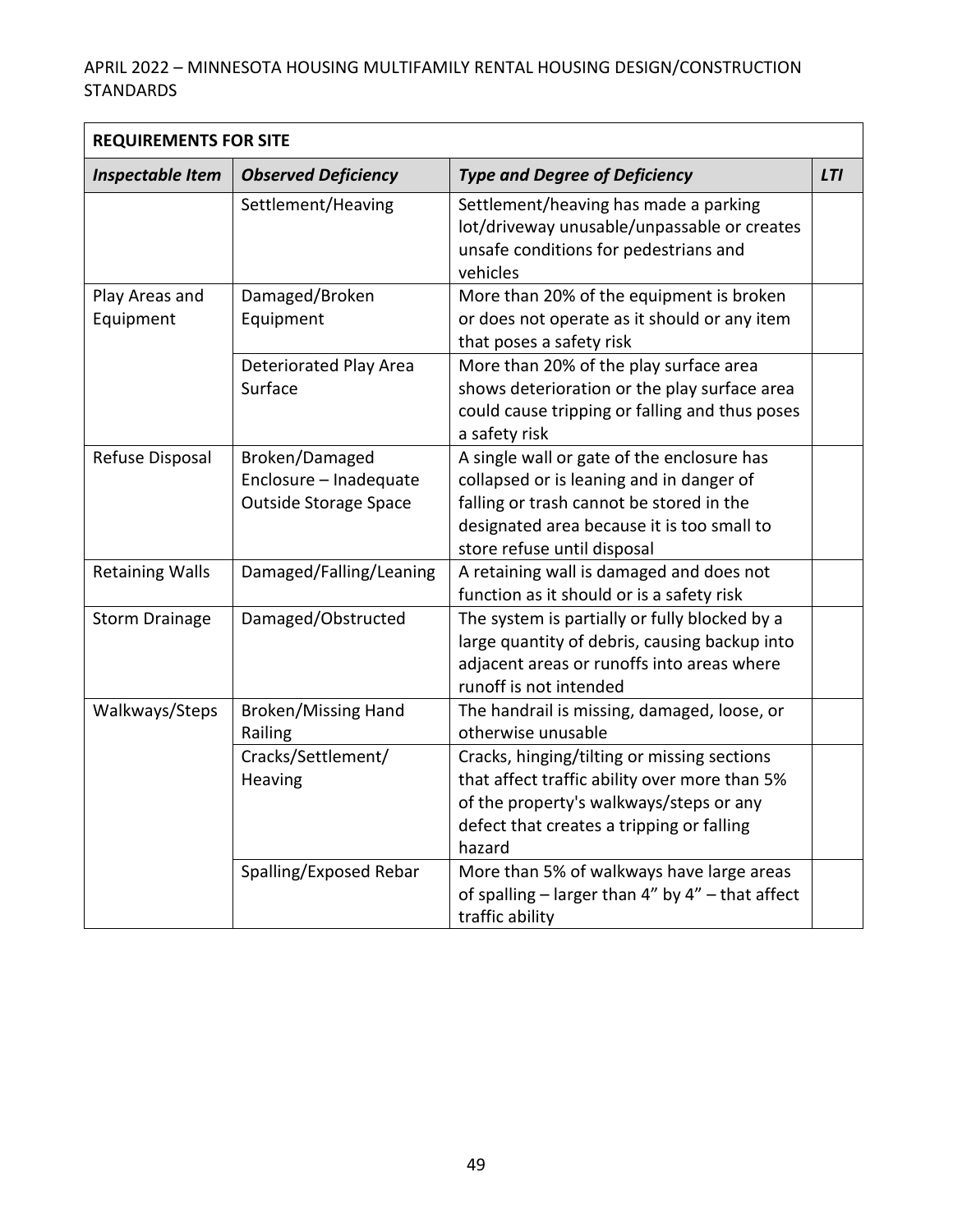| REQUIREMENTS FOR BUILDING EXTERIOR |                                                       |                                                                                                                                                                                                                                          |            |
|------------------------------------|-------------------------------------------------------|------------------------------------------------------------------------------------------------------------------------------------------------------------------------------------------------------------------------------------------|------------|
| <b>Inspectable Item</b>            | <b>Observed Deficiency</b>                            | <b>Type and Degree of Deficiency</b>                                                                                                                                                                                                     | <b>LTI</b> |
| Doors                              | Damaged-<br>Frames/Threshold/Lintel/<br>Trim          | Any door that is not functioning or cannot be<br>locked because of damage to the frame,<br>threshold, lintel, or trim                                                                                                                    |            |
|                                    | Damaged-<br>Hardware/Locks                            | Any door that does not function as it should<br>or cannot be locked because of damage to<br>the door's hardware                                                                                                                          |            |
|                                    | Damaged-<br>Surface (Holes/Paint/<br>Rusting/Glass)   | Any door that has a hole or holes greater<br>than 1" in diameter, significant<br>peeling/cracking/no paint or rust that affects<br>the integrity of the door surface, or<br>broken/missing glass                                         |            |
|                                    | Damaged/Missing Screen/<br><b>Storm/Security Door</b> | Any screen door or storm door that is<br>damaged or is missing screens or glass -<br>shown by an empty frame or frames or any<br>security door that is not functioning or is<br>missing                                                  |            |
|                                    | Deteriorated/Missing<br>Caulking/Seals                | The seals/caulking is missing on any entry<br>door, or they are so damaged that they do<br>not function as they should                                                                                                                   |            |
|                                    | <b>Missing Door</b>                                   | Any exterior door that is missing                                                                                                                                                                                                        |            |
| <b>Fire Escapes</b>                | <b>Blocked Egress/Ladders</b>                         | Stored items or other barriers restrict or<br>block people from exiting                                                                                                                                                                  | Yes        |
|                                    | <b>Visibly Missing</b><br>Components                  | Any of the functional components that affect<br>the function of the fire escape $-$ one section<br>of a ladder or railing, for example - are<br>missing                                                                                  |            |
| Foundations                        | Cracks/Gaps                                           | Large cracks in foundation more than 3/8"<br>wide by 3/8" deep by 6" long that present a<br>possible sign of a serious structural problem,<br>or opportunity for water penetration or<br>sections of wall or floor that are broken apart |            |
|                                    | Spalling/Exposed Rebar                                | Significant spalled areas affecting more than<br>10% of any foundation wall or any exposed<br>reinforcing material - rebar or other                                                                                                      |            |
| Health and<br>Safety               | Electrical Hazards-<br>Exposed Wires/Open<br>Panels   | Any exposed bare wires or openings in<br>electrical panels (capped wires do not pose a<br>risk)                                                                                                                                          | Yes        |

**NOTE**: **LTI** = Life-threatening Item that must be addressed immediately if the housing is occupied.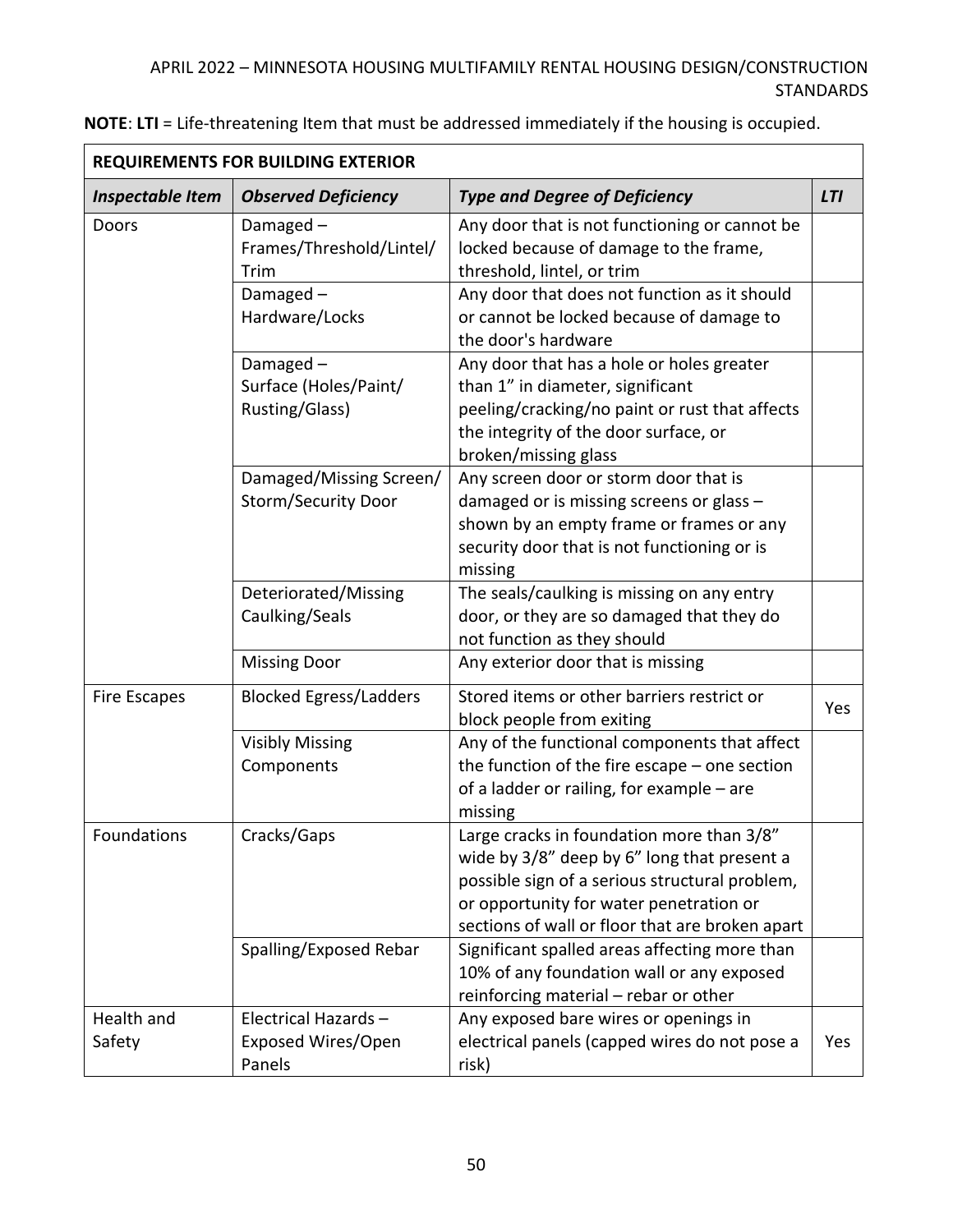| <b>REQUIREMENTS FOR BUILDING EXTERIOR</b> |                                                                           |                                                                                                                                                                                                                          |            |
|-------------------------------------------|---------------------------------------------------------------------------|--------------------------------------------------------------------------------------------------------------------------------------------------------------------------------------------------------------------------|------------|
| <b>Inspectable Item</b>                   | <b>Observed Deficiency</b>                                                | <b>Type and Degree of Deficiency</b>                                                                                                                                                                                     | <b>LTI</b> |
|                                           | Electrical Hazards-<br>Water Leaks on/near<br><b>Electrical Equipment</b> | Any water leaking, puddling, or ponding on<br>or immediately near any electrical apparatus<br>that could pose a risk of fire, electrocution,<br>or explosion                                                             | Yes        |
|                                           | Emergency Fire Exits -<br><b>Emergency/Fire Exits</b><br>Blocked/Unusable | The exit cannot be used, or exit is limited<br>because a door or window is nailed shut, a<br>lock is broken, panic hardware is chained,<br>debris, storage, or other conditions block exit                               | Yes        |
|                                           | Emergency Fire Exits -<br><b>Missing Exit Signs</b>                       | Exit signs that clearly identify all emergency<br>exits are missing or there is no illumination in<br>the area of the sign                                                                                               |            |
|                                           | Flammable/Combustible<br>Materials - Improperly<br>Stored                 | Flammable materials are improperly stored,<br>causing the potential risk of fire or explosion                                                                                                                            |            |
|                                           | Garbage and Debris-<br>Outdoors                                           | Too much garbage has gathered - more than<br>the planned storage capacity $-$ or garbage<br>has gathered in an area not sanctioned for<br>staging or storing garbage or debris                                           |            |
|                                           | Hazards-<br>Other                                                         | Any general defects or hazards that pose risk<br>of bodily injury                                                                                                                                                        |            |
|                                           | Hazards $-$<br>Sharp Edges                                                | Any physical defect that could cause cutting<br>or breaking of human skin or other bodily<br>harm                                                                                                                        |            |
|                                           | Hazards $-$<br><b>Tripping</b>                                            | Any physical defect in walkways or other<br>traveled area that poses a tripping risk                                                                                                                                     |            |
|                                           | Infestation $-$<br>Insects                                                | Evidence of infestation of insects - including<br>roaches and ants throughout a unit or room,<br>food preparation or storage area or other<br>area of building substantial enough to<br>present a health and safety risk |            |
|                                           | Infestation $-$<br>Rats/Mice/Vermin                                       | Evidence of rats or mice - sightings, rat or<br>mouse holes, or droppings substantial<br>enough to present a health and safety risk                                                                                      |            |
| Lighting                                  | <b>Broken Fixtures/Bulbs</b>                                              | 10% or more of the lighting fixtures and<br>bulbs surveyed are broken or missing                                                                                                                                         |            |
| Roofs                                     | Damaged Soffits/Fascia                                                    | Soffits or fascia that should be there are<br>missing or so damaged that water<br>penetration is visibly possible                                                                                                        |            |
|                                           | Damaged Vents                                                             | Vents are missing or so visibly damaged that<br>further roof damage is possible                                                                                                                                          |            |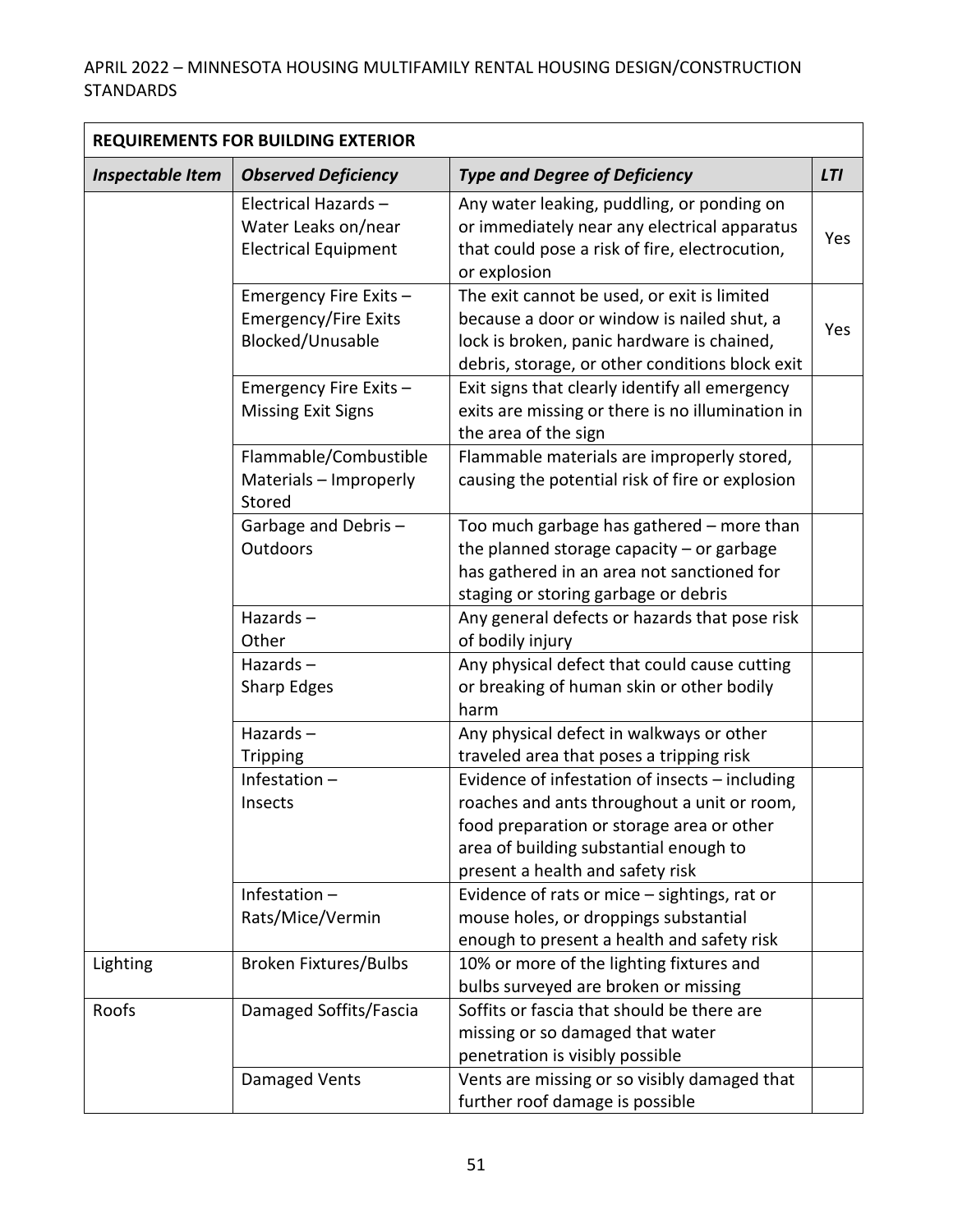| <b>REQUIREMENTS FOR BUILDING EXTERIOR</b> |                                                        |                                                                                                                                                                                                                                                     |            |
|-------------------------------------------|--------------------------------------------------------|-----------------------------------------------------------------------------------------------------------------------------------------------------------------------------------------------------------------------------------------------------|------------|
| <b>Inspectable Item</b>                   | <b>Observed Deficiency</b>                             | <b>Type and Degree of Deficiency</b>                                                                                                                                                                                                                | <b>LTI</b> |
|                                           | Damaged/Clogged Drains                                 | The drain is damaged or partially clogged<br>with debris or the drain no longer functions                                                                                                                                                           |            |
|                                           | Damaged/Torn<br>Membrane/ Missing<br><b>Ballast</b>    | Ballast has shifted and no longer functions as<br>it should or there is damage to the roof<br>membrane that may result in water<br>penetration                                                                                                      |            |
|                                           | Missing/Damaged<br>Components from<br>Downspout/Gutter | Drainage system components are missing or<br>damaged causing visible damage to the roof,<br>structure, exterior wall surface, or interior                                                                                                           |            |
|                                           | Missing/Damaged<br>Shingles                            | Roofing shingles are missing or damaged<br>enough to create a risk of water penetration                                                                                                                                                             |            |
|                                           | Ponding                                                | Evidence of standing water on roof, causing<br>potential or visible damage to roof surface or<br>underlying materials                                                                                                                               |            |
| Walls                                     | Cracks/Gaps                                            | Any large crack or gap that is more than 3/8"<br>wide or deep and 6" long that presents a<br>possible sign of serious structural problem or<br>opportunity for water penetration                                                                    |            |
|                                           | Damaged Chimneys                                       | Part or all the chimney has visibly separated<br>from the adjacent wall or there are cracked<br>or missing pieces large enough to present a<br>sign of chimney failure or there is a risk of<br>falling pieces that could create a safety<br>hazard |            |
|                                           | Missing/Damaged<br>Caulking/Mortar                     | Any exterior wall caulking or mortar<br>deterioration that presents a risk of water<br>penetration or risk of structural damage                                                                                                                     |            |
|                                           | Missing Pieces/Holes/<br>Spalling                      | Any exterior wall deterioration or holes of<br>any size that present a risk of water<br>penetration or risk of structural damage                                                                                                                    |            |
|                                           | Stained/Peeling/Needs<br>Paint                         | More than 20% of the exterior paint is<br>peeling or paint is missing, and siding surface<br>is exposed thereby exposing siding to water<br>penetration and deterioration                                                                           |            |
| Windows                                   | Broken/Missing/Cracked<br>Panes                        | Any missing panes of glass or cracked panes<br>of glass where the crack is either greater<br>than 4" and/or substantial enough to impact<br>the structural integrity of the windowpane                                                              |            |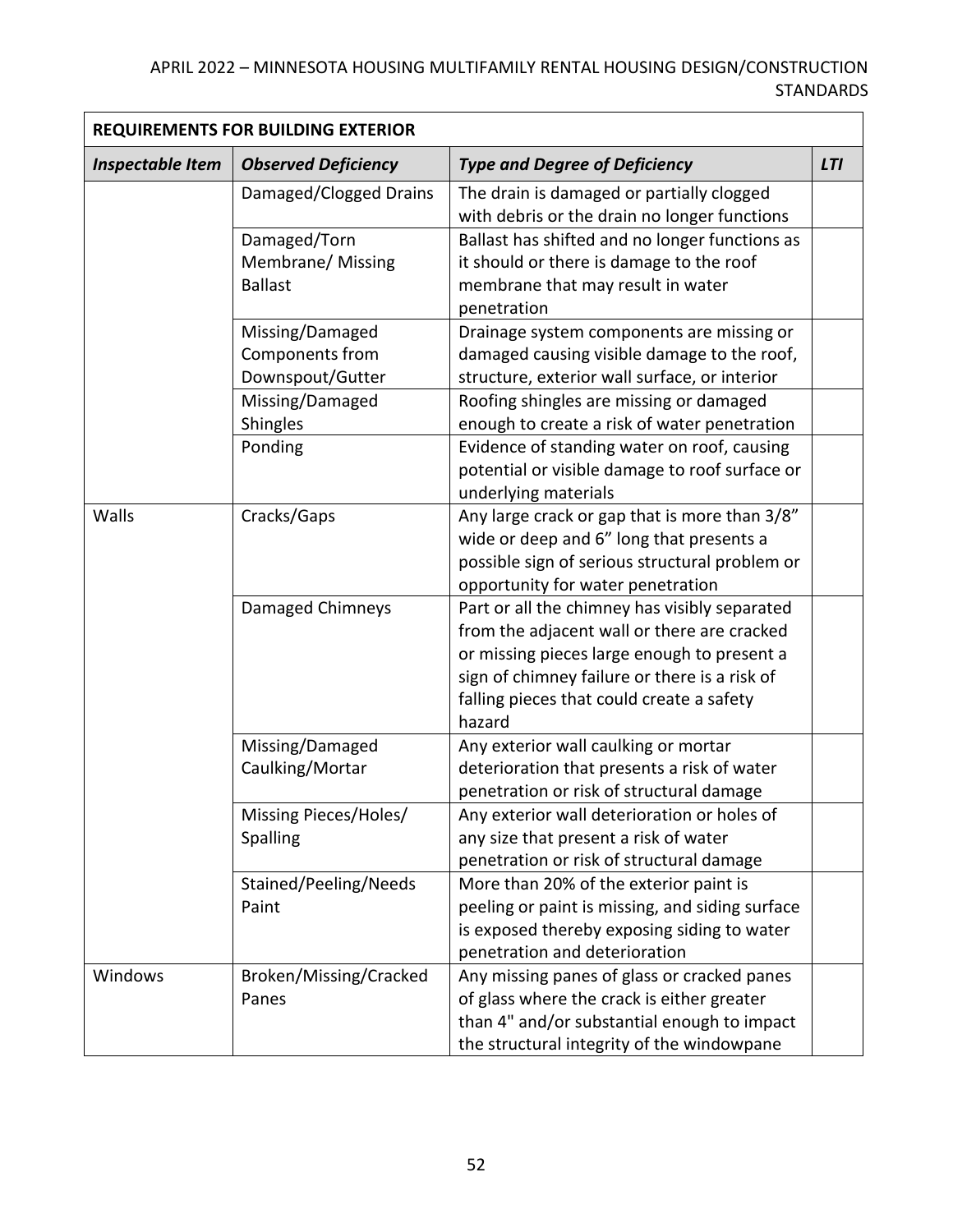| <b>REQUIREMENTS FOR BUILDING EXTERIOR</b> |                                                            |                                                                                                                                                                                                 |            |
|-------------------------------------------|------------------------------------------------------------|-------------------------------------------------------------------------------------------------------------------------------------------------------------------------------------------------|------------|
| <b>Inspectable Item</b>                   | <b>Observed Deficiency</b>                                 | <b>Type and Degree of Deficiency</b>                                                                                                                                                            | <b>LTI</b> |
|                                           | Damaged Sills/Frames/<br>Lintels/Trim                      | Sills, frames, lintels, or trim are missing or<br>damaged, exposing the inside of the<br>surrounding walls and compromising its<br>weather tightness                                            |            |
|                                           | Damaged/Missing Screens                                    | Missing screens or screens with holes greater<br>than 1" by 1" or tears greater than 2" in<br>length                                                                                            |            |
|                                           | Missing/Deteriorated<br>Caulking/Seals/Glazing<br>Compound | There are missing or deteriorated caulk or<br>seals – with evidence of leaks or damage to<br>the window or surrounding structure                                                                |            |
|                                           | Peeling/Needs Paint                                        | More than 20% of the exterior window paint<br>is peeling or paint is missing, and window<br>frame surface is exposed thereby exposing<br>window frame to water penetration and<br>deterioration |            |
|                                           | <b>Security Bars Prevent</b><br>Egress                     | The ability to exit through egress window is<br>limited by security bars that do not function<br>properly and, therefore, pose safety risks                                                     | Yes        |

**NOTE**: **LTI** = Life-threatening Item that must be addressed immediately if the housing is occupied.

| <b>REQUIREMENTS FOR BUILDING SYSTEMS</b> |                                           |                                                                                                                                                                             |            |
|------------------------------------------|-------------------------------------------|-----------------------------------------------------------------------------------------------------------------------------------------------------------------------------|------------|
| Inspectable Item                         | <b>Observed Deficiency</b>                | <b>Type and Degree of Deficiency</b>                                                                                                                                        | <b>LTI</b> |
| Domestic Water                           | Leaking Central Water<br>Supply           | Leaking water from water supply line is<br>observed                                                                                                                         |            |
|                                          | <b>Missing Pressure Relief</b><br>Valve   | There is no pressure relief valve or pressure<br>relief valve does not drain down to the floor                                                                              |            |
|                                          | Rust/Corrosion on Heater<br>Chimney       | The water heater chimney shows evidence of<br>flaking, discoloration, pitting or crevices that<br>may create holes that could allow toxic gases<br>to leak from the chimney |            |
|                                          | Water Supply Inoperable                   | There is no running water in any area of the<br>building where there should be                                                                                              |            |
| <b>Electrical System</b>                 | <b>Blocked Access/Improper</b><br>Storage | One or more fixed items or items of<br>sufficient size and weight impede access to<br>the building system's electrical panel during<br>an emergency                         |            |
|                                          | <b>Burnt Breakers</b>                     | Carbon residue, melted breakers or arcing<br>scars are evident                                                                                                              |            |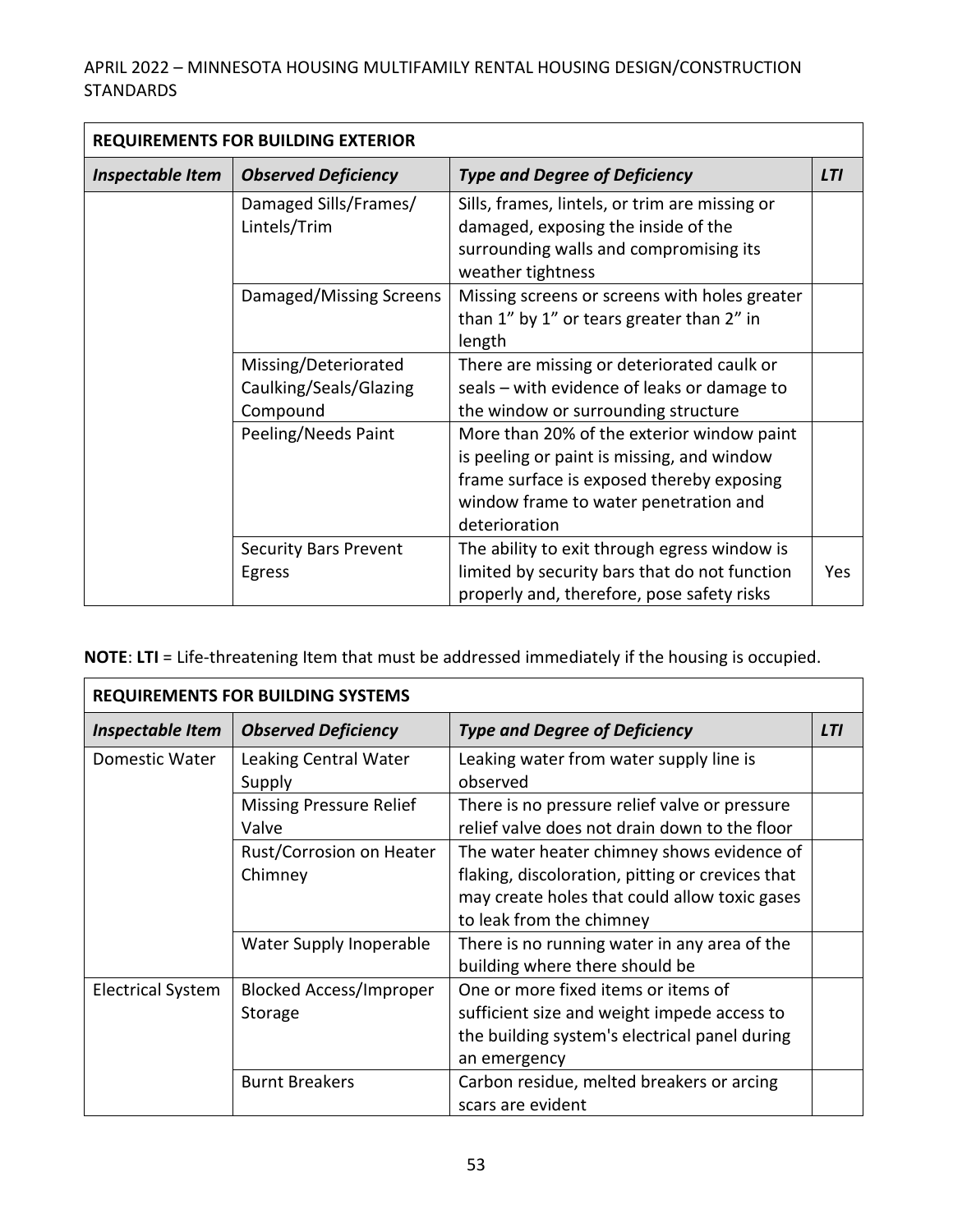| <b>REQUIREMENTS FOR BUILDING SYSTEMS</b> |                                                    |                                                                                                |            |
|------------------------------------------|----------------------------------------------------|------------------------------------------------------------------------------------------------|------------|
| <b>Inspectable Item</b>                  | <b>Observed Deficiency</b>                         | <b>Type and Degree of Deficiency</b>                                                           | <b>LTI</b> |
|                                          | Evidence of Leaks/                                 | Any corrosion that affects the condition of                                                    |            |
|                                          | Corrosion                                          | the components that carry current or any                                                       |            |
|                                          |                                                    | stains or rust on the interior of electrical                                                   |            |
|                                          |                                                    | enclosures, or any evidence of water leaks in                                                  |            |
|                                          |                                                    | the enclosure or hardware                                                                      |            |
|                                          | <b>Frayed Wiring</b>                               | Any nicks, abrasion or fraying of the                                                          |            |
|                                          |                                                    | insulation that exposes any conducting wire                                                    |            |
|                                          | <b>Missing Breakers/Fuses</b>                      | Any open and/or exposed breaker port                                                           | Yes        |
|                                          | <b>Missing Outlet Covers</b>                       | A cover is missing, which results in exposed                                                   | Yes        |
|                                          |                                                    | visible electrical connections                                                                 |            |
| Elevators                                | Not Operable                                       | The elevator does not function at all or the                                                   |            |
|                                          |                                                    | elevator doors open when the cab is not                                                        |            |
|                                          |                                                    | there                                                                                          |            |
| Emergency                                | <b>Auxiliary Lighting</b>                          | Auxiliary lighting does not function                                                           |            |
| Power                                    | Inoperable (if applicable)                         |                                                                                                |            |
| <b>Fire Protection</b>                   | <b>Missing Sprinkler Head</b>                      | Any sprinkler head is missing, visibly                                                         |            |
|                                          |                                                    | disabled, painted over, blocked, or capped                                                     |            |
|                                          | Missing/Damaged/                                   | There is missing, damaged or expired fire                                                      |            |
|                                          | <b>Expired Extinguishers</b>                       | extinguisher an any area of the building                                                       | Yes        |
|                                          |                                                    | where a fire extinguisher is required                                                          |            |
| Health and                               | Air Quality -                                      | Evidence of mold or mildew is observed that                                                    |            |
| Safety                                   | Mold and/or Mildew                                 | is substantial enough to pose a health risk                                                    |            |
|                                          | Observed                                           |                                                                                                |            |
|                                          | Air Quality -                                      | Strong propane, natural gas or methane                                                         |            |
|                                          | Propane/Natural Gas/                               | odors that could pose a risk of explosion/ fire                                                | Yes        |
|                                          | Methane Gas Detected                               | and/or pose a health risk if inhaled                                                           |            |
|                                          | Air Quality -                                      | Sewer odors that could pose a health risk if                                                   |            |
|                                          | Sewer Odor Detected                                | inhaled for prolonged periods                                                                  |            |
|                                          | Electrical Hazards-                                | Any exposed bare wires or openings in                                                          |            |
|                                          | Exposed Wires/Open<br>Panels                       | electrical panels (capped wires do not pose a                                                  | Yes        |
|                                          | Electrical Hazards-                                | risk)                                                                                          |            |
|                                          |                                                    | Any water leaking, puddling, or ponding on                                                     |            |
|                                          | Water Leaks on/near<br><b>Electrical Equipment</b> | or immediately near any electrical apparatus<br>that could pose a risk of fire, electrocution, | Yes        |
|                                          |                                                    | or explosion                                                                                   |            |
|                                          | Elevator $-$                                       | An elevator is misaligned with the floor by                                                    |            |
|                                          | <b>Tripping</b>                                    | more than 3/4 of an inch. The elevator does                                                    |            |
|                                          |                                                    | not level as it should, which causes a tripping                                                |            |
|                                          |                                                    | hazard                                                                                         |            |
|                                          |                                                    |                                                                                                |            |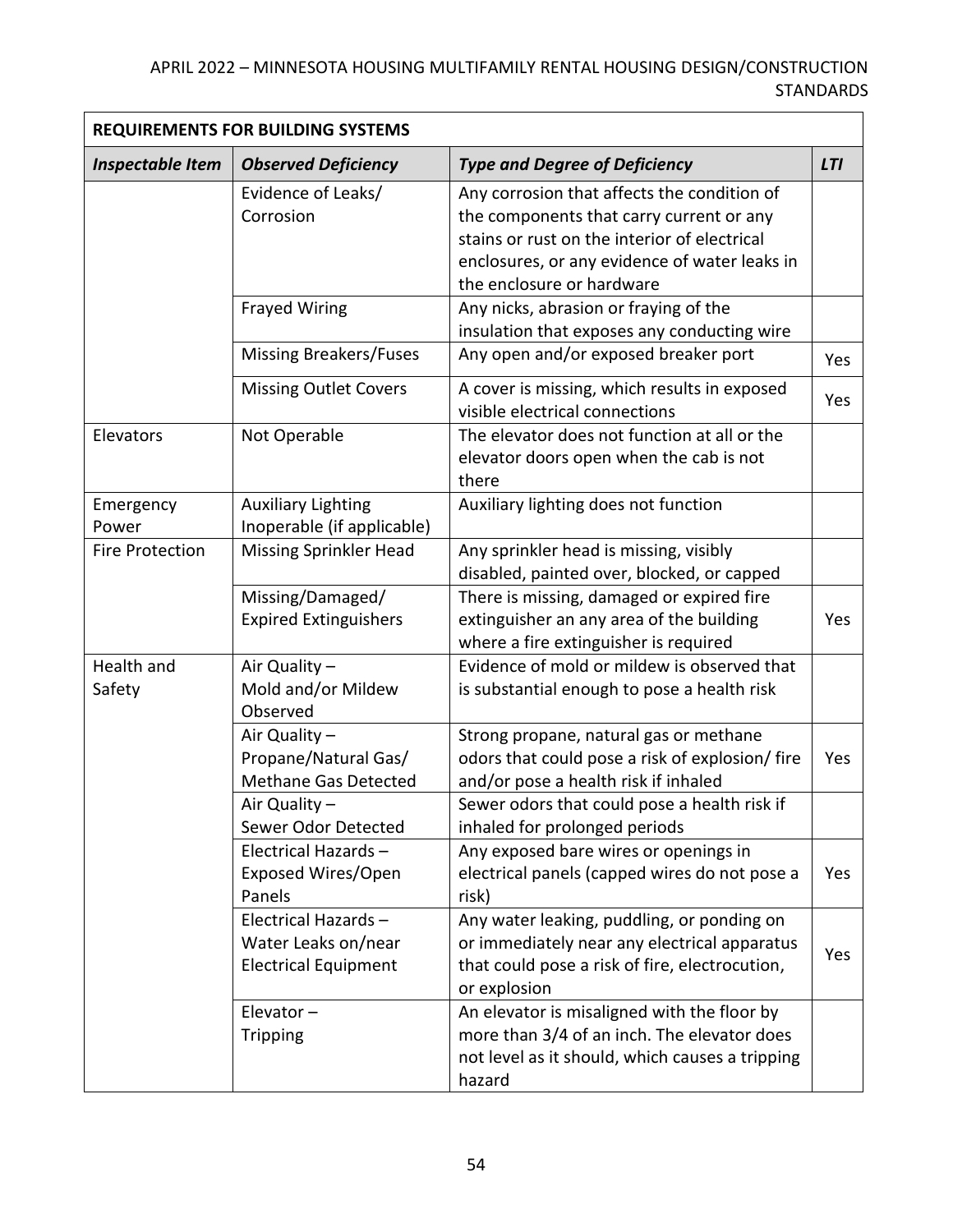| <b>REQUIREMENTS FOR BUILDING SYSTEMS</b> |                                                                           |                                                                                                                                                                                                                            |            |
|------------------------------------------|---------------------------------------------------------------------------|----------------------------------------------------------------------------------------------------------------------------------------------------------------------------------------------------------------------------|------------|
| <b>Inspectable Item</b>                  | <b>Observed Deficiency</b>                                                | <b>Type and Degree of Deficiency</b>                                                                                                                                                                                       | <b>LTI</b> |
|                                          | Emergency Fire Exits -<br><b>Emergency/Fire Exits</b><br>Blocked/Unusable | The exit cannot be used, or exit is limited<br>because a door or window is nailed shut, a<br>lock is broken, panic hardware is chained,<br>debris, storage, or other conditions block exit                                 | Yes        |
|                                          | Emergency Fire Exits -<br><b>Missing Exit Signs</b>                       | Exit signs that clearly identify all emergency<br>exits are missing or there is no illumination in<br>the area of the sign                                                                                                 |            |
|                                          | Flammable Materials-<br><b>Improperly Stored</b>                          | Flammable materials are improperly stored,<br>causing the potential risk of fire or explosion                                                                                                                              |            |
|                                          | Garbage and Debris-<br>Indoors                                            | Too much garbage has gathered - more than<br>the planned storage capacity or garbage has<br>gathered in an area not sanctioned for<br>staging or storing garbage or debris                                                 |            |
|                                          | Hazards-<br>Other                                                         | Any general defects or hazards that pose risk<br>of bodily injury                                                                                                                                                          |            |
|                                          | Hazards $-$<br>Sharp Edges                                                | Any physical defect that could cause cutting<br>or breaking of human skin or other bodily<br>harm                                                                                                                          |            |
|                                          | Hazards $-$<br><b>Tripping Hazards</b>                                    | Any physical defect in walkways or other<br>travelled area that poses a tripping risk                                                                                                                                      |            |
|                                          | Infestation $-$<br>Insects                                                | Evidence of infestation of insects - including<br>roaches and ants - throughout a unit or<br>room, food preparation or storage area or<br>other area of building substantial enough to<br>present a health and safety risk |            |
|                                          | Infestation-<br>Rats/Mice/Vermin                                          | Evidence of rats or mice - sightings, rat or<br>mouse holes, or droppings substantial<br>enough to present a health and safety risk                                                                                        |            |
| <b>HVAC</b>                              | Boiler/Pump Leaks                                                         | Evidence of water or steam leaking in piping<br>or pump packing                                                                                                                                                            |            |
|                                          | <b>Fuel Supply Leaks</b>                                                  | Evidence of any amount of fuel leaking from<br>the supply tank or piping                                                                                                                                                   |            |
|                                          | <b>General Rust/Corrosion</b>                                             | Significant formations of metal oxides,<br>significant flaking, discoloration, or the<br>development of a noticeable pit or crevice                                                                                        |            |
|                                          | Misaligned Chimney/<br><b>Ventilation System</b>                          | A misalignment of an exhaust system on a<br>combustion fuel-fired unit (oil, natural gas,<br>propane, wood pellets etc.) that causes<br>improper or dangerous venting of gases                                             | Yes        |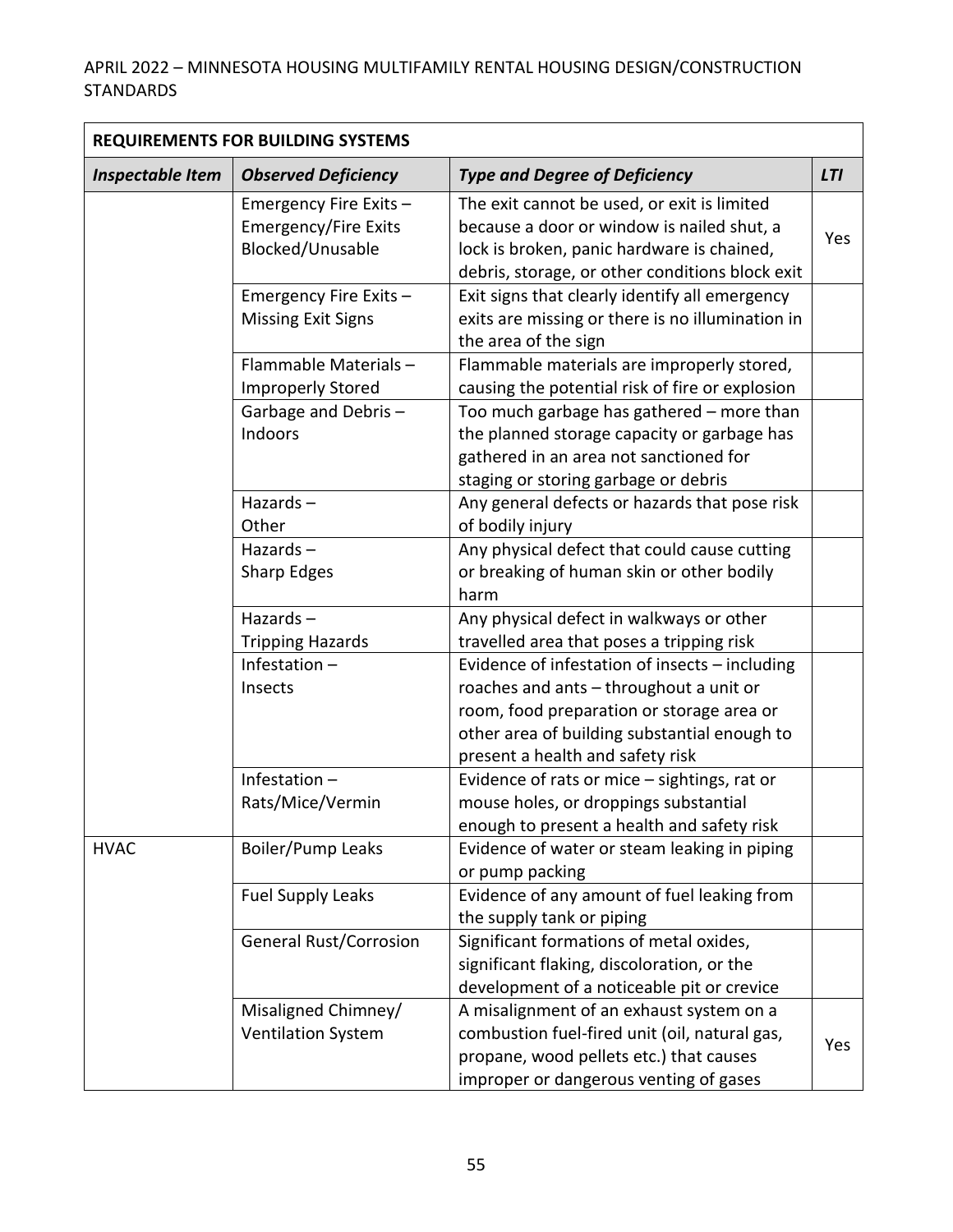| <b>REQUIREMENTS FOR BUILDING SYSTEMS</b> |                                                  |                                                                                                                                                               |            |
|------------------------------------------|--------------------------------------------------|---------------------------------------------------------------------------------------------------------------------------------------------------------------|------------|
| <b>Inspectable Item</b>                  | <b>Observed Deficiency</b>                       | <b>Type and Degree of Deficiency</b>                                                                                                                          | <b>LTI</b> |
| Roof Exhaust<br>System                   | Roof Exhaust Fan(s)<br>Inoperable                | The roof exhaust fan unit does not function                                                                                                                   |            |
| Sanitary System                          | Broken/Leaking/Clogged<br>Pipes or Drains        | Evidence of active leaks in or around the<br>system components or evidence of standing<br>water, puddles, or ponding $-$ a sign of leaks<br>or clogged drains |            |
|                                          | Missing Drain/Cleanout/<br><b>Manhole Covers</b> | A protective cover is missing                                                                                                                                 |            |

**NOTE**: **LTI** = Life-threatening Item that must be addressed immediately if the housing is occupied.

| <b>REQUIREMENTS FOR COMMON AREAS</b> |                            |                                               |            |
|--------------------------------------|----------------------------|-----------------------------------------------|------------|
| <b>Inspectable Item</b>              | <b>Observed Deficiency</b> | <b>Type and Degree of Deficiency</b>          | <b>LTI</b> |
| Basement/                            | Baluster/Side Railings -   | Any damaged or missing balusters or side      |            |
| Garage/Carport                       | Damaged                    | rails that limit the safe use of an area      |            |
| Closet/Utility/                      | Cabinets $-$               | 10% or more of cabinet, doors, or shelves are |            |
| Mechanical                           | Missing/Damaged            | missing or the laminate is separating         |            |
| Community                            | Call-for-Aid $-$           | The system does not function as it should     |            |
| Room                                 | Inoperable                 |                                               |            |
| Halls/Corridors/                     | Ceiling $-$                | Any holes in ceiling, missing tiles or large  |            |
| <b>Stairs</b>                        | Holes/Missing Tiles/       | cracks wider than 1/4 of an inch and greater  |            |
|                                      | Panels/Cracks              | than 11" long                                 |            |
| Kitchen                              | Ceiling $-$                | More than 10% of ceiling has peeling paint or |            |
|                                      | Peeling/Needs Paint        | is missing paint                              |            |
| Laundry Room                         | Ceiling $-$                | Evidence of a leak, mold, or mildew - such as |            |
|                                      | Water Stains/Water         | a darkened area - over a ceiling area greater |            |
|                                      | Damage/Mold/ Mildew        | than 1-foot square                            |            |
| Lobby                                | Countertops-               | 10% or more of the countertop working         |            |
|                                      | Missing/Damaged            | surface is missing, deteriorated, or damaged  |            |
|                                      |                            | below the laminate; not a sanitary surface to |            |
|                                      |                            | prepare food                                  |            |
| Office                               | Dishwasher/Garbage         | The dishwasher or garbage disposal does not   |            |
|                                      | Disposal - Inoperable      | operate as it should                          |            |
| Other                                | Doors $-$                  | Any door that is not functioning or cannot be |            |
| Community                            | Damaged Frames/            | locked because of damage to the frame,        |            |
| Spaces                               | Threshold/Lintels/Trim     | threshold, lintel, or trim                    |            |
| Patio/Porch/                         | Doors $-$                  | Any door that does not function as it should  |            |
| Balcony                              | Damaged Hardware/Locks     | or cannot be locked because of damage to      |            |
|                                      |                            | the door's hardware                           |            |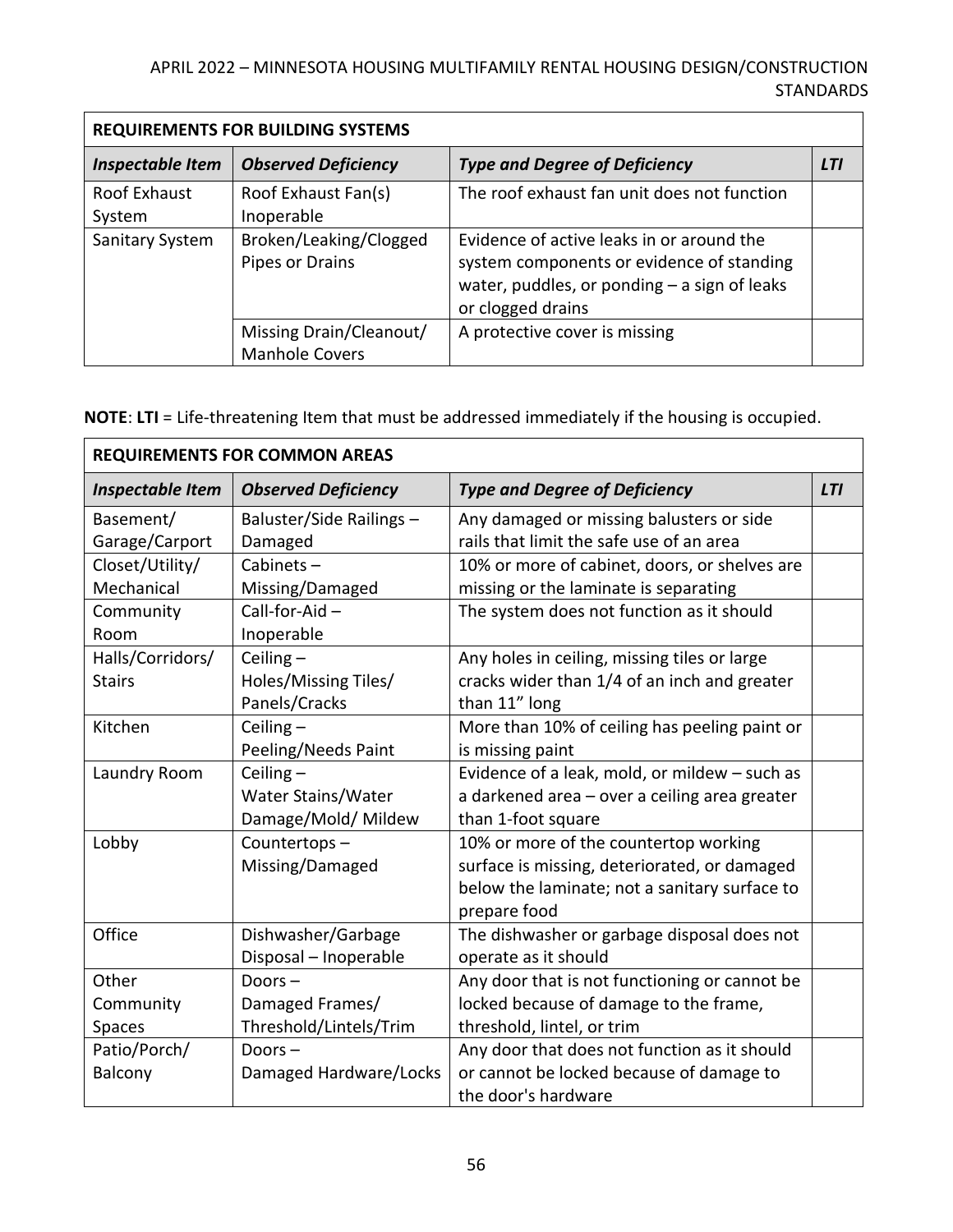| <b>REQUIREMENTS FOR COMMON AREAS</b> |                                                                    |                                                                                                                                                                                                                      |            |
|--------------------------------------|--------------------------------------------------------------------|----------------------------------------------------------------------------------------------------------------------------------------------------------------------------------------------------------------------|------------|
| <b>Inspectable Item</b>              | <b>Observed Deficiency</b>                                         | <b>Type and Degree of Deficiency</b>                                                                                                                                                                                 | <b>LTI</b> |
| Restrooms                            | Doors $-$<br>Damaged Surface<br>(Holes/Paint/Rust/Glass)           | Any door that has a hole or holes greater<br>than 1" in diameter, significant<br>peeling/cracking/no paint or rust that affects<br>the integrity of the door surface, or<br>broken/missing glass                     |            |
| Storage                              | Doors $-$<br>Damaged/Missing Screen/<br><b>Storm/Security Door</b> | Any screen door or storm door that is<br>damaged or is missing screens or glass -<br>shown by an empty frame or frames or any<br>security door that is not functioning or is<br>missing                              |            |
|                                      | Doors $-$<br>Deteriorated/Missing<br>Seals<br>(Entry Only)         | The seals/caulking is missing on any entry<br>door, or they are so damaged that they do<br>not function as they should                                                                                               |            |
|                                      | Doors $-$<br><b>Missing Door</b>                                   | Any door that is missing that is required for<br>the functional use of the space                                                                                                                                     |            |
|                                      | Dryer Vent-<br>Missing/Damaged/<br>Inoperable                      | The dryer vent is missing, or it is not<br>functioning because it is blocked. Dryer<br>exhaust is not effectively vented to the<br>outside                                                                           |            |
|                                      | Electrical-<br><b>Blocked Access to</b><br><b>Electrical Panel</b> | One or more fixed items or items of<br>sufficient size and weight impede access to<br>the building system's electrical panel during<br>an emergency                                                                  |            |
|                                      | Electrical-<br><b>Burnt Breakers</b>                               | Carbon residue, melted breakers or arcing<br>scars are evident                                                                                                                                                       |            |
|                                      | Electrical-<br>Evidence of Leaks/<br>Corrosion                     | Any corrosion that affects the condition of<br>the components that carry current or any<br>stains or rust on the interior of electrical<br>enclosures or any evidence of water leaks in<br>the enclosure or hardware |            |
|                                      | Electrical-<br><b>Frayed Wiring</b>                                | Any nicks, abrasion, or fraying of the<br>insulation that exposes any conducting wire                                                                                                                                |            |
|                                      | Electrical-<br><b>Missing Breakers</b>                             | Any open and/or exposed breaker port                                                                                                                                                                                 |            |
|                                      | Electrical-<br><b>Missing Covers</b>                               | A cover is missing, which results in exposed<br>visible electrical connections                                                                                                                                       | Yes        |
|                                      | $Floors -$<br><b>Bulging/Buckling</b>                              | Any flooring that is bulging, buckling, or<br>sagging or a problem with alignment<br>between flooring types                                                                                                          |            |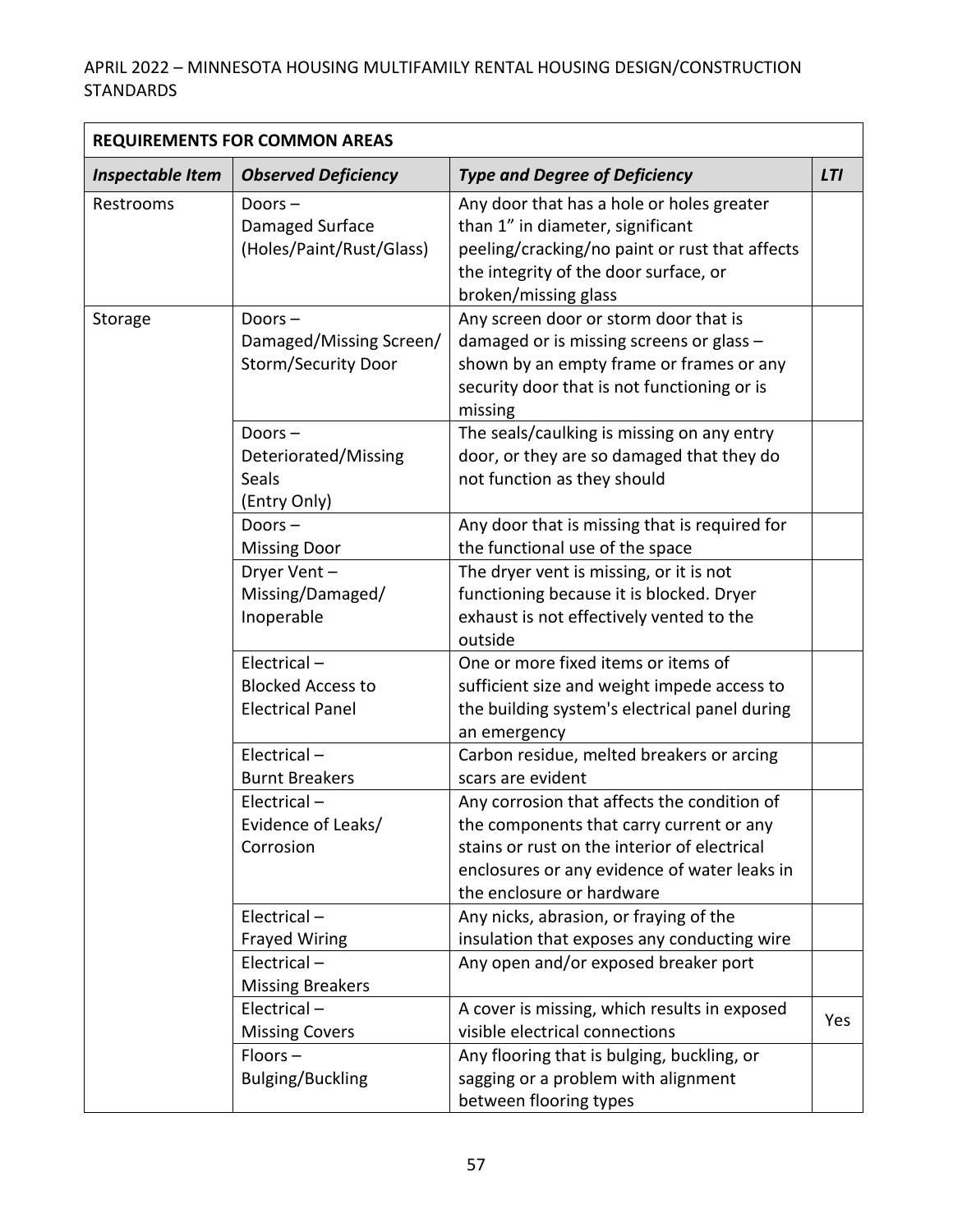| <b>REQUIREMENTS FOR COMMON AREAS</b> |                               |                                                              |            |
|--------------------------------------|-------------------------------|--------------------------------------------------------------|------------|
| <b>Inspectable Item</b>              | <b>Observed Deficiency</b>    | <b>Type and Degree of Deficiency</b>                         | <b>LTI</b> |
|                                      | $Floors -$                    | More than 10% of floor covering has stains,                  |            |
|                                      | <b>Floor Covering Damaged</b> | surface burns, shallow cuts, small holes,                    |            |
|                                      |                               | tears, loose areas, or exposed seams                         |            |
|                                      | $Floors -$                    | More than 5% of the flooring or tile flooring                |            |
|                                      | <b>Missing Floor/Tiles</b>    | is missing                                                   |            |
|                                      | $Floors -$                    | Any painted flooring that has peeling or                     |            |
|                                      | Peeling/Needs Paint           | missing paint on more than 10% of the<br>surface             |            |
|                                      | $Floors -$                    | Any rotted or deteriorated subflooring                       |            |
|                                      | Rot/Deteriorated Subfloor     | greater than 6" by 6"                                        |            |
|                                      | $Floors -$                    | Evidence of a leak, mold, or mildew - such as                |            |
|                                      | Water Stains/Water            | a darkened area - covering a flooring area                   |            |
|                                      | Damage/Mold/Mildew            | greater than 1-foot square                                   |            |
|                                      | $GFI -$                       | The GFI does not function                                    |            |
|                                      | Inoperable                    |                                                              |            |
|                                      | Graffiti                      | Any graffiti on any exposed surface greater<br>than 6" by 6" |            |
|                                      | $HVAC -$                      | Cover is missing or substantially damaged,                   |            |
|                                      | Convection/ Radiant Heat      | allowing contact with heating/surface                        |            |
|                                      | System Covers Missing/        | elements or associated fans                                  |            |
|                                      | Damaged                       |                                                              |            |
|                                      | $HVAC -$                      | Significant formations of metal oxides,                      |            |
|                                      | <b>General Rust/Corrosion</b> | flaking, or discoloration $-$ or a pit or crevice            |            |
|                                      | $HVAC -$                      | HVAC does not function. It does not provide                  |            |
|                                      | Inoperable                    | the heating and cooling it should. The system                |            |
|                                      |                               | does not respond when the controls are                       |            |
|                                      |                               | engaged                                                      |            |
|                                      | $HVAC -$                      | Any misalignment that may cause improper                     |            |
|                                      | Misaligned Chimney/           | or dangerous venting of gases                                | Yes        |
|                                      | <b>Ventilation System</b>     |                                                              |            |
|                                      | $HVAC -$                      | HVAC system shows signs of abnormal                          |            |
|                                      | Noisy/Vibrating/Leaking       | vibrations, other noise, or leaks when                       |            |
|                                      |                               | engaged                                                      |            |
|                                      | Lavatory Sink-                | Sink has extensive discoloration or cracks in                |            |
|                                      | Damaged/Missing               | over 50% of the basin or the sink or                         |            |
|                                      |                               | associated hardware have failed or are                       |            |
|                                      |                               | missing, and the sink cannot be used                         |            |
|                                      | Lighting $-$                  | More than10% of the permanent lighting                       |            |
|                                      | Missing/Damaged/              | fixtures are missing or damaged so they do                   |            |
|                                      | Inoperable Fixture            | not function                                                 |            |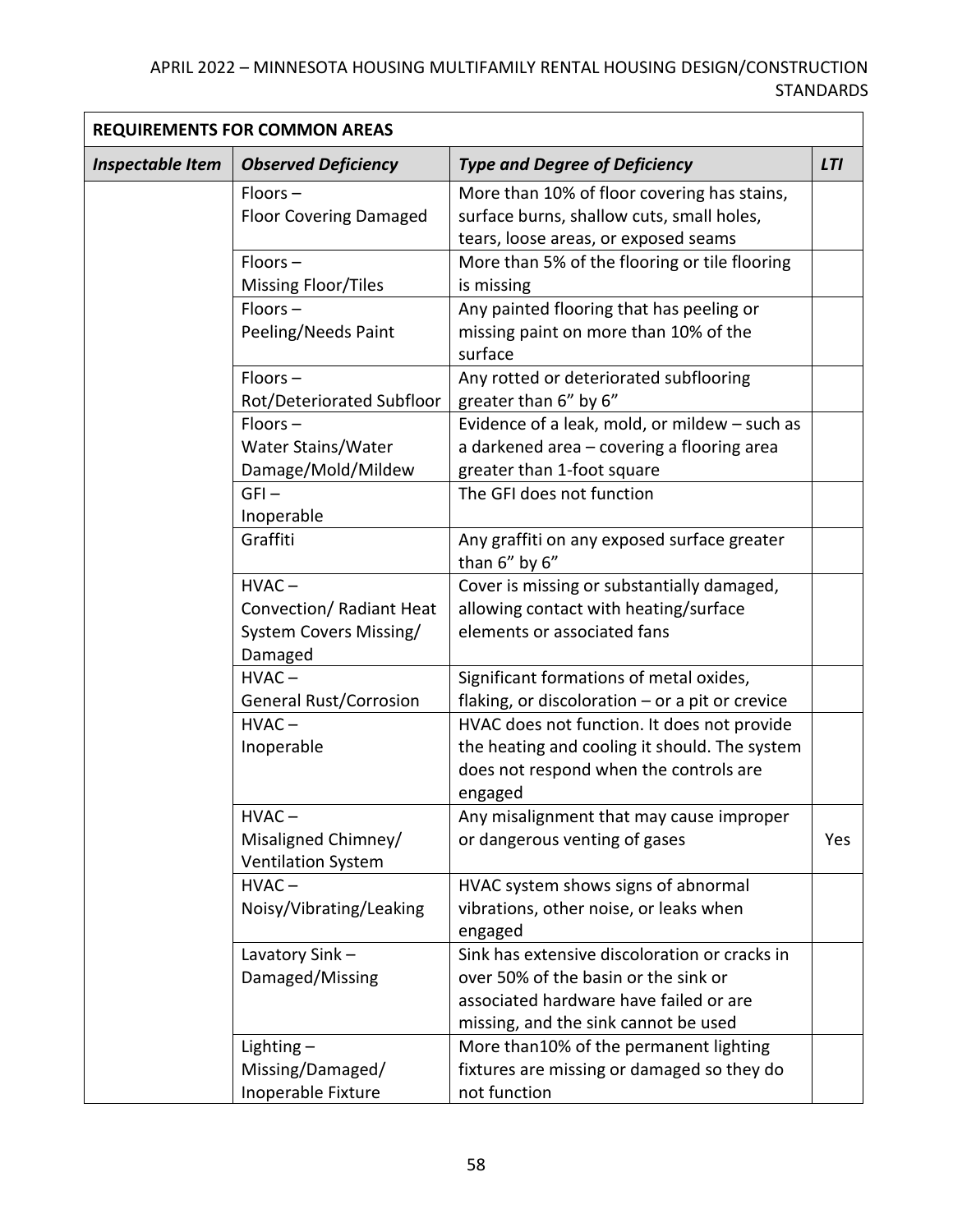| <b>REQUIREMENTS FOR COMMON AREAS</b> |                                                              |                                                                                                                                                                                        |            |
|--------------------------------------|--------------------------------------------------------------|----------------------------------------------------------------------------------------------------------------------------------------------------------------------------------------|------------|
| <b>Inspectable Item</b>              | <b>Observed Deficiency</b>                                   | <b>Type and Degree of Deficiency</b>                                                                                                                                                   | <b>LTI</b> |
|                                      | Mailbox $-$<br>Missing/Damaged                               | The U.S. Postal Service mailbox cannot be<br>locked or is missing                                                                                                                      |            |
|                                      | Outlets/Switches/Cover<br>Plates - Missing/Broken            | Outlet or switch is missing, or a cover plate is<br>missing or broken, resulting in exposed<br>wiring                                                                                  | Yes        |
|                                      | Pedestrian/Wheelchair<br>Ramp                                | A walkway or ramp is damaged and cannot<br>be used by people on foot, in wheelchairs, or<br>using walkers                                                                              |            |
|                                      | Plumbing $-$<br><b>Clogged Drains</b>                        | Drain is substantially or completely clogged<br>or has suffered extensive deterioration                                                                                                |            |
|                                      | Plumbing-<br>Leaking Faucet/Pipes                            | A steady leak that is adversely affecting the<br>surrounding area                                                                                                                      |            |
|                                      | Range Hood/ Exhaust<br>Fans - Excessive<br>Grease/Inoperable | A substantial accumulation of dirt or grease<br>that threatens the free passage of air                                                                                                 |            |
|                                      | Range/Stove-<br>Missing/Damaged/<br>Inoperable               | One or more burners are not functioning, or<br>doors or drawers are impeded or on gas<br>ranges pilot is out and/or flames are not<br>distributed equally or oven not functioning      |            |
|                                      | Refrigerator-<br>Damaged/Inoperable                          | The refrigerator has an extensive<br>accumulation of ice or the seals around the<br>doors are deteriorated or is damaged in any<br>way, which substantially impacts its<br>performance |            |
|                                      | Restroom Cabinet -<br>Damaged/Missing                        | Damaged or missing shelves, vanity top,<br>drawers, or doors that are not functioning as<br>they should for storage or their intended<br>purpose                                       |            |
|                                      | Shower/Tub-<br>Damaged/Missing                               | Any cracks in tub or shower through which<br>water can pass or extensive discoloration<br>over more than 20% of tub or shower surface<br>or tub or shower is missing                   |            |
|                                      | $Sink -$<br>Missing/Damaged                                  | Any cracks in sink through which water can<br>pass or extensive discoloration over more<br>than 10% of the sink surface or sink is<br>missing                                          |            |
|                                      | Smoke Detector-<br>Missing/Inoperable                        | Smoke detector is missing or does not<br>function as it should                                                                                                                         | Yes        |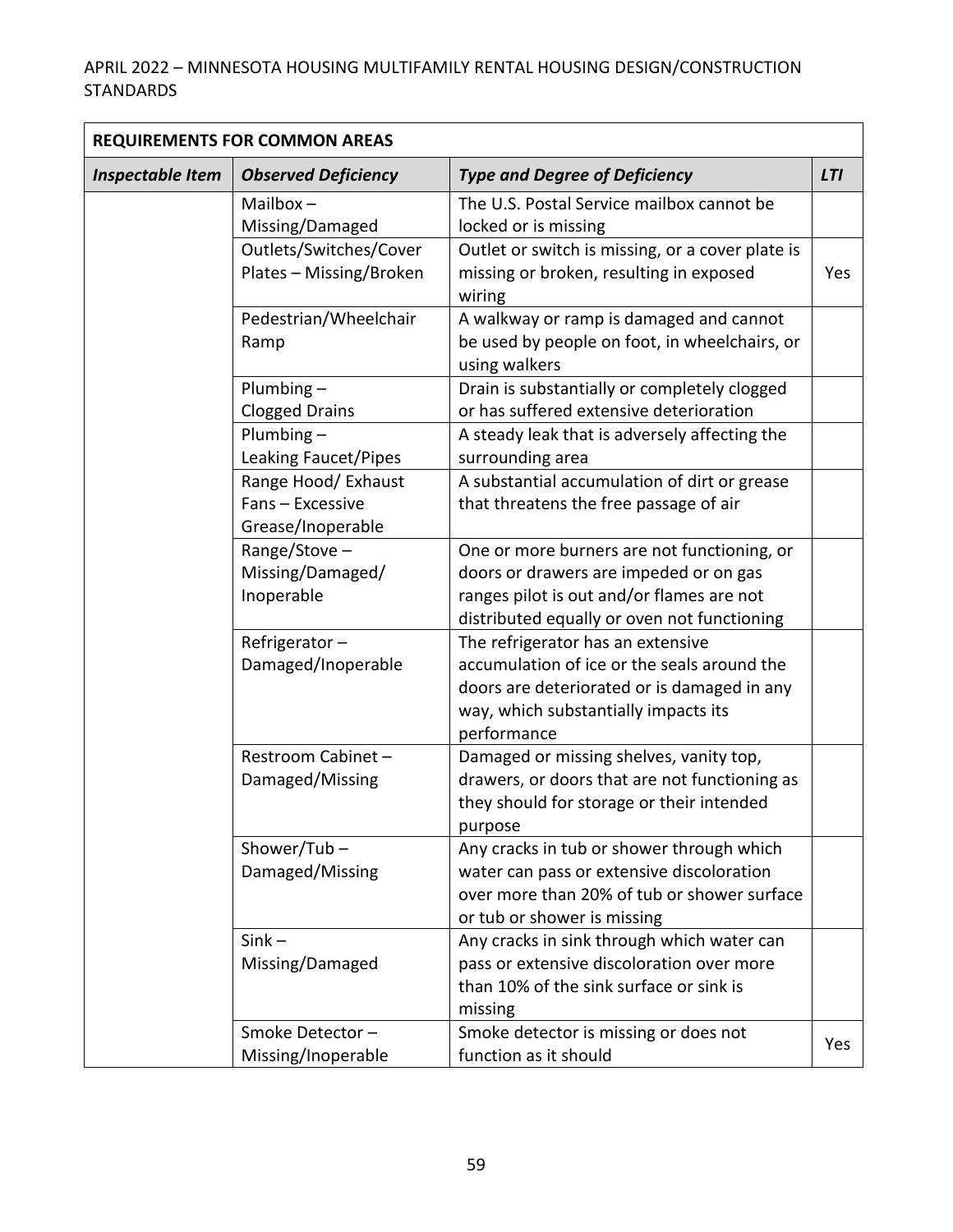| <b>REQUIREMENTS FOR COMMON AREAS</b> |                                                                           |                                                                                                                                                                                        |            |
|--------------------------------------|---------------------------------------------------------------------------|----------------------------------------------------------------------------------------------------------------------------------------------------------------------------------------|------------|
| <b>Inspectable Item</b>              | <b>Observed Deficiency</b>                                                | <b>Type and Degree of Deficiency</b>                                                                                                                                                   | <b>LTI</b> |
|                                      | Stairs $-$<br>Broken/Damaged/Missing<br><b>Steps</b>                      | A step is missing or broken                                                                                                                                                            |            |
|                                      | Stairs $-$<br><b>Broken/Missing Hand</b><br>Railing                       | The handrail is missing, damaged, loose, or<br>otherwise unusable                                                                                                                      |            |
|                                      | Ventilation/Exhaust<br>System - Inoperable                                | Exhaust fan is not functioning, or window<br>designed for ventilation does not open                                                                                                    |            |
|                                      | Walls $-$<br><b>Bulging/Buckling</b>                                      | Bulging, buckling or sagging walls or a lack of<br>horizontal alignment                                                                                                                |            |
|                                      | Walls $-$<br>Damaged                                                      | Any hole in wall greater than 2" by 2"                                                                                                                                                 |            |
|                                      | $Walls -$<br>Damaged/Deteriorated<br>Trim                                 | 10% or more of the wall trim is damaged                                                                                                                                                |            |
|                                      | Walls $-$<br>Peeling/Needs Paint                                          | 10% or more of interior wall paint is peeling<br>or missing                                                                                                                            |            |
|                                      | $Walls -$<br>Water Stains/Water<br>Damage/Mold/ Mildew                    | Evidence of a leak, mold, or mildew - such as<br>a common area - covering a wall area<br>greater than 1-foot square                                                                    |            |
|                                      | Water Closet/Toilet -<br>Damaged/Clogged/<br>Missing                      | Fixture elements - seat, flush handle, cover<br>$etc. - are missing or damaged or the toilet$<br>seat is cracked or has a broken hinge or toilet<br>cannot be flushed                  |            |
|                                      | Windows $-$<br>Cracked/Broken/Missing<br>Panes                            | Any missing panes of glass or cracked panes<br>of glass where the crack is either greater<br>than 4" and/or substantial enough to impact<br>the structural integrity of the windowpane |            |
|                                      | Windows $-$<br>Damaged Windowsill                                         | The sill is damaged enough to expose the<br>inside of the surrounding walls and<br>compromise its weather tightness                                                                    |            |
|                                      | Windows $-$<br>Inoperable/Not Lockable                                    | Any window that is not functioning or cannot<br>be secured because lock is broken                                                                                                      |            |
|                                      | Windows $-$<br>Missing/Deteriorated<br>Caulking/Seals/Glazing<br>Compound | There are missing or deteriorated caulk or<br>seals - with evidence of leaks or damage to<br>the window or surrounding structure                                                       |            |
|                                      | Windows $-$<br>Peeling/Needs Paint                                        | More than 10% of interior window paint is<br>peeling or missing                                                                                                                        |            |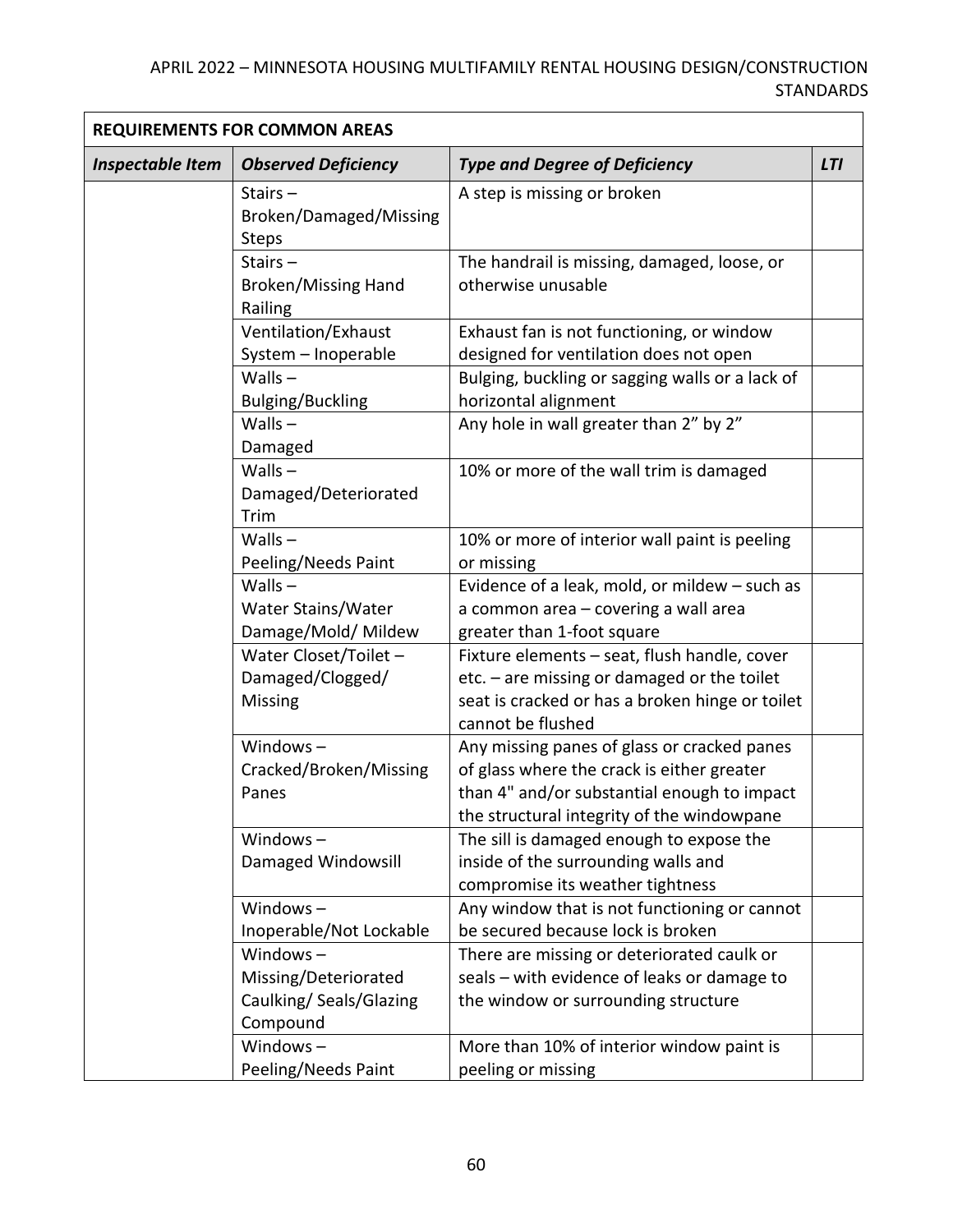| <b>REQUIREMENTS FOR COMMON AREAS</b> |                                                                           |                                                                                                                                                                                            |            |
|--------------------------------------|---------------------------------------------------------------------------|--------------------------------------------------------------------------------------------------------------------------------------------------------------------------------------------|------------|
| <b>Inspectable Item</b>              | <b>Observed Deficiency</b>                                                | <b>Type and Degree of Deficiency</b>                                                                                                                                                       | <b>LTI</b> |
|                                      | Windows $-$<br><b>Security Bars Prevent</b><br>Egress                     | The ability to exit through the window is<br>limited by security bars that do not function<br>properly and, therefore, pose safety risks                                                   | Yes        |
| Health and<br>Safety                 | Air Quality -<br>Mold and/or Mildew<br>Observed                           | Evidence of mold or mildew is observed that<br>is substantial enough to pose a health risk                                                                                                 |            |
|                                      | Air Quality -<br>Propane/Natural Gas/<br><b>Methane Gas Detected</b>      | Strong propane, natural gas or methane<br>odors that could pose a risk of explosion/fire<br>and/or pose a health risk if inhaled                                                           | Yes        |
|                                      | Air Quality -<br>Sewer Odor Detected                                      | Sewer odors that could pose a health risk if<br>inhaled for prolonged periods                                                                                                              |            |
|                                      | Electrical Hazards-<br>Exposed Wires/Open<br>Panels                       | Any exposed bare wires or openings in<br>electrical panels (capped wires do not pose a<br>risk)                                                                                            | Yes        |
|                                      | Electrical Hazards-<br>Water Leaks on/near<br><b>Electrical Equipment</b> | Any water leaking, puddling, or ponding on<br>or immediately near any electrical apparatus<br>that could pose a risk of fire, electrocution,<br>or explosion                               | Yes        |
|                                      | Emergency Fire Exits -<br>Blocked/Unusable                                | The exit cannot be used, or exit is limited<br>because a door or window is nailed shut, a<br>lock is broken, panic hardware is chained,<br>debris, storage, or other conditions block exit | Yes        |
|                                      | Emergency Fire Exits -<br><b>Missing Exit Signs</b>                       | Exit signs that clearly identify all emergency<br>exits are missing or there is no illumination in<br>the area of the sign                                                                 |            |
|                                      | Flammable/Combustible<br>Materials - Improperly<br>Stored                 | Flammable or combustible materials are<br>improperly stored, causing the potential risk<br>of fire or explosion                                                                            |            |
|                                      | Garbage and Debris-<br>Indoors                                            | Too much garbage has gathered-more than<br>the planned storage capacity or garbage has<br>gathered in an area not sanctioned for<br>staging or storing garbage or debris                   |            |
|                                      | Garbage and Debris-<br><b>Outdoors</b>                                    | Too much garbage has gathered-more than<br>the planned storage capacity or garbage has<br>gathered in an area not sanctioned for<br>staging or storing garbage or debris                   |            |
|                                      | Hazards $-$<br>Other                                                      | Any general defects or hazards that pose risk<br>of bodily injury                                                                                                                          |            |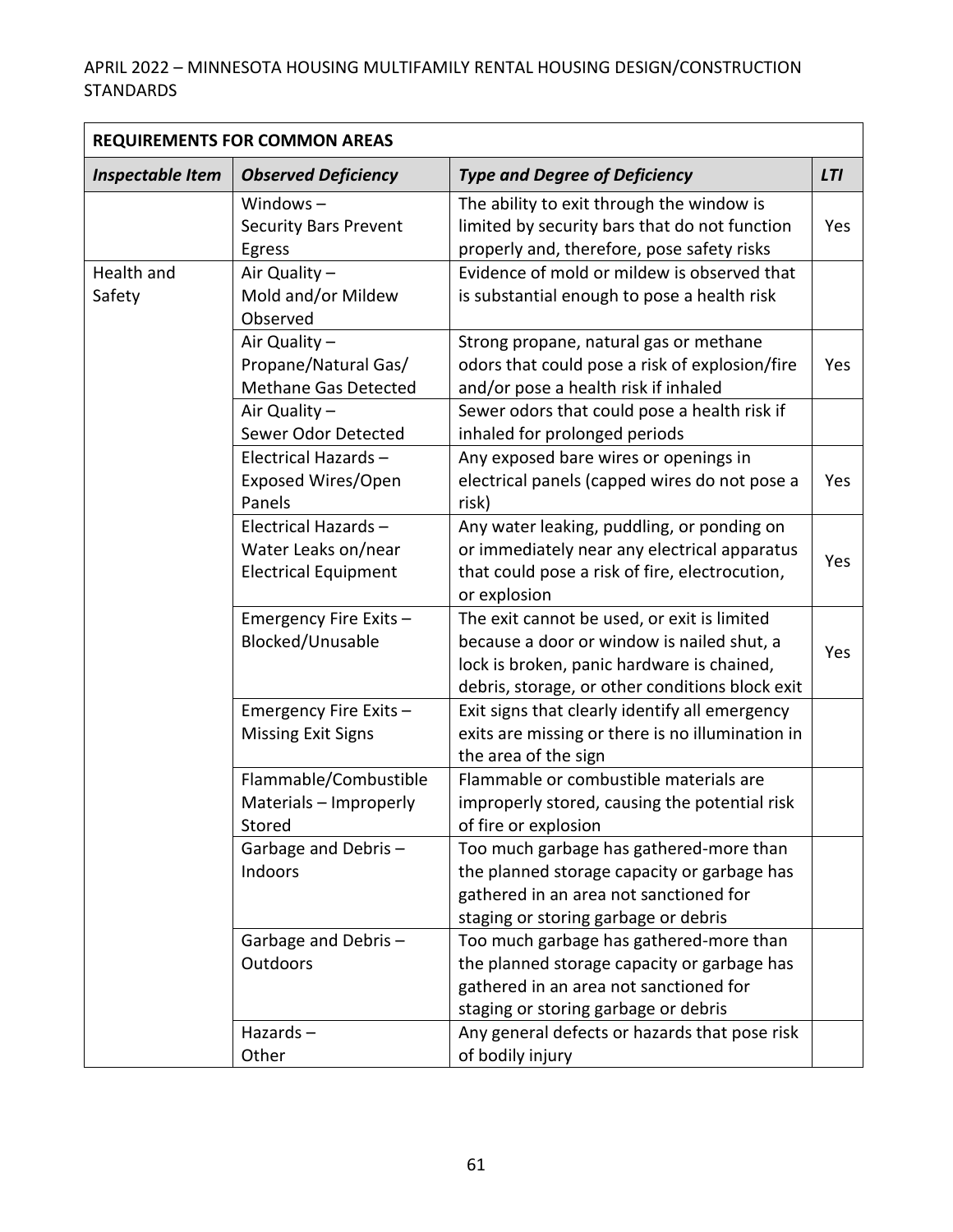| <b>REQUIREMENTS FOR COMMON AREAS</b>      |                                             |                                                                                                                                                                                                                            |            |
|-------------------------------------------|---------------------------------------------|----------------------------------------------------------------------------------------------------------------------------------------------------------------------------------------------------------------------------|------------|
| <b>Inspectable Item</b>                   | <b>Observed Deficiency</b>                  | <b>Type and Degree of Deficiency</b>                                                                                                                                                                                       | <b>LTI</b> |
|                                           | Hazards $-$<br>Sharp Edges                  | Any physical defect that could cause cutting<br>or breaking of human skin or other bodily<br>harm                                                                                                                          |            |
|                                           | Hazards $-$<br><b>Tripping</b>              | Any physical defect in walkways or other<br>travelled area that poses a tripping risk                                                                                                                                      |            |
|                                           | Infestation $-$<br>Insects                  | Evidence of infestation of insects - including<br>roaches and ants - throughout a unit or<br>room, food preparation or storage area or<br>other area of building substantial enough to<br>present a health and safety risk |            |
|                                           | Infestation $-$<br>Rats/Mice/Vermin         | Evidence of rats or mice - sightings, rat or<br>mouse holes, or droppings substantial<br>enough to present a health and safety risk                                                                                        |            |
| Pools and<br>Related<br><b>Structures</b> | Fencing $-$<br>Damaged/Not Intact           | Any damage that could compromise the<br>integrity of the fence                                                                                                                                                             |            |
| <b>Trash Collection</b><br>Areas          | Chutes $-$<br>Damaged/Missing<br>Components | Garbage has backed up into chutes, because<br>the collection structure is missing or broken<br>or compactors or components - chute, chute<br>door, and other components - have failed                                      |            |

**NOTE**: **LTI** = Life-threatening Item that must be addressed immediately if the housing is occupied.

| <b>REQUIREMENTS FOR UNIT</b> |                                                |                                                                                                                                                   |            |
|------------------------------|------------------------------------------------|---------------------------------------------------------------------------------------------------------------------------------------------------|------------|
| <b>Inspectable Item</b>      | <b>Observed Deficiency</b>                     | <b>Type and Degree of Deficiency</b>                                                                                                              | <b>LTI</b> |
| Bathroom                     | Bathroom Cabinets -<br>Damaged/Missing         | Damaged or missing shelves, vanity tops,<br>drawers, or doors that are not functioning as<br>they should for storage or their intended<br>purpose |            |
|                              | Lavatory Sink-<br>Damaged/Missing              | Any cracks in sink through which water can<br>pass or extensive discoloration over more<br>than 10% of the sink surface or sink is missing        |            |
|                              | Plumbing $-$<br><b>Clogged Drains, Faucets</b> | Drain or faucet is substantially or completely<br>clogged or has suffered extensive<br>deterioration                                              |            |
|                              | Plumbing $-$<br>Leaking Faucet/Pipes           | A steady leak that is adversely affecting the<br>surrounding area                                                                                 |            |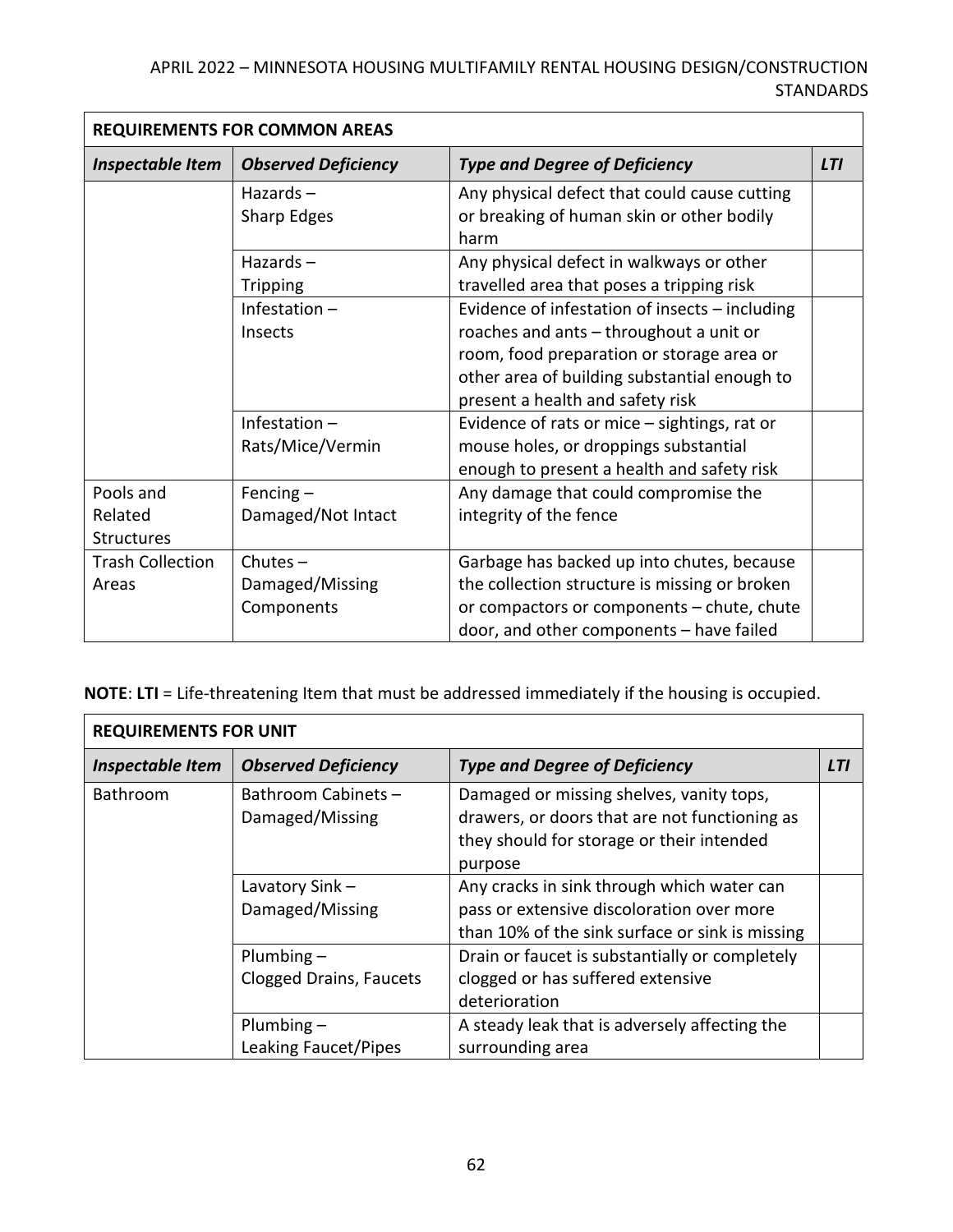| <b>REQUIREMENTS FOR UNIT</b>    |                                                            |                                                                                                                                                                                               |            |
|---------------------------------|------------------------------------------------------------|-----------------------------------------------------------------------------------------------------------------------------------------------------------------------------------------------|------------|
| <b>Inspectable Item</b>         | <b>Observed Deficiency</b>                                 | <b>Type and Degree of Deficiency</b>                                                                                                                                                          | <b>LTI</b> |
|                                 | Shower/Tub-<br>Damaged/Missing                             | Any cracks in tub or shower through which<br>water can pass or extensive discoloration over<br>more than 20% of tub or shower surface or<br>tub or shower is missing                          |            |
|                                 | Ventilation/Exhaust<br>System - Absent/<br>Inoperable      | Exhaust fan is not functioning, or window<br>designed for ventilation does not open                                                                                                           |            |
|                                 | Water Closet/Toilet -<br>Damaged/Clogged/<br>Missing       | Fixture elements - seat, flush handle, cover<br>$etc. - are missing or damaged or the toilet$<br>seat is cracked or has a broken hinge or toilet<br>cannot be flushed                         |            |
| Call-for-Aid<br>(if applicable) | Inoperable                                                 | The system does not function as it should                                                                                                                                                     |            |
| Ceiling                         | Bulging/Buckling/Leaking                                   | Bulging, buckling or sagging ceiling or problem<br>with alignment                                                                                                                             |            |
|                                 | Holes/Missing<br>Tiles/Panels/Cracks                       | Any holes in ceiling, missing tiles or large<br>cracks wider than 1/4 of an inch and greater<br>than 6" long                                                                                  |            |
|                                 | Peeling/Needs Paint                                        | More than 10% of ceiling has peeling paint or<br>is missing paint                                                                                                                             |            |
|                                 | Water Stains/Water<br>Damage/Mold/Mildew                   | Evidence of a leak, mold, or mildew - such as<br>a darkened area - over a ceiling area greater<br>than 1-foot square                                                                          |            |
| Doors                           | Damaged-<br>Frames/Threshold/<br>Lintels/Trim              | Any door that is not functioning or cannot be<br>locked because of damage to the frame,<br>threshold, lintel, or trim                                                                         |            |
|                                 | Damaged-<br>Hardware/Locks                                 | Any door that does not function as it should<br>or cannot be locked because of damage to the<br>door's hardware                                                                               |            |
|                                 | Damaged/Missing-<br>Screen/Storm/Security<br>Door          | Any screen door or storm door that is<br>damaged or is missing screens or glass -<br>shown by an empty frame or frames or any<br>security door that is not functioning or is<br>missing       |            |
|                                 | Damaged Surface -<br>Holes/Paint/Rusting/Glass<br>/Rotting | Any door that has a hole or holes greater than<br>1" in diameter, significant peeling/cracking/no<br>paint or rust that affects the integrity of the<br>door surface, or broken/missing glass |            |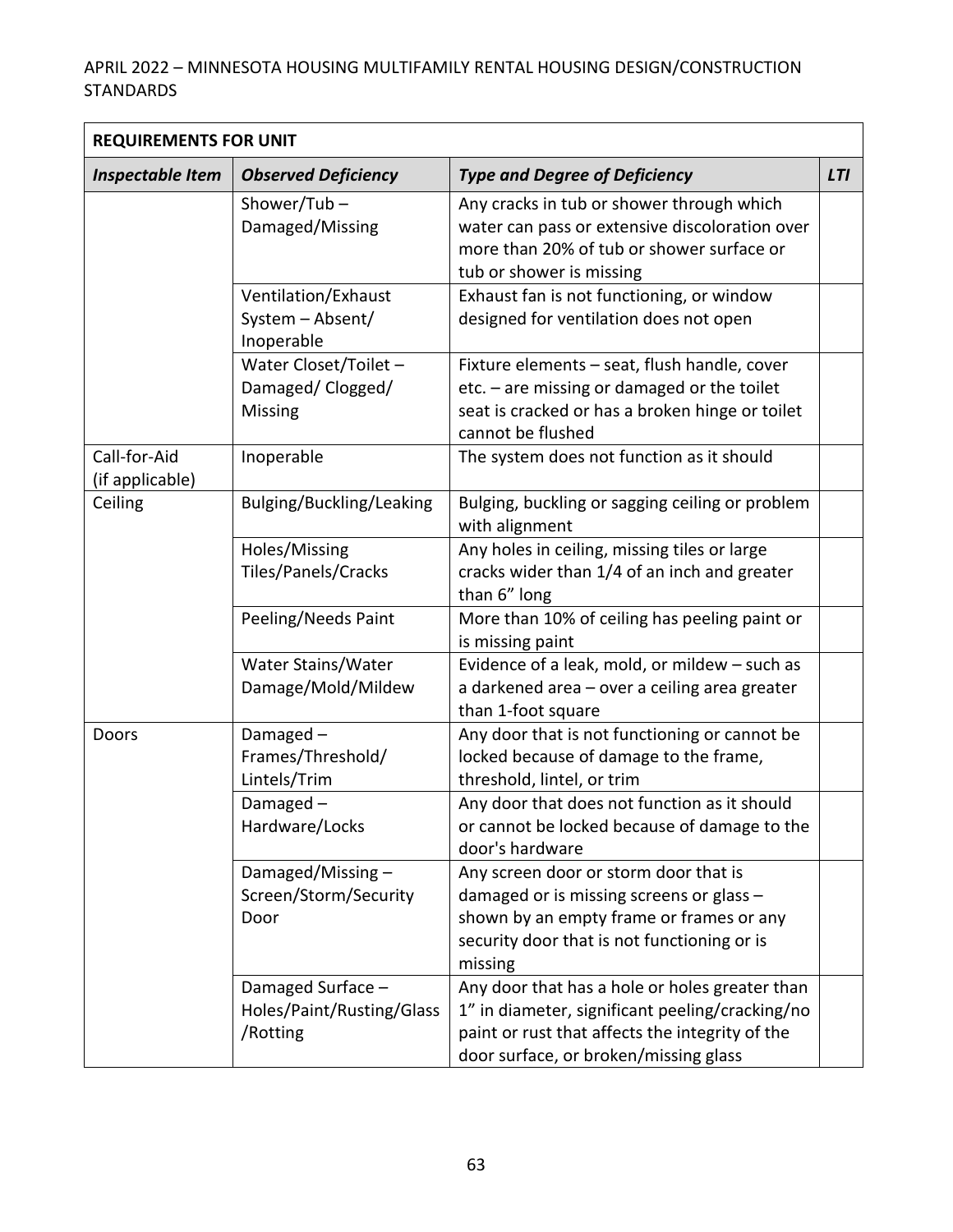| <b>REQUIREMENTS FOR UNIT</b> |                                                     |                                                                                                                                                                                                                      |            |
|------------------------------|-----------------------------------------------------|----------------------------------------------------------------------------------------------------------------------------------------------------------------------------------------------------------------------|------------|
| <b>Inspectable Item</b>      | <b>Observed Deficiency</b>                          | <b>Type and Degree of Deficiency</b>                                                                                                                                                                                 | <b>LTI</b> |
|                              | Deteriorated/Missing<br>Seals (Entry Only)          | The seals/caulking is missing on any entry<br>door, or they are so damaged that they do not<br>function as they should                                                                                               |            |
|                              | <b>Missing Door</b>                                 | Any door that is required for security (entry)<br>or privacy (Bathroom) that is missing or any<br>other unit door that is missing and is required<br>for proper unit functionality                                   |            |
| <b>Electrical System</b>     | <b>Blocked Access to</b><br><b>Electrical Panel</b> | One or more fixed items or items of sufficient<br>size and weight impede access to the building<br>system's electrical panel during an emergency                                                                     |            |
|                              | <b>Burnt Breakers</b>                               | Carbon residue, melted breakers or arcing<br>scars are evident                                                                                                                                                       |            |
|                              | Evidence of Leaks/<br>Corrosion                     | Any corrosion that affects the condition of the<br>components that carry current or any stains<br>or rust on the interior of electrical enclosures<br>or any evidence of water leaks in the<br>enclosure or hardware |            |
|                              | <b>Frayed Wiring</b>                                | Any nicks, abrasion, or fraying of the<br>insulation that exposes any conducting wire                                                                                                                                |            |
|                              | GFI-Inoperable                                      | The GFI does not function                                                                                                                                                                                            |            |
|                              | <b>Missing Breakers/Fuses</b>                       | Any open and/or exposed breaker port                                                                                                                                                                                 | Yes        |
|                              | <b>Missing Covers</b>                               | A cover is missing, which results in exposed<br>visible electrical connections                                                                                                                                       | Yes        |
| Floors                       | <b>Bulging/Buckling</b>                             | Any flooring that is bulging, buckling, or<br>sagging or a problem with alignment between<br>flooring types                                                                                                          |            |
|                              | <b>Floor Covering Damage</b>                        | More than 10% of floor covering has stains,<br>surface burns, shallow cuts, small holes, tears,<br>loose areas, or exposed seams                                                                                     |            |
|                              | <b>Missing Flooring Tiles</b>                       | Any flooring or tile flooring that is missing                                                                                                                                                                        |            |
|                              | Peeling/Needs Paint                                 | Any painted flooring that has peeling or<br>missing paint on more than 10% of the<br>surface                                                                                                                         |            |
|                              | Rot/Deteriorated Subfloor                           | Any rotted or deteriorated subflooring greater<br>than 6" by 6"                                                                                                                                                      |            |
|                              | Water Stains/Water<br>Damage/Mold/Mildew            | Evidence of a leak, mold, or mildew - such as<br>a darkened area - covering a flooring area<br>greater than 1-foot square                                                                                            |            |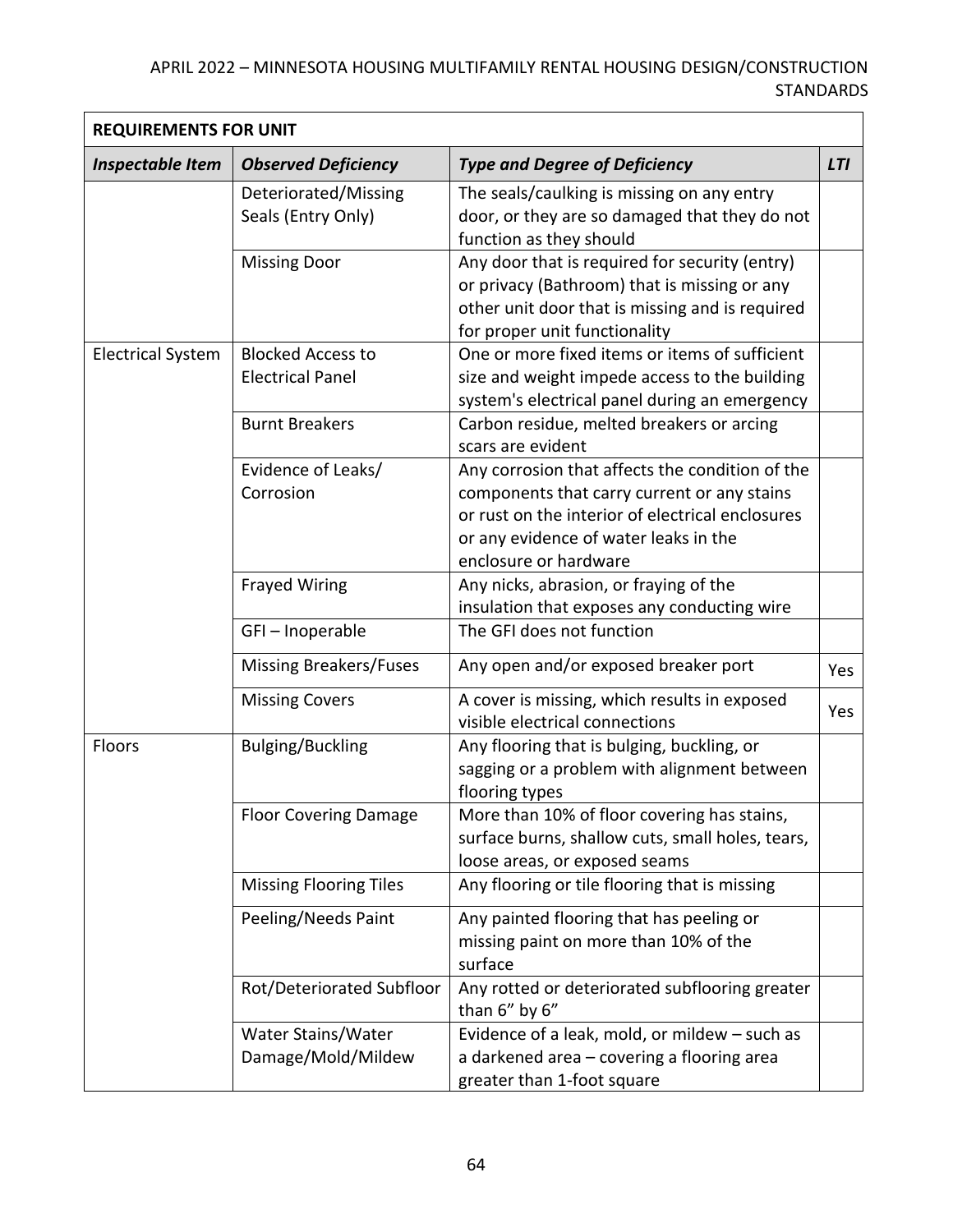| <b>REQUIREMENTS FOR UNIT</b> |                                                                           |                                                                                                                                                                                            |            |
|------------------------------|---------------------------------------------------------------------------|--------------------------------------------------------------------------------------------------------------------------------------------------------------------------------------------|------------|
| <b>Inspectable Item</b>      | <b>Observed Deficiency</b>                                                | <b>Type and Degree of Deficiency</b>                                                                                                                                                       | <b>LTI</b> |
| Health and<br>Safety         | Air Quality -<br>Mold and/or Mildew<br>Observed                           | Evidence of mold or mildew is observed that<br>is substantial enough to pose a health risk                                                                                                 |            |
|                              | Air Quality -<br>Sewer Odor Detected                                      | Sewer odors that could pose a health risk if<br>inhaled for prolonged periods                                                                                                              |            |
|                              | Air Quality -<br>Propane/Natural<br>Gas/Methane Gas<br>Detected           | Strong propane, natural gas or methane odors<br>that could pose a risk of explosion/fire and/or<br>pose a health risk if inhaled                                                           | Yes        |
|                              | Electrical Hazards-<br>Exposed Wires/Open<br>Panels                       | Any exposed bare wires or openings in<br>electrical panels (capped wires do not pose a<br>risk)                                                                                            | Yes        |
|                              | Electrical Hazards-<br>Water Leaks on/near<br><b>Electrical Equipment</b> | Any water leaking, puddling, or ponding on or<br>immediately near any electrical apparatus<br>that could pose a risk of fire, electrocution, or<br>explosion                               | Yes        |
|                              | Emergency Fire Exits-<br>Blocked/Unusable                                 | The exit cannot be used, or exit is limited<br>because a door or window is nailed shut, a<br>lock is broken, panic hardware is chained,<br>debris, storage, or other conditions block exit | Yes        |
|                              | Emergency Fire Exits -<br><b>Missing Exit Signs</b>                       | Exit signs that clearly identify all emergency<br>exits are missing or there is no illumination in<br>the area of the sign                                                                 |            |
|                              | Flammable Materials-<br><b>Improperly Stored</b>                          | Flammable materials are improperly stored,<br>causing the potential risk of fire or explosion                                                                                              |            |
|                              | Garbage and Debris-<br>Indoors                                            | Too much garbage has gathered - more than<br>the planned storage capacity or garbage has<br>gathered in an area not sanctioned for staging<br>or storing garbage or debris                 |            |
|                              | Garbage and Debris-<br>Outdoors                                           | Too much garbage has gathered - more than<br>the planned storage capacity or garbage has<br>gathered in an area not sanctioned for staging<br>or storing garbage or debris                 |            |
|                              | Hazards $-$<br>Other                                                      | Any general defects or hazards that pose risk<br>of bodily injury                                                                                                                          |            |
|                              | Hazards $-$<br>Sharp Edges                                                | Any physical defect that could cause cutting<br>or breaking of human skin or other bodily<br>harm                                                                                          |            |
|                              | Hazards $-$<br><b>Tripping</b>                                            | Any physical defect in walkways or other<br>travelled area that poses a tripping risk                                                                                                      |            |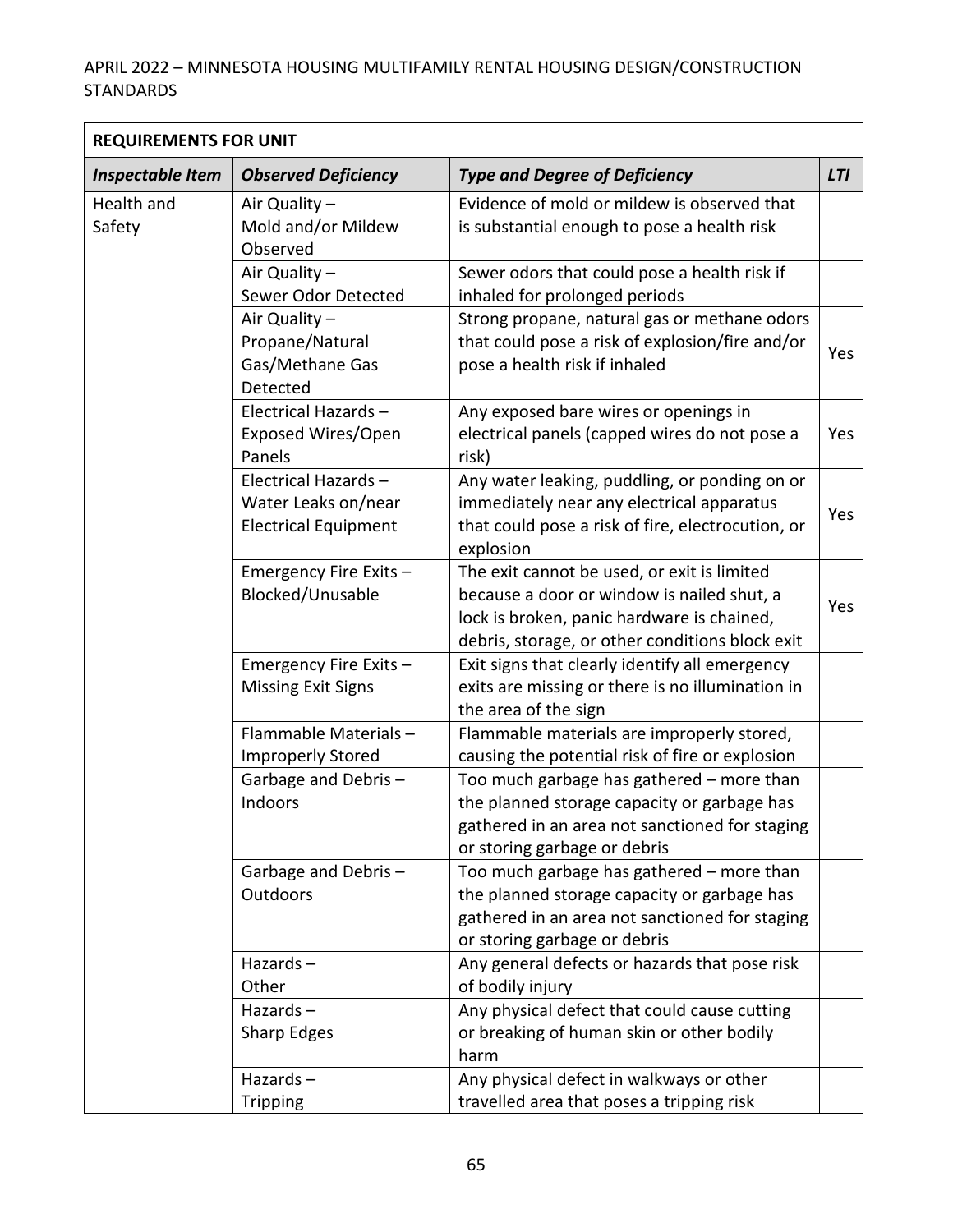| <b>REQUIREMENTS FOR UNIT</b> |                                |                                                  |            |
|------------------------------|--------------------------------|--------------------------------------------------|------------|
| <b>Inspectable Item</b>      | <b>Observed Deficiency</b>     | <b>Type and Degree of Deficiency</b>             | <b>LTI</b> |
|                              | Infestation $-$                | Evidence of infestation of insects - including   |            |
|                              | Insects                        | roaches and ants - throughout a unit or room,    |            |
|                              |                                | food preparation or storage area or other        |            |
|                              |                                | area of building substantial enough to present   |            |
|                              |                                | a health and safety risk                         |            |
|                              | Infestation $-$                | Evidence of rats or mice - sightings, rat or     |            |
|                              | Rats/Mice/Vermin               | mouse holes, or droppings substantial enough     |            |
|                              |                                | to present a health and safety risk              |            |
| Hot Water                    | Misaligned Chimney/            | Any misalignment that may cause improper or      | Yes        |
| Heater                       | <b>Ventilation System</b>      | dangerous venting of gases                       |            |
|                              | Inoperable Unit/               | Hot water from hot water taps is no warmer       |            |
|                              | Components                     | than room temperature indicating hot water       |            |
|                              |                                | heater is not functioning properly               |            |
|                              | Leaking Valves/Tanks/          | There is evidence of active water leaks from     |            |
|                              | Pipes                          | hot water heater or related components           |            |
|                              | Pressure Relief Valve          | There is no pressure relief valve or pressure    |            |
|                              | Missing                        | relief valve does not drain down to the floor    |            |
|                              | Rust/Corrosion                 | Significant formations of metal oxides, flaking, |            |
|                              |                                | or discoloration - or a pit or crevice           |            |
| <b>HVAC System</b>           | <b>Convection/Radiant Heat</b> | Cover is missing or substantially damaged,       |            |
|                              | System Covers Missing/         | allowing contact with heating/surface            |            |
|                              | Damaged                        | elements or associated fans                      |            |
|                              | Inoperable                     | HVAC does not function. It does not provide      |            |
|                              |                                | the heating and cooling it should. The system    |            |
|                              |                                | does not respond when the controls are           |            |
|                              |                                | engaged                                          |            |
|                              | Misaligned Chimney/            | Any misalignment that may cause improper or      | Yes        |
|                              | <b>Ventilation System</b>      | dangerous venting of gases                       |            |
|                              | Noisy/Vibrating/Leaking        | The HVAC system shows signs of abnormal          |            |
|                              |                                | vibrations, other noise, or leaks when           |            |
|                              |                                | engaged                                          |            |
|                              | Rust/Corrosion                 | Deterioration from rust or corrosion on the      |            |
|                              |                                | HVAC system in the Dwelling Unit                 |            |
| Kitchen                      | Cabinets-                      | 10% or more of cabinet, doors, or shelves are    |            |
|                              | Missing/Damaged                | missing or the laminate is separating            |            |
|                              | Countertops-                   | 10% or more of the countertop working            |            |
|                              | Missing/Damaged                | surface is missing, deteriorated, or damaged     |            |
|                              |                                | below the laminate - not a sanitary surface to   |            |
|                              |                                | prepare food                                     |            |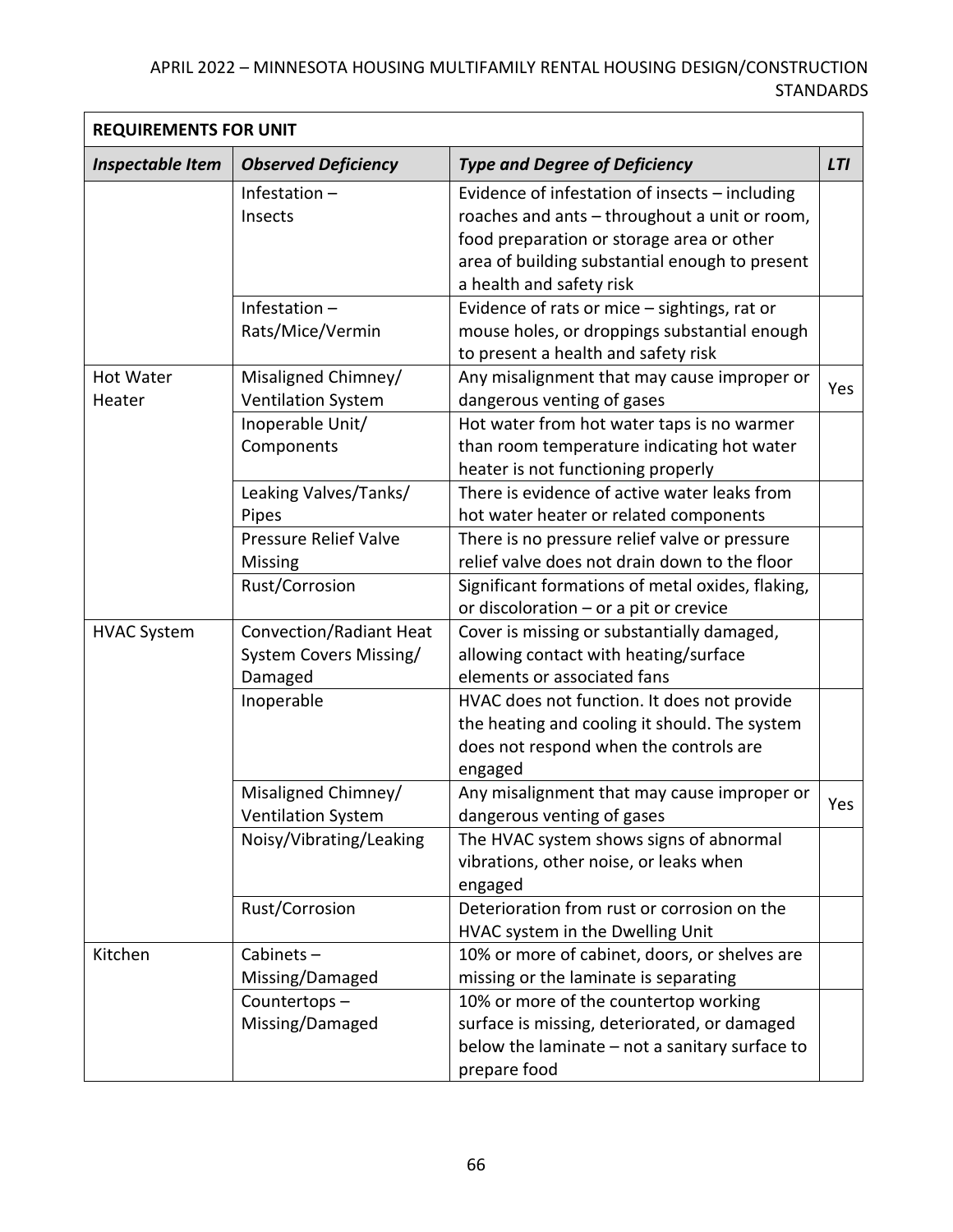| <b>REQUIREMENTS FOR UNIT</b> |                                                              |                                                                                                                                                                                        |            |
|------------------------------|--------------------------------------------------------------|----------------------------------------------------------------------------------------------------------------------------------------------------------------------------------------|------------|
| <b>Inspectable Item</b>      | <b>Observed Deficiency</b>                                   | <b>Type and Degree of Deficiency</b>                                                                                                                                                   | <b>LTI</b> |
|                              | Dishwasher/Garbage<br>Disposal - Inoperable                  | The dishwasher or garbage disposal does not<br>operate as it should                                                                                                                    |            |
|                              | Plumbing $-$<br><b>Clogged Drains</b>                        | Drain is substantially or completely clogged or<br>has suffered extensive deterioration                                                                                                |            |
|                              | Plumbing-<br><b>Leaking Faucet/Pipes</b>                     | A steady leak that is adversely affecting the<br>surrounding area                                                                                                                      |            |
|                              | Range Hood/Exhaust Fans<br>- Excessive Grease/<br>Inoperable | A substantial accumulation of dirt or grease<br>that threatens the free passage of air                                                                                                 |            |
|                              | Range/Stove-<br>Missing/Damaged/<br>Inoperable               | One or more burners are not functioning, or<br>doors or drawers are impeded or on gas<br>ranges pilot is out and/or flames are not<br>distributed equally or oven not functioning      |            |
|                              | Refrigerator-<br>Missing/Damaged/<br>Inoperable              | The refrigerator has an extensive<br>accumulation of ice or the seals around the<br>doors are deteriorated or is damaged in any<br>way, which substantially impacts its<br>performance |            |
|                              | $Sink -$<br>Damaged/Missing                                  | Any cracks in sink through which water can<br>pass or extensive discoloration over more<br>than 10% of the sink surface or sink is missing                                             |            |
| Laundry Area<br>(Room)       | Dryer Vent-<br>Missing/Damaged/<br>Inoperable                | The dryer vent is missing, or it is not<br>functioning because it is blocked. Dryer<br>exhaust is not effectively vented to the<br>outside                                             |            |
| Lighting                     | Missing/Inoperable<br>Fixture                                | A permanent light fixture is missing or not<br>functioning, and no other switched light<br>source is functioning in the room                                                           |            |
| Outlets/Switches             | Missing                                                      | An outlet or switch is missing                                                                                                                                                         | Yes        |
|                              | Missing/Broken Cover<br>Plates                               | An outlet or switch has a broken cover plate<br>over a junction box, or the cover plate is<br>missing                                                                                  | Yes        |
| Patio/Porch/<br>Balcony      | <b>Baluster/Side Railings</b><br>Damaged                     | Any damaged or missing balusters or side rails<br>that limit the safe use of an area                                                                                                   |            |
| Smoke Detector               | Missing/Inoperable                                           | Smoke detector is missing or does not<br>function as it should                                                                                                                         | Yes        |
| <b>Stairs</b>                | Broken/Damaged/Missing<br><b>Steps</b>                       | A step is missing or broken                                                                                                                                                            |            |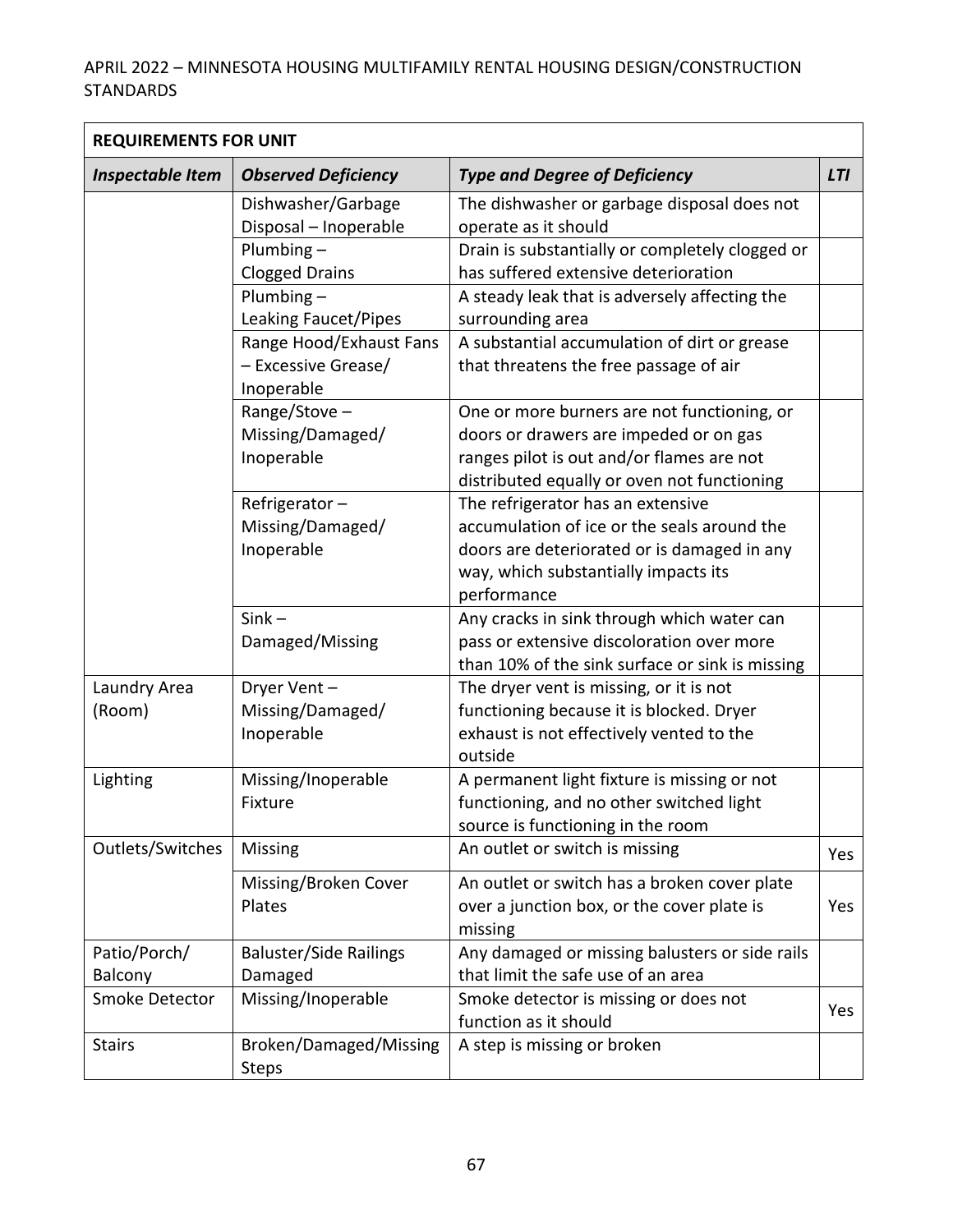| <b>REQUIREMENTS FOR UNIT</b> |                                                            |                                                                                                                                                                                        |            |  |  |
|------------------------------|------------------------------------------------------------|----------------------------------------------------------------------------------------------------------------------------------------------------------------------------------------|------------|--|--|
| <b>Inspectable Item</b>      | <b>Observed Deficiency</b>                                 | <b>Type and Degree of Deficiency</b>                                                                                                                                                   | <b>LTI</b> |  |  |
|                              | <b>Broken/Missing Hand</b><br>Railing                      | The handrail is missing, damaged, loose, or<br>otherwise unusable                                                                                                                      |            |  |  |
| Walls                        | <b>Bulging/Buckling</b>                                    | Bulging, buckling or sagging walls or a lack of<br>horizontal alignment                                                                                                                |            |  |  |
|                              | Damaged                                                    | Any hole in wall greater than 2" by 2"                                                                                                                                                 |            |  |  |
|                              | Damaged/Deteriorated<br>Trim                               | 10% or more of the wall trim is damaged                                                                                                                                                |            |  |  |
|                              | Peeling/Needs Paint                                        | 10% or more of interior wall paint is peeling<br>or missing                                                                                                                            |            |  |  |
|                              | Water Stains/Water<br>Damage/Mold/Mildew                   | Evidence of a leak, mold or mildew covering a<br>wall area greater than 1-foot square                                                                                                  |            |  |  |
| Windows                      | Cracked/Broken/Missing<br>Panes                            | Any missing panes of glass or cracked panes<br>of glass where the crack is either greater than<br>4" and/or substantial enough to impact the<br>structural integrity of the windowpane |            |  |  |
|                              | Damaged Windowsill                                         | The sill is damaged enough to expose the<br>inside of the surrounding walls and<br>compromise its weather tightness                                                                    |            |  |  |
|                              | Missing/Deteriorated<br>Caulking/Seals/Glazing<br>Compound | There are missing or deteriorated caulk or<br>seals - with evidence of leaks or damage to<br>the window or surrounding structure                                                       |            |  |  |
|                              | Inoperable/Not Lockable                                    | Any window that is not functioning or cannot<br>be secured because lock is broken                                                                                                      |            |  |  |
|                              | Peeling/Needs Paint                                        | More than 10% of interior window paint is<br>peeling or missing                                                                                                                        |            |  |  |
|                              | <b>Security Bars Prevent</b><br>Egress                     | The ability to exit through the window is<br>limited by security bars that do not function                                                                                             | Yes        |  |  |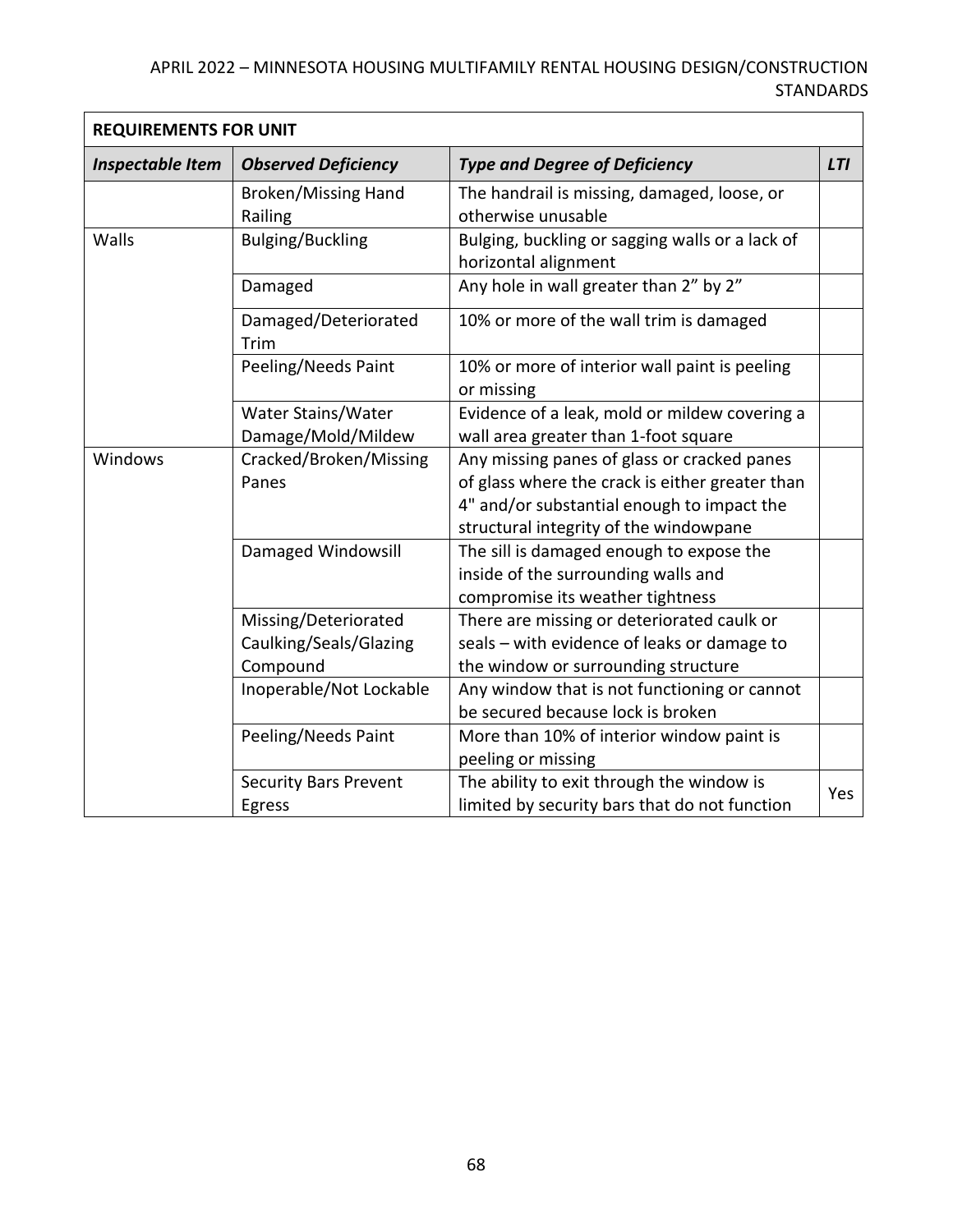# **Appendix B – Terms**

Terms and definitions noted here are for interpretation and applicability of these Rental Housing Design/ Construction Standards and other Minnesota Housing building standards.

| <b>Term</b>                                               | <b>Definition</b>                                                                                                                                                                                                                                                                                                                     |
|-----------------------------------------------------------|---------------------------------------------------------------------------------------------------------------------------------------------------------------------------------------------------------------------------------------------------------------------------------------------------------------------------------------|
| 20YCE                                                     | Twenty-year Capital Expenditure                                                                                                                                                                                                                                                                                                       |
| AC                                                        | Air conditioning                                                                                                                                                                                                                                                                                                                      |
| <b>Accessibility Analysis</b><br>and Survey               | A Minnesota Housing required written report documenting<br>an existing property's compliance with applicable<br>accessibility codes and regulations based upon a site<br>inspection and review of existing as-built plans or new plans.<br>Applicability and other requirements are based on funding<br>sources.                      |
| <b>Adaptive Reuse</b>                                     | Refers to the process of reusing an old site or building for a<br>purpose other than which it was originally built or designed.                                                                                                                                                                                                       |
| <b>AFCI</b>                                               | Arc-fault circuit-interrupter                                                                                                                                                                                                                                                                                                         |
| Americans with<br><b>Disabilities Act</b>                 | 42 U.S.C. 12131-12189                                                                                                                                                                                                                                                                                                                 |
| Bedroom                                                   | A Sleeping Area within a Dwelling Unit with all walls<br>continuous to the ceiling, a closet, and a door.                                                                                                                                                                                                                             |
| <b>Broadband</b><br>Infrastructure                        | Cables, fiber optics, wiring, or other permanent (integral to<br>the structure) infrastructure - including wireless<br>infrastructure with a minimum broadband speed of 25 Mbps<br>download and 3 Mbps upload (if receiving federal assistance,<br>speed will be mandated by the U.S. Department of Housing<br>and Urban Development. |
| <b>CFR</b>                                                | Code of Federal Regulations                                                                                                                                                                                                                                                                                                           |
| <b>CNA</b>                                                | <b>Capital Needs Assessment</b>                                                                                                                                                                                                                                                                                                       |
| <b>Covered Multifamily</b><br><b>Dwellings</b>            | As defined at 24 CFR §100.201                                                                                                                                                                                                                                                                                                         |
| <b>Critical Need or Critical</b><br><b>Physical Needs</b> | Property condition deficiencies that if left unattended will<br>likely jeopardize the property's federal assistance.                                                                                                                                                                                                                  |
| Design/Construction<br><b>Standards</b><br>(aka RHDCS)    | Minnesota Housing Design and Construction Standards<br>contained in this guide.                                                                                                                                                                                                                                                       |
| <b>Dwelling Unit</b>                                      | A single unit providing complete, independent living facilities<br>for one or more persons, including permanent provisions for<br>living, sleeping (separated bedroom or bedrooms), eating,<br>cooking (full kitchen) and sanitation (3/4 or full bath).                                                                              |
| Efficiency Unit ('aka'<br>SRO or Studio)                  | A single room (or resident) occupant unit providing<br>complete, independent living facilities, including living,<br>sleeping, and eating. Includes provisions for in-unit sanitation                                                                                                                                                 |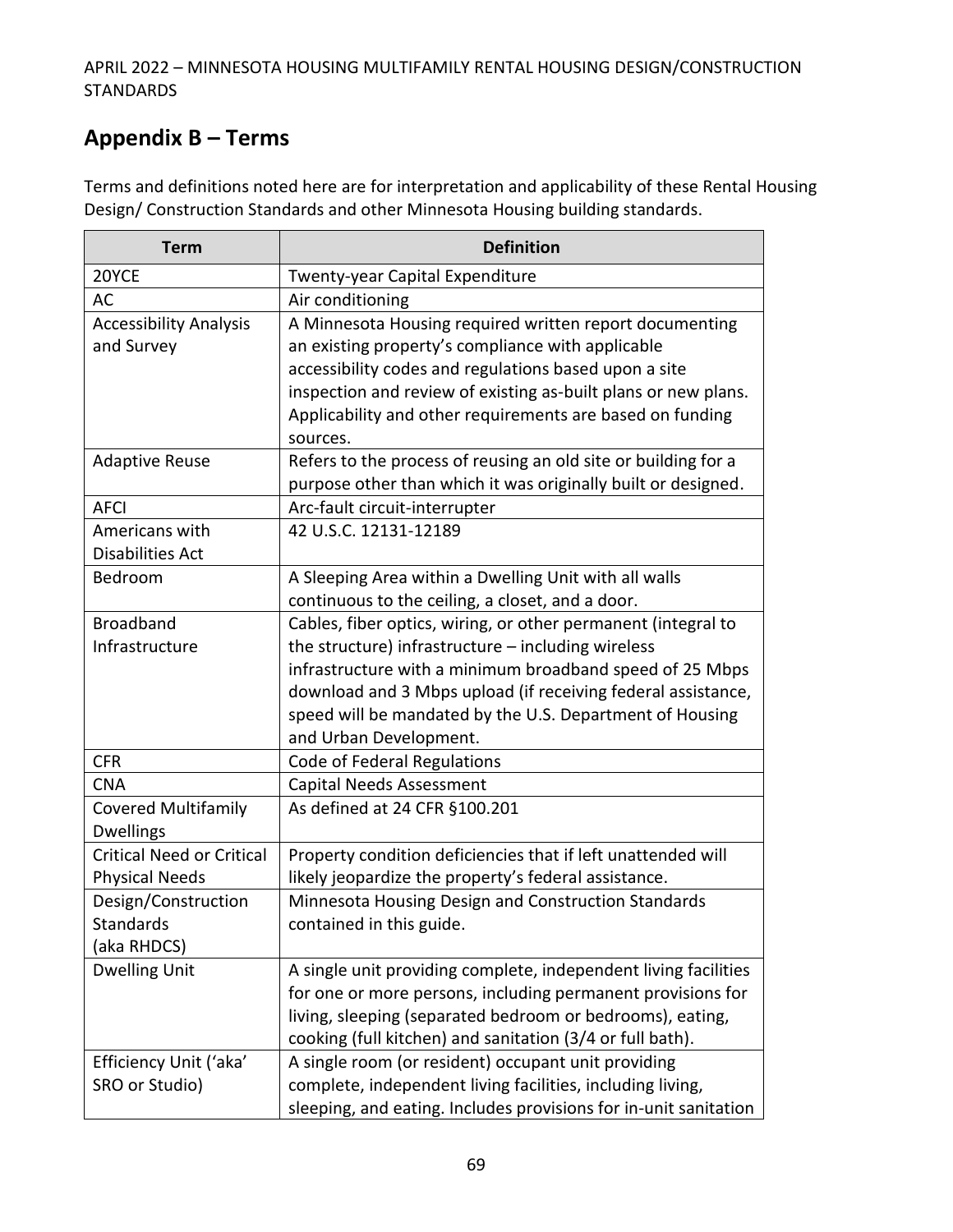| <b>Term</b>                  | <b>Definition</b>                                                         |
|------------------------------|---------------------------------------------------------------------------|
|                              | (bathroom) and kitchen facilities (refrigerator, sink, and                |
|                              | range). May include a Sleeping Area but does not include a                |
|                              | bedroom.                                                                  |
| <b>EGCC</b>                  | Enterprise Green Communities Criteria (current applicable                 |
|                              | version unless noted otherwise)                                           |
| <b>ENERGY STAR</b>           | A U.S. Environmental Protection Agency program that helps                 |
|                              | save money, reduces financial risk from rising energy costs,              |
|                              | and protects our climate through energy efficiency. ENERGY                |
|                              | STAR labeled/qualified designation may include windows,                   |
|                              | doors, plumbing fixtures, lighting, and appliances. ENERGY                |
|                              | STAR certified buildings follow either the Homes program or               |
|                              | Multifamily New Construction (ES MFNC) program.                           |
| <b>ESAs</b>                  | <b>Environmental Site Assessments</b>                                     |
| <b>ERA</b>                   | <b>Energy Rebate Analysis</b>                                             |
| ERL                          | <b>Effective Remaining Life</b>                                           |
| <b>EUL</b>                   | <b>Expected Useful Life</b>                                               |
| <b>GFCI</b>                  | Ground-fault circuit-interrupter                                          |
| <b>HERS Rater</b>            | A Residential Energy Services Network (RESNET) certified                  |
| <b>HOME</b>                  | individual required for ENERGY STAR certification program.                |
| <b>HTC</b>                   | <b>HOME Investment Partnerships Program</b><br><b>Housing Tax Credits</b> |
| <b>HUD</b>                   | The United Stated Department of Housing and Urban                         |
|                              | Development                                                               |
| <b>HVAC</b>                  | Heating, ventilating and air conditioning system                          |
| <b>IRS</b>                   | <b>Internal Revenue Service</b>                                           |
| <b>KCMA</b>                  | Kitchen Cabinet Manufacturers Association                                 |
| Mbps                         | Megabits per second                                                       |
| Minnesota Housing            | The Minnesota Housing Finance Agency                                      |
| MN Overlay                   | Minnesota Housing's amendment to the Enterprise Green                     |
|                              | Communities Criteria (current applicable version unless                   |
|                              | noted otherwise).                                                         |
| Moderate                     | Refer to Chapter 3                                                        |
| Rehabilitation (Rehab)       |                                                                           |
| <b>MPCA</b>                  | Minnesota Pollution Control Agency                                        |
| <b>NHTF</b>                  | National Housing Trust Fund Program                                       |
| <b>PNA</b>                   | Physical Needs Assessment. Similar to a Capital Needs                     |
|                              | Assessment, however a PNA is typically completed on                       |
|                              | Minnesota Housing PNA and 20YCE forms. Refer to Chapter                   |
|                              | 3.                                                                        |
| <b>Predictive Cost Model</b> | A Minnesota Housing developed software tool used to                       |
|                              | compare a project's proposed costs with the expected costs                |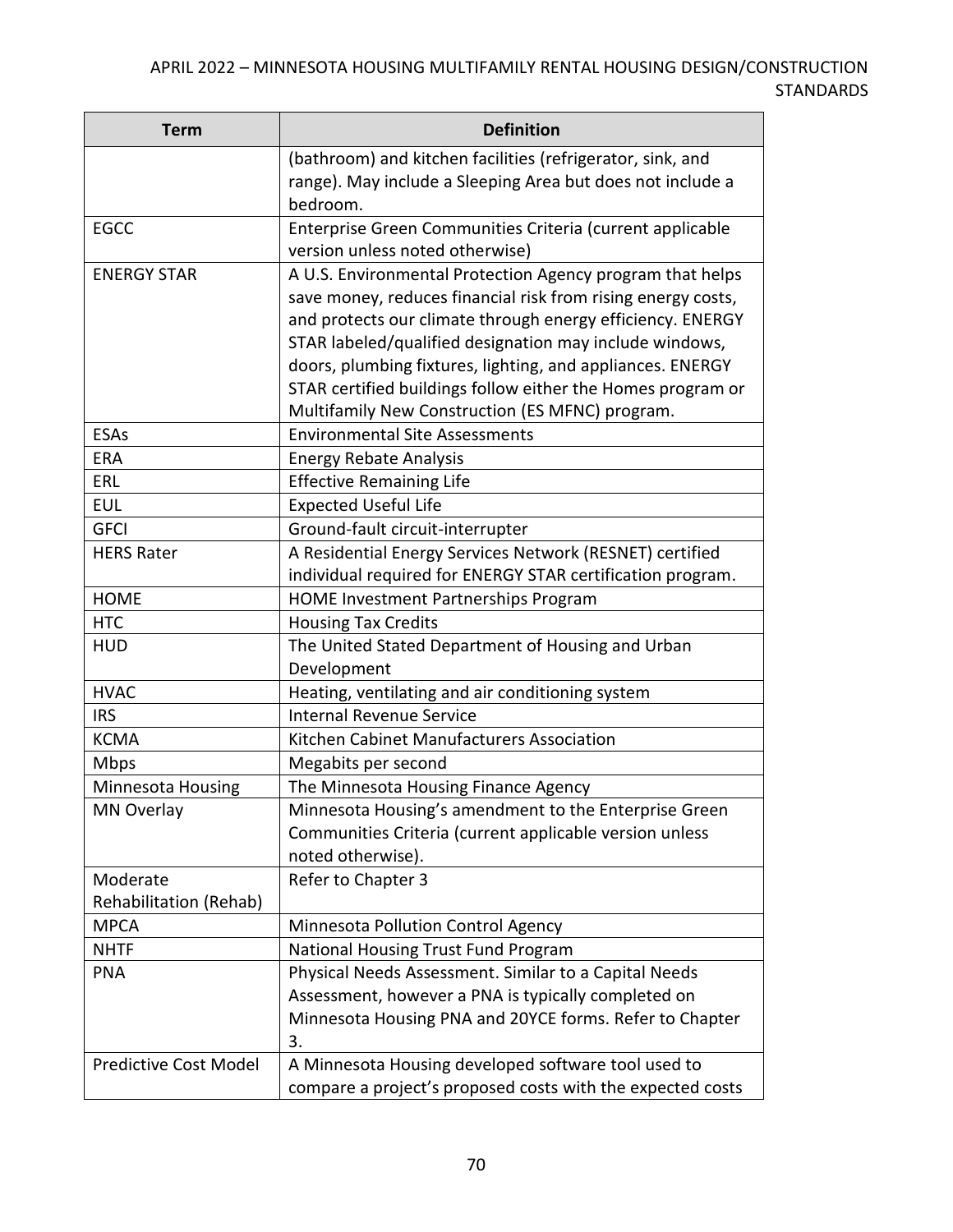| <b>Term</b>                               | <b>Definition</b>                                                                                                                                                                                                                                                                                                                                                                                                                                                                                                          |
|-------------------------------------------|----------------------------------------------------------------------------------------------------------------------------------------------------------------------------------------------------------------------------------------------------------------------------------------------------------------------------------------------------------------------------------------------------------------------------------------------------------------------------------------------------------------------------|
|                                           | based upon Minnesota Housing's experience with similar<br>projects and industry-wide standards. The model considers<br>the following project specific attributes: activity type (new<br>construction vs. rehabilitation), building type, unit sizes,<br>gross square foot, amount of non-residential space, location,<br>year built, garage type, and acquisition type (land or<br>structure).                                                                                                                             |
| Preservation                              | Funding priority and policy focused on preserving properties<br>with existing federal assistance (project based rental<br>assistance or operating subsidies).                                                                                                                                                                                                                                                                                                                                                              |
| <b>Property Standards</b>                 | Refer to 24 CFR Part 93, Subpart G, §93.301 (if receiving<br>NHTF funding) and/or 24 CFR Part 92, Subpart F, §92.251 (if<br>receiving HOME funding), including part (a) New construction<br>projects and part (b) Rehabilitation projects.                                                                                                                                                                                                                                                                                 |
| Qualified<br>Rehabilitation<br>Specialist | As defined in the Minnesota Housing Architect's Guide.                                                                                                                                                                                                                                                                                                                                                                                                                                                                     |
| <b>REAC</b>                               | <b>Real Estate Assessment Center</b>                                                                                                                                                                                                                                                                                                                                                                                                                                                                                       |
| <b>Sleeping Area</b>                      | An area used for sleeping which does not meet the definition<br>of a Bedroom.                                                                                                                                                                                                                                                                                                                                                                                                                                              |
| <b>Sleeping Unit</b>                      | Also known as congregate living or dormitory. A room or<br>space in which people sleep, which can also include<br>permanent provisions for living, eating and either sanitation<br>(bathroom) or kitchen facilities but not both.                                                                                                                                                                                                                                                                                          |
| Story(ies)                                | Also known as level or floor. That portion of a building<br>included between the upper surface of the floor and the<br>upper surface of the floor or roof next above.                                                                                                                                                                                                                                                                                                                                                      |
| Substantial<br>Rehabilitation             | Refer to Chapter 3                                                                                                                                                                                                                                                                                                                                                                                                                                                                                                         |
| <b>Supportive Housing</b>                 | A type of multifamily housing property where supportive<br>services are provided on-site for households with a history of<br>homelessness and barriers to accessing and maintaining<br>housing, thereby improving housing stability, employment,<br>health, and many other qualities of life factors. Supportive<br>Housing design features are applicable to all dwelling units in<br>100% supportive housing properties or to the fixed/non-<br>floating Supportive Housing units in partially supportive<br>properties. |
| <b>Sustainable Building</b><br>Guidelines | State building guidelines that apply to projects receiving<br>Minnesota Housing Publicly Owned Housing Program general<br>obligation bond proceeds.                                                                                                                                                                                                                                                                                                                                                                        |